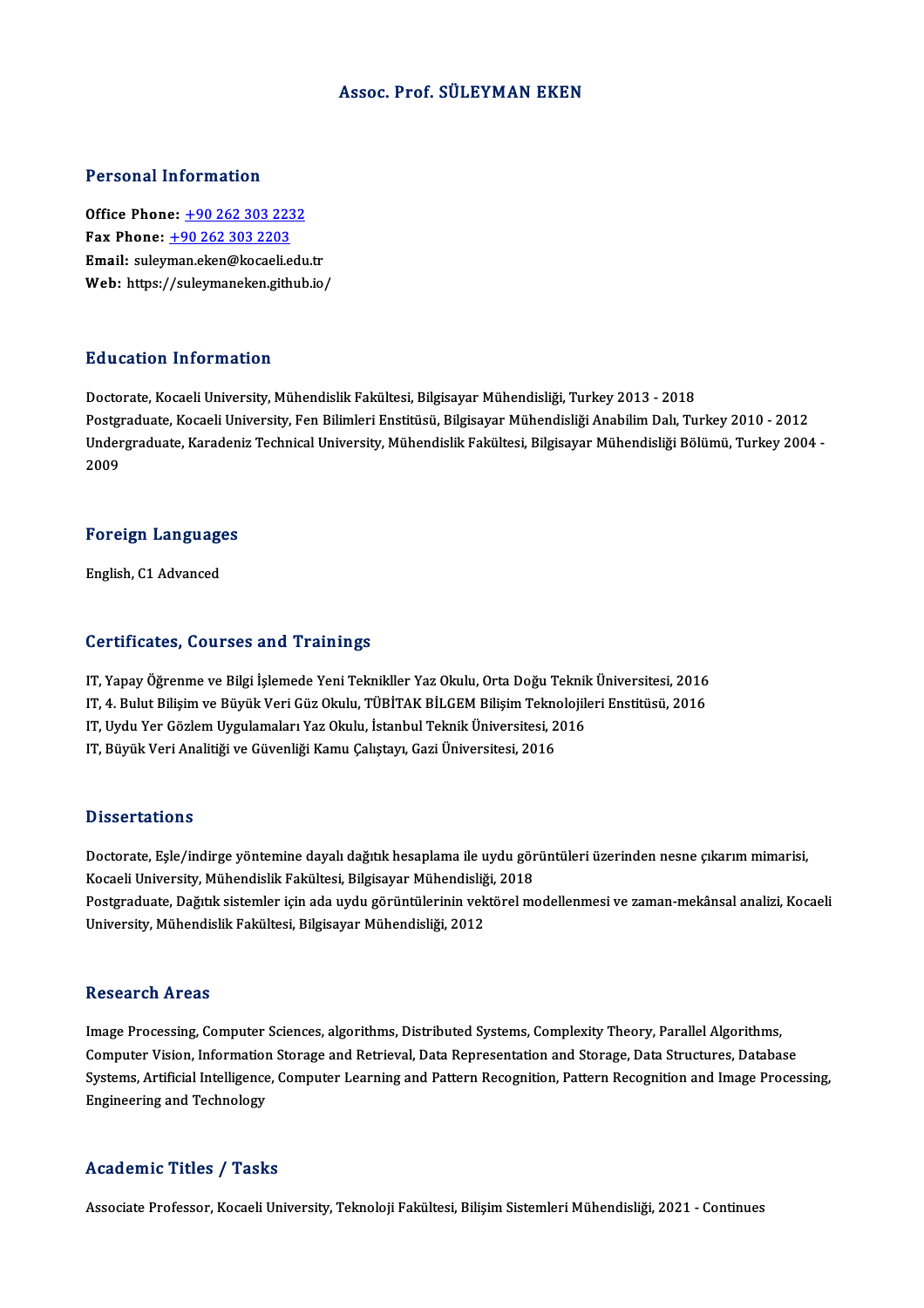Assistant Professor, Kocaeli University, Teknoloji Fakültesi, Bilişim Sistemleri Mühendisliği, 2019 - 2021<br>Researsh Assistant PhD, Kosaeli University, Mühendielik Fakültesi, Bilgiseyar Mühendieliği, 2019 - 2010 Assistant Professor, Kocaeli University, Teknoloji Fakültesi, Bilişim Sistemleri Mühendisliği, 2019 - 2021<br>Research Assistant PhD, Kocaeli University, Mühendislik Fakültesi, Bilgisayar Mühendisliği, 2018 - 2019<br>Research As Assistant Professor, Kocaeli University, Teknoloji Fakültesi, Bilişim Sistemleri Mühendisliği, 2019 - 2<br>Research Assistant PhD, Kocaeli University, Mühendislik Fakültesi, Bilgisayar Mühendisliği, 2018 - 2<br>Research Assistan Research Assistant, Kocaeli University, Mühendislik Fakültesi, Bilgisayar Mühendisliği, 2010 - 2018<br>Academic and Administrative Experience

Deputy Head of Department, Kocaeli University, Teknoloji Fakültesi, Bilişim Sistemleri Mühendisliği, 2019 - 2022

#### Courses

UzmanlıkAlanDersi (Dr),Doctorate,2020 -2021,2021 -2022 Uzmanlık Alan Dersi (Dr), Doctorate, 2020 - 2021, 2021 - 2022<br>Uzmanlık Alan Dersi, Postgraduate, 2019 - 2020, 2020 - 2021, 2021 - 2022<br>Creduate Seminer, Postgraduate, 2019 - 2020, 2020 - 2021, 2021 - 2022 Uzmanlık Alan Dersi (Dr), Doctorate, 2020 - 2021, 2021 - 2022<br>Uzmanlık Alan Dersi, Postgraduate, 2019 - 2020, 2020 - 2021, 2021 - 202<br>Graduate Seminar, Postgraduate, 2019 - 2020, 2020 - 2021, 2021 - 2022<br>Vülgek Lisens Tex, Uzmanlık Alan Dersi, Postgraduate, 2019 - 2020, 2020 - 202<br>Graduate Seminar, Postgraduate, 2019 - 2020, 2020 - 2021,<br>Yüksek Lisans Tez, Postgraduate, 2020 - 2021, 2021 - 2022<br>Büyük Veri Analizine Ciris, Undergraduate, 2020 Graduate Seminar, Postgraduate, 2019 - 2020, 2020 - 2021, 2021 - 2022<br>Yüksek Lisans Tez, Postgraduate, 2020 - 2021, 2021 - 2022<br>Büyük Veri Analizine Giris . Undergraduate. 2020 - 2021. 2021 - 2022 Yüksek Lisans Tez, Postgraduate, 2020 - 2021, 2021 - 2022<br>Büyük Veri Analizine Giriş , Undergraduate, 2020 - 2021, 2021 - 2022<br>Python Programming, Undergraduate, 2019 - 2020, 2020 - 2021, 2021 - 2022<br>Ayrıl: Matematikta İle Büyük Veri Analizine Giriş , Undergraduate, 2020 - 2021, 2021 - 2022<br>Python Programming, Undergraduate, 2019 - 2020, 2020 - 2021, 2021<br>Ayrık Matematikte İleri Konular , Doctorate, 2020 - 2021, 2021 - 2022<br>Polttora Tez Öner Ayrık Matematikte İleri Konular , Doctorate, 2020 - 2021, 2021 - 2022<br>Doktora Tez Önerisi, Doctorate, 2021 - 2022 Ayrık Matematikte İleri Konular , Doctorate, 2020 - 2021, 2021 - 2<br>Doktora Tez Önerisi, Doctorate, 2021 - 2022<br>Project B, Undergraduate, 2019 - 2020, 2020 - 2021, 2021 - 2022<br>Bilgisayar Mimari ve Organizasyonu, Undergradua Doktora Tez Önerisi, Doctorate, 2021 - 2022<br>Project B, Undergraduate, 2019 - 2020, 2020 - 2021, 2021 - 2022<br>Bilgisayar Mimari ve Organizasyonu , Undergraduate, 2020 - 2021, 2021 - 2022<br>Veri Yapıları Laberatuvaru, Undergrad Project B, Undergraduate, 2019 - 2020, 2020 - 2021, 202<br>Bilgisayar Mimari ve Organizasyonu , Undergraduate, 202<br>Veri Yapıları Laboratuvarı , Undergraduate, 2021 - 2022<br>Veri Yapıları ve Alzortimalar, Undergraduate, 2021 - 2 Bilgisayar Mimari ve Organizasyonu , Undergraduate, 2020<br>Veri Yapıları Laboratuvarı , Undergraduate, 2021 - 2022<br>Veri Yapıları ve Algortimalar, Undergraduate, 2021 - 2022<br>Pektera Yeterlik, Desterate 2020, 2021-2021, 2022 Veri Yapıları Laboratuvarı , Undergraduate, 2021 - 2022<br>Veri Yapıları ve Algortimalar, Undergraduate, 2021 - 202<br>Doktora Yeterlik , Doctorate, 2020 - 2021, 2021 - 2022<br>Doktora Seminer I, Doctorate Veri Yapıları ve Algortimalar, Undergraduate, 2021 - 2022 Büyük Veri Analitiği ve Yönetimi, Doctorate Doktora Seminer I, Doctorate<br>Büyük Veri Analitiği ve Yönetimi, Doctorate<br>Karmaşıklık ve Hesaplama Teorisi, Postgraduate<br>Preja A Undergraduate 2019, 2020, 2020, 202 Proje A, Undergraduate, 2019 - 2020, 2020 - 2021, 2021 - 2022<br>Algoritma Analizi ve Karmaşıklığı, Undergraduate Karmaşıklık ve Hesaplama Teorisi, Postgraduate<br>Proje A, Undergraduate, 2019 - 2020, 2020 - 2021<br>Algoritma Analizi ve Karmaşıklığı, Undergraduate<br>Introduation to Big Data Analysis Undergraduate Proje A, Undergraduate, 2019 - 2020, 2020 - 2021<br>Algoritma Analizi ve Karmaşıklığı, Undergraduate<br>Introduction to Big Data Analysis, Undergraduate<br>Introduction to Big Data Analysis, Undergraduate Algoritma Analizi ve Karmaşıklığı, Undergraduate<br>Introduction to Big Data Analysis, Undergraduate<br>Introduction to Big Data Analysis, Undergraduate<br>Seftyare Develenment Laberatyawy II. Undergrad Introduction to Big Data Analysis, Undergraduate<br>Software Development Laboratuary II, Undergraduate Introduction to Big Data Analysis, Undergraduate<br>Software Development Laboratuary II, Undergraduate<br>Advanced Data Analysis Tools and Techniques, Postgraduate<br>Verilim Colistinme Laboratuvery L. Undergraduate Software Development Laboratuary II, Undergradu<br>Advanced Data Analysis Tools and Techniques, Pos<br>Yazılım Geliştirme Laboratuvarı-I , Undergraduate<br>Dağıtık Sistemlere Ciris, Undergraduate Advanced Data Analysis Tools and Techn<br>Yazılım Geliştirme Laboratuvarı-I , Under<br>Dağıtık Sistemlere Giriş , Undergraduate<br>Dağıtık Sistemlere Giriş , Undergraduate Yazılım Geliştirme Laboratuvarı-I , Under<br>Dağıtık Sistemlere Giriş , Undergraduate<br>Dağıtık Sistemlere Giriş , Undergraduate<br>Yanay Zaka Undergraduate Dağıtık Sistemlere Giriş , Und<br>Dağıtık Sistemlere Giriş , Und<br>Yapay Zeka, Undergraduate<br>Crid ve Bulut Hesaplama, Bo Dağıtık Sistemlere Giriş , Undergraduate<br>Yapay Zeka, Undergraduate<br>Grid ve Bulut Hesaplama, Postgraduate<br>İstatistik ve Olasılık Undergraduate Yapay Zeka, Undergraduate<br>Grid ve Bulut Hesaplama, Postgraduate<br>İstatistik ve Olasılık, Undergraduate

#### Advising Theses

- Eken S., Spor Analitiği için Büyük Veri Altyapısı, Postgraduate, Y.Melih(Student), Continues
- EkenS.,DokunsalSensörler içinÇokModluÖğrenme,Postgraduate,E.Ceylan(Student),Continues
- Eken S., Görselleştirme Öneri Sistemleri, Postgraduate, C.Can(Student), Continues
- Eken S., Dokunsal Sensörler için Çok Modlu Öğrenme, Postgraduate, E.Ceylan(Student), Continues<br>Eken S., Görselleştirme Öneri Sistemleri, Postgraduate, C.Can(Student), Continues<br>Eken S., Biyometrik Eşleştirme Maksatlı Yüz S Eken S., Görselleştirme Öneri Sistemleri, Postgraduate, C.Can(Student), Continues<br>Eken S., Biyometrik Eşleştirme Maksatlı Yüz Sahtekarlığı Tespiti, Postgraduate, M.Şara(Stud<br>Eken S., Altın Geri Dönüşleri Değerlendirmesi, P
- 
- Eken S., Biyometrik Eşleştirme Maksatlı Yüz Sahtekarlığı Tespiti, Postgraduate, M.Şara(Student), Continues<br>Eken S., Altın Geri Dönüşleri Değerlendirmesi, Postgraduate, A.Yavuz(Student), Continues<br>Eken S., Kimlik Kartlarınd Eken S., Altın Geri Dönüşleri Değerlendirmesi, Postgraduate, A.Yavuz(Student), Continues<br>Eken S., Kimlik Kartlarından Gerçek Zamanlı Bilgi Geri Getirimi, Postgraduate, S.Dursun(Student), Continues<br>Eken S., Ülkeler Arasında
-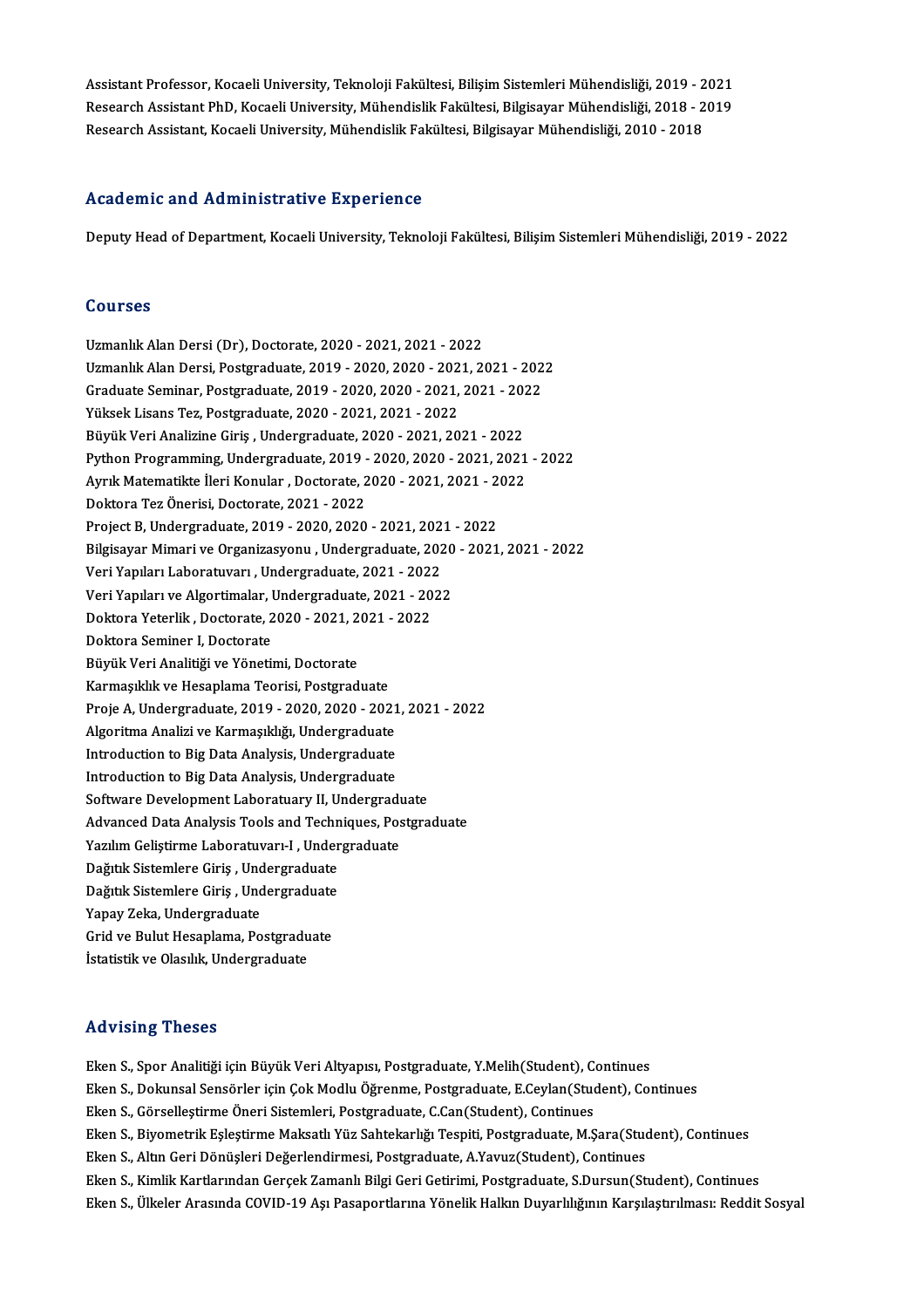Medya Platformu'ndaki Yorumların Analizi , Postgraduate, M.Shiraz(Student), Continues<br>Flon S. Analitik Hiverarei Süregi ile Kosasli Ceneli Bisiklet Park İstasyonu Yor Sesimi, Pes Eken S., Analitik Hiyerarşi Süreci ile Kocaeli Geneli Bisiklet Park İstasyonu Yer Seçimi, Postgraduate,<br>T.Demircan(Student), 2022 Medya Platformu'ndaki Yoru<br>Eken S., Analitik Hiyerarşi Sü<br>T.Demircan(Student), 2022<br>Ekan S., Base Based Beal Tir Eken S., Analitik Hiyerarşi Süreci ile Kocaeli Geneli Bisiklet Park İstasyonu Yer Seçimi, Postgraduate,<br>T.Demircan(Student), 2022<br>Eken S., Pose-Based Real-Time Decoding of Babies' Body Language, Postgraduate, E.Yurtsever(S T.Demircan(Student), 2022<br>Eken S., Pose-Based Real-Time Decoding of Babies' Body Language, Postgraduate, E.Yurtsever(Student), 2022<br>Eken S., Full Text Search and Visualization Tool on Scanned Newspaper Collection , Postgra

Eken<br>Eken :<br>2022<br>Eken : Eken S., Full Text Search and Visualization Tool on Scanned Newspaper Collection , Postgraduate, H.Şahin(Student)<br>2022<br>Eken S., Interpretable and and Accurate Smart-Grid Stability Prediction with Optimized Deep Models, Pos

2022<br>Eken S., Interpretable and and Accurate Smart-Grid Stability Prediction with Optimized Deep Models, Postgraduate,<br>T.Erdem(Student), 2021

#### **Jury Memberships**

Jury Memberships<br>Post Graduate, Post Graduate, Kocaeli Üniversitesi, June, 2022<br>Post Craduate, Post Craduate, Kosaeli Üniversitesi, June, 2022 Post Graduate, Post Graduate, Kocaeli Üniversitesi, June, 2022<br>Post Graduate, Post Graduate, Kocaeli Üniversitesi, June, 2022<br>Post Craduate, Post Craduate, Kocaeli Üniversitesi, June, 2022 Post Graduate, Post Graduate, Kocaeli Üniversitesi, June, 2022<br>Post Graduate, Post Graduate, Kocaeli Üniversitesi, June, 2022<br>Post Graduate, Post Graduate, Kocaeli Üniversitesi, June, 2022<br>Postoral Examination, Dostoral Ex Post Graduate, Post Graduate, Kocaeli Üniversitesi, June, 2022<br>Post Graduate, Post Graduate, Kocaeli Üniversitesi, June, 2022<br>Doctoral Examination, Doctoral Examination, Yalova Üniversitesi, May, 2022 Post Graduate, Post Graduate, Kocaeli Üniversitesi, June, 2022<br>Doctoral Examination, Doctoral Examination, Yalova Üniversitesi, May, 2022<br>Doctoral Examination, Doctoral Examination, Kocaeli Üniversitesi, January, 2022<br>Pest Doctoral Examination, Doctoral Examination, Yalova Üniversitesi, J<br>Doctoral Examination, Doctoral Examination, Kocaeli Üniversitesi,<br>Post Graduate, Post Graduate, Kocaeli Üniversitesi, January, 2022<br>Doctoral Examination, D Doctoral Examination, Doctoral Examination, Kocaeli Üniversitesi, January, 2022<br>Post Graduate, Post Graduate, Kocaeli Üniversitesi, January, 2022<br>Doctoral Examination, Doctoral Examination, Kocaeli Üniversitesi, January, 2 Post Graduate, Post Graduate, Kocaeli Üniversitesi, January, 2022<br>Doctoral Examination, Doctoral Examination, Kocaeli Üniversitesi, Ja<br>Post Graduate, Post Graduate, Yalova Üniversitesi, December, 2021<br>Post Craduate, Post C Doctoral Examination, Doctoral Examination, Kocaeli Üniversitesi,<br>Post Graduate, Post Graduate, Yalova Üniversitesi, December, 2021<br>Post Graduate, Post Graduate, Kocaeli Üniversitesi, October, 2021<br>Post Craduate, Post Crad Post Graduate, Post Graduate, Yalova Üniversitesi, December,<br>Post Graduate, Post Graduate, Kocaeli Üniversitesi, October, 20<br>Post Graduate, Post Graduate, Yalova Üniversitesi, June, 2021<br>Post Graduate, Post Graduate, Kocae Post Graduate, Post Graduate, Kocaeli Üniversitesi, October, 2021<br>Post Graduate, Post Graduate, Yalova Üniversitesi, June, 2021<br>Post Graduate, Post Graduate, Kocaeli Üniversitesi, June, 2021 DoctoralExamination,DoctoralExamination,KocaeliÜniversitesi,May,2021 Doctoral Examination, Doctoral Examination, Kocaeli Üniversitesi, May, 2021 Doctoral Examination, Doctoral Examination, Kocaeli Üniversitesi, May, 2021<br>Doctoral Examination, Doctoral Examination, Kocaeli Üniversitesi, May, 2021<br>Doctoral Examination, Doctoral Examination, Kocaeli Üniversitesi, May, Doctoral Examination, Doctoral Examination, Kocaeli<br>Doctoral Examination, Doctoral Examination, Kocaeli<br>Doctorate, Doctorate, Yalova Üniversitesi, July, 2020 Doctorate, Doctorate, Yalova Üniversitesi, July, 2020<br>Designed Lessons

Eken S., Discrete Mathematics, Undergraduate, 2020 - 2021 Eken S., Algorithm Analysis and Complexity, Undergraduate, 2020 - 2021 Eken S., Discrete Mathematics, Undergraduate, 2020 - 2021<br>Eken S., Algorithm Analysis and Complexity, Undergraduate, 2020 - 2021<br>Eken S., Advanced Data Analysis Tools and Techniques, Postgraduate, 2019 - 2020<br>Eken S., Mini Eken S., Algorithm Analysis and Complexity, Undergraduate, 202<br>Eken S., Advanced Data Analysis Tools and Techniques, Postgrad<br>Eken S., Mining of Massive Datasets, Postgraduate, 2019 - 2020<br>Eken S., Buthon Programming, Unde Eken S., Advanced Data Analysis Tools and Techniques, Post<br>Eken S., Mining of Massive Datasets, Postgraduate, 2019 - 20<br>Eken S., Python Programming, Undergraduate, 2019 - 2020<br>Eken S., Introduction to Big Data Analysis, Un Eken S., Mining of Massive Datasets, Postgraduate, 2019 - 2020<br>Eken S., Python Programming, Undergraduate, 2019 - 2020<br>Eken S., Introduction to Big Data Analysis, Undergraduate, 2019 - 2020<br>Eken S., Complexity and Computat Eken S., Python Programming, Undergraduate, 2019 - 2020<br>Eken S., Introduction to Big Data Analysis, Undergraduate, 2019 - 2020<br>Eken S., Complexity and Computational Theory, Postgraduate, 2019 - 2020<br>Eken S., Spatial Databa Eken S., Introduction to Big Data Analysis, Undergraduat<br>Eken S., Complexity and Computational Theory, Postgrad<br>Eken S., Spatial Databases, Undergraduate, 2019 - 2020<br>Eken S., Advanced Tonics in Discrete Mathematics, Besta Eken S., Complexity and Computational Theory, Postgraduate, 2019 - 2020<br>Eken S., Spatial Databases, Undergraduate, 2019 - 2020<br>Eken S., Advanced Topics in Discrete Mathematics, Postgraduate, 2019 - 2020

#### Research Infrastructure Information

Eken S., Büyük Veri ve Bulut Bilişim Araştırma Laboratuvarı, February 2020

#### Articles Published in Journals That Entered SCI, SSCI and AHCI Indexes

rticles Published in Journals That Entered SCI, SSCI and AHCI Indexes<br>I. BabyPose: Real-Time Decoding of Baby's Non-verbal Communication using 2D Video-based Pose<br>Estimation Estimation<br>Estimation<br>Estimation BabyPose: Real-Time De<br>Estimation<br>Yurtsever M. M. E. , Eken S.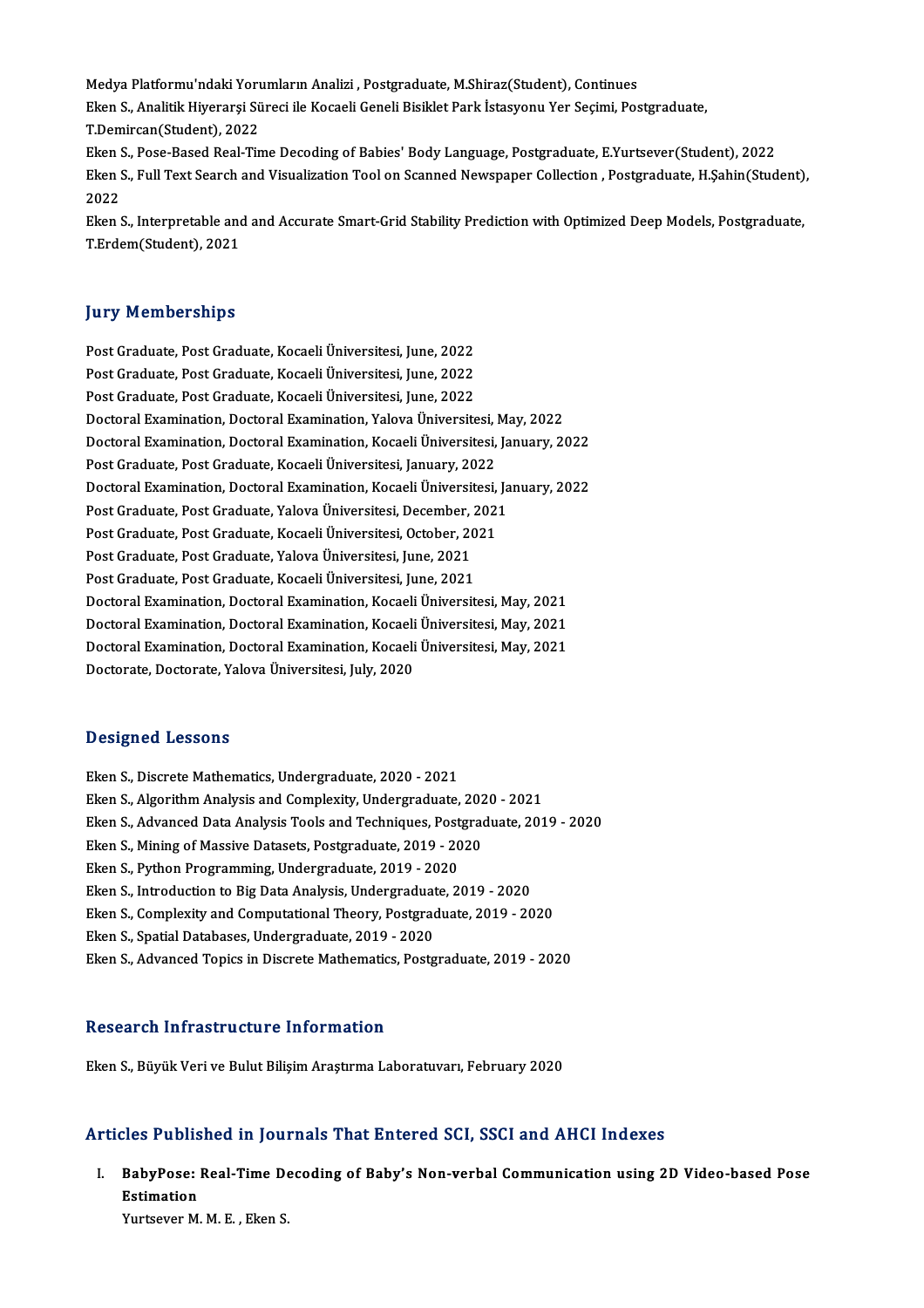- IEEE SENSORS JOURNAL, vol.22, no.14, pp.1-9, 2022 (Journal Indexed in SCI Expanded) IEEE SENSORS JOURNAL, vol.22, no.14, pp.1-9, 2022 (Journal Indexed in SCI Expanded)<br>II. Editorial: Special Issue on International Conference on Innovations in Intelligent Systems and<br>Annligations (INISTA 2021) **IEEE SENSORS JOURNAL, vol.22**<br>**Editorial: Special Issue on In<br>Applications (INISTA 2021)**<br>Selak S. Kilimgi 7, H., Elion S. Editorial: Special Issue on<br>Applications (INISTA 202)<br>Solak S., Kilimci Z. H. , Eken S.<br>Congurrengy And Computatio Applications (INISTA 2021)<br>Solak S., Kilimci Z. H. , Eken S.<br>Concurrency And Computation-Practice & Experience, vol.34, pp.1-3, 2022 (Journal Indexed in SCI Expanded)<br>Editorial: Special issue on big data in transportation Solak S., Kilimci Z. H. , Eken S.<br>Concurrency And Computation-Practice & Experience, vol.34<br>III. Editorial: Special issue on big data in transportation<br>Belezamo B., Eken S., Avcı C. Concurrency And Computati<br>**Editorial: Special issue o**<br>Belezamo B., Eken S., Avcı C.<br>Evnert Systems vel 30 no 2 Expert Systems, vol.39, no.2, pp.1-2, 2022 (Journal Indexed in SCI Expanded) Belezamo B., Eken S., Avcı C.<br>Expert Systems, vol.39, no.2, pp.1-2, 2022 (Journal Indexed in SONTINGLET AT Dockerized Big Data Architecture for Sports Analytics Expert Systems, vol.39, no.2, pp.1-2<br>A Dockerized Big Data Archited<br>Özgüven Y. M. , Gönener U., Eken S.<br>COMPUTER SCIENCE AND INFORM A Dockerized Big Data Architecture for Sports Analytics<br>Özgüven Y. M. , Gönener U., Eken S.<br>COMPUTER SCIENCE AND INFORMATION SYSTEMS, vol.19, no.2, pp.1-20, 2022 (Journal Indexed in SCI Expanded)<br>Figure search by tayt in l Özgüven Y. M., Gönener U., Eken S.<br>COMPUTER SCIENCE AND INFORMATION SYSTEMS, vol.19, no.2, pp.1-20,<br>V. Figure search by text in large scale digital document collections<br>Yurtsever M. M. E., Ozcan M., Taruz Z., EKEN S., SAYA COMPUTER SCIENCE AND INFORMATION SYSTEMS, vol.1<br>Figure search by text in large scale digital docume<br>Yurtsever M. M. E. , Ozcan M., Taruz Z., EKEN S., SAYAR A.<br>CONCUPPENCY AND COMPUTATION PRACTICE & EVPER Figure search by text in large scale digital document collections<br>Yurtsever M. M. E. , Ozcan M., Taruz Z., EKEN S., SAYAR A.<br>CONCURRENCY AND COMPUTATION-PRACTICE & EXPERIENCE, vol.34, no.1, 2022 (Journal Indexed in SCI)<br>A Yurtsever M. M. E. , Ozcan M., Taruz Z., EKEN S., SAYAR A.<br>CONCURRENCY AND COMPUTATION-PRACTICE & EXPERIENCE, vol.34, no.1, 2022 (Journal Indexed in SCI)<br>VI. A MapReduce-based distributed and scalable framework for stitchi CONCURRENCY AN<br>A MapReduce-ba<br>EKEN S., SAYAR A.<br>ARABIAN IOURNA A MapReduce-based distributed and scalable framework for stitching of :<br>EKEN S., SAYAR A.<br>ARABIAN JOURNAL OF GEOSCIENCES, vol.14, no.18, 2021 (Journal Indexed in SCI)<br>Detection of Price Pubbles in Istanbul Housing Market u EKEN S., SAYAR A.<br>ARABIAN JOURNAL OF GEOSCIENCES, vol.14, no.18, 2021 (Journal Indexed in SCI)<br>VII. Detection of Price Bubbles in Istanbul Housing Market using LSTM Autoencoders: A District-based<br>Approach ARABIAN JOURNAL OF GEOSCIENCES, vol.14, no.18, 2021 (Journal Indexed in SCI) Ayan E.B., Eken S. Soft Computing, vol.25, no.12, pp.7959-7973, 2021 (Journal Indexed in SCI Expanded) VIII. Distributed Messaging and Light Streaming System for Combating Pandemics: A Case Study on Soft Computing, vol.25, no.12, pp.7959-7973, 2021 (Journal Inde<br>Distributed Messaging and Light Streaming System for Co<br>Spatial Analysis of COVID-19 Geo-tagged Twitter Dataset<br>Özgüven Y. M., Eken S Distributed Messagi<br>Spatial Analysis of C<br>Özgüven Y. M. , Eken S.<br>JOUPNAL OF AMPIENT Spatial Analysis of COVID-19 Geo-tagged Twitter Dataset<br>Özgüven Y. M. , Eken S.<br>JOURNAL OF AMBIENT INTELLIGENCE AND HUMANIZED COMPUTING, vol.13, pp.1-15, 2021 (Journal Indexed in<br>SCL Evpanded) Özgüven Y. M. ,<br>JOURNAL OF Al<br>SCI Expanded)<br>Donloving e S JOURNAL OF AMBIENT INTELLIGENCE AND HUMANIZED COMPUTING, vol.13, pp.1<br>SCI Expanded)<br>IX. Deploying a Smart Queuing System on Edge with Intel OpenVINO Toolkit<br>Dagli B. Ekan S SCI Expanded)<br>Deploying a SI<br>Dagli R., Eken S.<br>Seft Computing Deploying a Smart Queuing System on Edge with Intel OpenVINO Toolkit<br>Dagli R., Eken S.<br>Soft Computing, vol.25, no.15, pp.10103-10115, 2021 (Journal Indexed in SCI Expanded)<br>Searshable Turkish OCRed bistoriaal newspaper sel Dagli R., Eken S.<br>Soft Computing, vol.25, no.15, pp.10103-10115, 2021 (Journal Indexed in SCI Exp<br>X. Searchable Turkish OCRed historical newspaper collection 1928–1942<br>Manhour H. Sobin H. B., Sarltaug B. N., Altae M. Sağla Soft Computing, vol.25, no.15, pp.10103-10115, 2021 (Journal Indexed in SCI<br>Searchable Turkish OCRed historical newspaper collection 1928–19<br>Menhour H., Şahin H. B. , Sarıkaya R. N. , Aktaş M., Sağlam R., Ekinci E., Eken S Searchable Turkish OCRed historical newspaper collection 1928–1942<br>Menhour H., Şahin H. B., Sarıkaya R. N., Aktaş M., Sağlam R., Ekinci E., Eken S.<br>Journal Of Information Science, vol.47, pp.1-13, 2021 (Journal Indexed in Menhour H., Şahin H. B. , Sarıkaya R. N. , Aktaş M., Sağlam R., Ekinci E., Eken S.<br>Journal Of Information Science, vol.47, pp.1-13, 2021 (Journal Indexed in SCI Expanded)<br>XI. A Topic-based Hierarchical Publish-Subscrib Journal Of Information Science,<br>A Topic-based Hierarchical<br>ray Image and its Metadata<br>Elson S A Topi<br>ray Im<br>Eken S.<br>Seft Co ray Image and its Metadata<br>Eken S.<br>Soft Computing, vol.24, pp.1-20, 2020 (Journal Indexed in SCI Expanded) XII. A reproducible educational plan to teach mini autonomous race car programming Soft Computing, vol.24, pp.1-20, 2020 (Journal Indexed in SCI Expanded)<br>A reproducible educational plan to teach mini autonomous race<br>EKEN S., Şara M., Satılmış Y., Karslı M., Tufan M. F. , Menhour H., SAYAR A.<br>Internation International Journal of Electrical Engineering Education, vol.57, no.4, pp.340-360, 2020 (Journal Indexed in SCI<br>Expanded) EKEN S., Şar<br>Internation:<br>Expanded)<br>An explore International Journal of Electrical Engineering Education, vol.57, no.4, pp.340-360, 2020 (Journal Expanded)<br>XIII. An exploratory teaching program in big data analysis for undergraduate students Expande<br>**An expl<br>EKEN S.**<br>JOUPMA An exploratory teaching program in big data analysis for undergraduate students<br>EKEN S.<br>JOURNAL OF AMBIENT INTELLIGENCE AND HUMANIZED COMPUTING, vol.11, no.10, pp.4285-4304, 2020 (Journal<br>Indeved in SCD EKEN S.<br>JOURNAL OF AN<br>Indexed in SCI)<br>Imaga process JOURNAL OF AMBIENT INTELLIGENCE AND HUMANIZED COMPUTING, vol.11, no.10, pp.4<br>Indexed in SCI)<br>XIV. Image-processing-based tool for carbide dissolution analysis in bearing steels<br>Comming the REEN S SAVARA EDISIDE Indexed in SCI)<br>Image-processing-based tool for carbide<br>Gezmisoglu A. E. , EKEN S., SAYAR A., ERİŞİR E.<br>EMERCINC MATERIALS RESEARCH .vol 9. p.9.1 Image-processing-based tool for carbide dissolution analysis in bearing steels<br>Gezmisoglu A. E. , EKEN S., SAYAR A., ERİŞİR E.<br>EMERGING MATERIALS RESEARCH, vol.9, no.1, pp.31-36, 2020 (Journal Indexed in SCI)<br>Beseures, and Gezmisoglu A. E. , EKEN S., SAYAR A., ERİŞİR E.<br>EMERGING MATERIALS RESEARCH, vol.9, no.1, pp.31-36, 2020 (Journal Indexed in SCI)<br>XV. Resource- and content-aware, scalable stitching framework for remote sensing images<br> EMERGING MATERIALS RESEARCH, vol.<br>Resource- and content-aware, scala<br>EKEN S., MERT U., Kosunalp S., SAYAR A.<br>ARAPIAN JOURNAL OF CEOSCIENCES, vo Resource- and content-aware, scalable stitching framework for remote :<br>EKEN S., MERT U., Kosunalp S., SAYAR A.<br>ARABIAN JOURNAL OF GEOSCIENCES, vol.12, no.6, 2019 (Journal Indexed in SCI)<br>A ManBedues, Based Big Spatial Data EKEN S., MERT U., Kosunalp S., SAYAR A.<br>ARABIAN JOURNAL OF GEOSCIENCES, vol.12, no.6, 2019 (Journal Indexed in SCI)<br>XVI. A MapReduce-Based Big Spatial Data Framework for Solving the Problem of Covering a Polygon with
-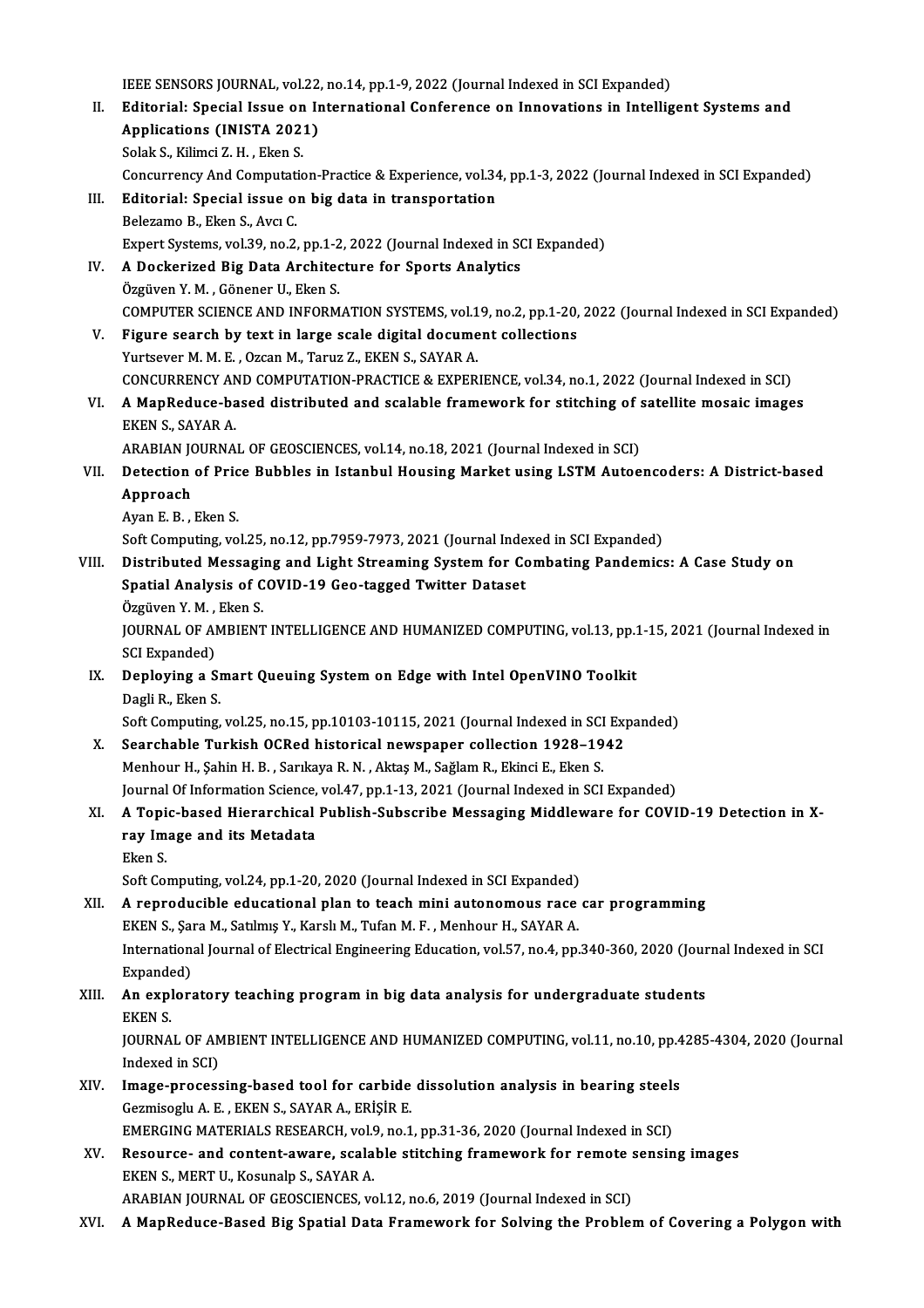|        | <b>Orthogonal Rectangles</b>                                                                                                     |
|--------|----------------------------------------------------------------------------------------------------------------------------------|
|        | EKEN S., SAYAR A                                                                                                                 |
|        | TEHNICKI VJESNIK-TECHNICAL GAZETTE, vol.26, no.1, pp.36-42, 2019 (Journal Indexed in SCI)                                        |
| XVII.  | Detection of fraud risks in retailing sector using MLP and SVM techniques                                                        |
|        | Pehlivanlı D., Eken S., Ayan E. B.                                                                                               |
|        | TURKISH JOURNAL OF ELECTRICAL ENGINEERING AND COMPUTER SCIENCES, vol.27, pp.3633-3647, 2019                                      |
|        | (Journal Indexed in SCI)                                                                                                         |
| XVIII. | DoCA: A Content-Based Automatic Classification System Over Digital Documents                                                     |
|        | Eken S., Menhour H., Köksal K.                                                                                                   |
|        | IEEE ACCESS, vol.7, pp.97996-98004, 2019 (Journal Indexed in SCI)                                                                |
| XIX.   | Idle Time Estimation for Bandwidth-Efficient Synchronization in Replicated Distributed File System                               |
|        | GULAGIZ F., EKEN S., KAVAK A., SAYAR A.                                                                                          |
|        | INTERNATIONAL ARAB JOURNAL OF INFORMATION TECHNOLOGY, vol.15, no.2, pp.177-185, 2018 (Journal                                    |
|        | Indexed in SCI)                                                                                                                  |
| XX.    | A Framework for Recognition and Animation of Chess Moves Printed on a Chess Book                                                 |
|        | EKEN S., KARABAS A., SARI H., SAYAR A.                                                                                           |
|        | INTERNATIONAL ARAB JOURNAL OF INFORMATION TECHNOLOGY, vol.15, no.1, pp.29-36, 2018 (Journal Indexed<br>in SCI)                   |
| XXI.   | Distributed and collaborative real-time vehicle detection and classification over the video streams<br>KUL S., EKEN S., SAYAR A. |
|        | INTERNATIONAL JOURNAL OF ADVANCED ROBOTIC SYSTEMS, vol.14, no.4, 2017 (Journal Indexed in SCI)                                   |
| XXII.  | An automated technique to determine spatio-temporal changes in satellite island images with                                      |
|        | vectorization and spatial queries                                                                                                |
|        | EKEN S., SAYAR A.                                                                                                                |
|        | SADHANA-ACADEMY PROCEEDINGS IN ENGINEERING SCIENCES, vol.40, no.1, pp.121-137, 2015 (Journal Indexed<br>in SCI)                  |
| XXIII. | Kd-tree and quad-tree decompositions for declustering of 2D range queries over uncertain space<br>SAYAR A, EKEN S, OZTURK O      |
|        | FRONTIERS OF INFORMATION TECHNOLOGY & ELECTRONIC ENGINEERING, vol.16, no.2, pp.98-108, 2015 (Journal<br>Indexed in SCI)          |
|        |                                                                                                                                  |

### Articles Published in Other Journals

- rticles Published in Other Journals<br>I. Keşifsel Veri Analizi Kullanarak Vakum Şarj Test Süresinin Azaltılması<br>Romingar Kutluau T. Ekan S Demircan Kutluay T., Eken S.<br>Acta Infologica, vol.5, no.1, pp.187-196, 2021 (National Refreed University Journal) Keşifsel Veri Analizi Kullanarak Vakum Şarj Test Süresinin Azaltılması<br>Demircan Kutluay T., Eken S.<br>Acta Infologica, vol.5, no.1, pp.187-196, 2021 (National Refreed University Journal)<br>Predisting Smart Crid Stability with
- II. Predicting Smart Grid Stability with Optimized Deep Models Breviglieri P., Erdem T., Eken S. Predicting Smart Grid Stability with Optimized Deep Models<br>Breviglieri P., Erdem T., Eken S.<br>SN Computer Science, vol.2, no.2, pp.1-12, 2021 (Refereed Journals of Other Institutions)<br>Medical Data Analysis for Different Dat
- III. Medical Data Analysis for Different Data Types<br>Eken S. SN Com<br>Medica<br>Eken S.<br>Interna Medical Data Analysis for Different Data Types<br>Eken S.<br>International Journal of Computational and Experimental Science and Engineering (IJCESEN), vol.6, no.3, pp.1-7, Eken S.<br>International Journal of Computational and Exp<br>2020 (Refereed Journals of Other Institutions)<br>Performanes evaluation of sunnent vester

International Journal of Computational and Experimental Science and Engineering (IJCESEN), vol.6, no.3, pp.1-7,<br>2020 (Refereed Journals of Other Institutions)<br>IV. Performance evaluation of support vector machine and convol 2020 (Refereed Journals of Other Institutions)<br>Performance evaluation of support vector macreal-time vehicle type and color classification<br>Sentes A. Teshiou L. Küsükovyar E. KULS, EKENS, S. Performance evaluation of support vector machine and convolutio<br>real-time vehicle type and color classification<br>Şentaş A., Tashiev I., Küçükayvaz F., KUL S., EKEN S., SAYAR A., BECERİKLİ Y.<br>Fyelytianary Intelligence vel 12 real-time vehicle type and color classification<br>Şentaş A., Tashiev I., Küçükayvaz F., KUL S., EKEN S., SAYAR A., BECERİKLİ Y.<br>Evolutionary Intelligence, vol.13, no.1, pp.83-91, 2020 (Journal Indexed in ESCI)<br>Büyük Verinin

Şentaş A., Tashiev I., Küçükayvaz F., KUL S., EKEN S., SAYAR A., BECERİKLİ Y.<br>Evolutionary Intelligence, vol.13, no.1, pp.83-91, 2020 (Journal Indexed in ESCI)<br>V. Büyük Verinin İnteraktif Görselleştirilmesi: Tableau Üz Evolutio<br>Büyük<br>EKEN S.<br>Europes

European Journal of Science and Technology, no.18, pp.262-271, 2020 (Other Refereed National Journals)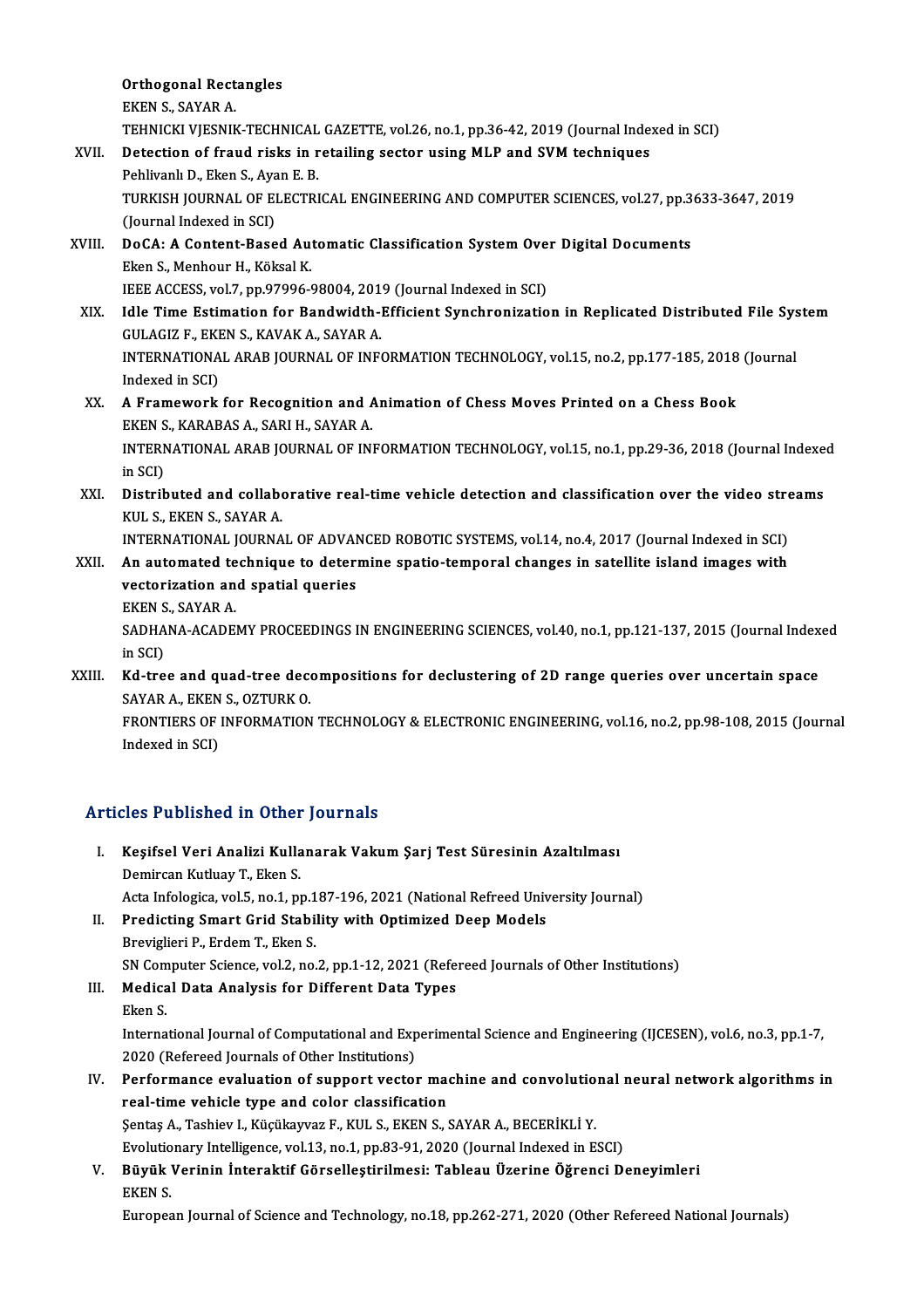| VI.    | Performance Evaluation of Support Vector Machine and Convolutional Neural Network Algorithms in<br>Real-time Vehicle Type Classification |
|--------|------------------------------------------------------------------------------------------------------------------------------------------|
|        | Şentaş A., Tashiev I., Küçükayvaz F., Kul S., Eken S., Sayar A., Becerikli Y.                                                            |
|        | Evolutionary Intelligence Journal, vol.13, pp.83-91, 2020 (Journal Indexed in ESCI)                                                      |
| VII.   | Automatic Structure Recognition on Digital Documents and Adapting to Different Contents: Case                                            |
|        | <b>Study on Resumes</b>                                                                                                                  |
|        | Kantarci A., EKEN S., SAYAR A.                                                                                                           |
|        | European Journal of Science Technology, vol.13, no.17, pp.1313-1324, 2019 (Refereed Journals of Other<br>Institutions)                   |
| VIII.  | DocDig: Dijitalleştirilmiş Dokümanlarda İçerik Tabanlı Figür Arama                                                                       |
|        | BURAK A., BÜŞRA CEREN S., EKEN S., SAYAR A.                                                                                              |
|        | Düzce Üniversitesi Bilim ve Teknoloji Dergisi, vol.6, pp.68-78, 2018 (Other Refereed National Journals)                                  |
| IX.    | Big Data Frameworks for Efficient Range Queries to Extract Interested Rectangular Sub Regions                                            |
|        | EKEN S, SAYAR A                                                                                                                          |
|        | International Journal of Computer Applications, vol.119, pp.36-39, 2015 (Refereed Journals of Other Institutions)                        |
| X.     | XML Anahtar Kelimeleri Yardımıyla Türkçe Aritmetik Problemlerin Anlaşılması ve Çözülmesi<br>EKEN S., EKİNCİ E., SAYAR A.                 |
|        | Düzce Üniversitesi Bilim ve Teknoloji Dergisi, vol.2, no.1, pp.48-55, 2014 (National Refreed University Journal)                         |
| XI.    | Designing a Web Based Smart Bus Stop System<br>EKEN S., SAYAR A                                                                          |
|        | Selcuk University Journal of Engineering ,Science and Technology, vol.2, pp.57, 2014 (Other Refereed National                            |
|        | Journals)                                                                                                                                |
| XII.   | WEB TABANLI AKILLI BİR DURAK SİSTEMİNİN GERÇEKLENMESİ                                                                                    |
|        | EKEN S., SAYAR A.                                                                                                                        |
|        | Selçuk Üniversitesi Mühendislik Bilim ve Teknoloji Dergisi, vol.2, no.1, pp.57-64, 2014 (Refereed Journals of Other                      |
|        | Institutions)                                                                                                                            |
| XIII.  | Haritalar Üzerinde Suç Verilerinin Görüntülenmesi ve Analizinin Sağlanması: Kocaeli İli Örneği                                           |
|        | EKEN S., YILDIZ KUMRU P.                                                                                                                 |
|        | KMÜ Sosyal ve Ekonomik Araştırmalar Dergisi, vol.16, pp.67-72, 2014 (Other Refereed National Journals)                                   |
| XIV.   | AutoTest Automation to Test Tabular Data Quality                                                                                         |
|        | EKEN S., KÜRŞAT T., SAYAR A.                                                                                                             |
|        | International Journal of Computer and Electrical Engineering, vol.6, pp.365-368, 2014 (Refereed Journals of Other                        |
|        | Institutions)                                                                                                                            |
| XV.    | Understanding and Solving Turkish Arithmetic Problems via XML Keywords                                                                   |
|        | EKEN S., EKİNCİ E., SAYAR A.                                                                                                             |
|        | Düzce Üniversity, Journal of Science and Technology, vol.2, pp.48-55, 2014 (Other Refereed National Journals)                            |
| XVI.   | Service Oriented Visual Interpretation Tool for Time Series Data                                                                         |
|        | MUSTAFA U., EKEN S., SAYAR A.                                                                                                            |
|        | Anadolu University Journal of Science and Technology, vol.14, pp.191-198, 2013 (Other Refereed National                                  |
|        | Journals)                                                                                                                                |
| XVII.  | DAĞITIK SİSTEMLERDE UYDU GÖRÜNTÜSÜ TRANSFERİ: RASTER VE VEKTÖR TEMSİL                                                                    |
|        | KARŞILAŞTIRMASI                                                                                                                          |
|        | EKEN S., Recep B., SAYAR A.                                                                                                              |
|        | Journal of Aeronautics and Space Technologies, vol.6, no.1, pp.63-69, 2013 (Other Refereed National Journals)                            |
| XVIII. | Game based Learning Approach to Binary Search Tree Operations                                                                            |
|        | EKEN S., SAYAR A                                                                                                                         |
|        | AWERProcedia Information Technology & Computer Science, vol.4, pp.234-238, 2013 (Refereed Journals of Other                              |
|        | Institutions)                                                                                                                            |
| XIX.   | Satellite Image Transferring in Distributed Systems Comparison of Raster and Vector                                                      |
|        | Representations                                                                                                                          |
|        | EKEN S., RECEP B., SAYAR A.                                                                                                              |
|        |                                                                                                                                          |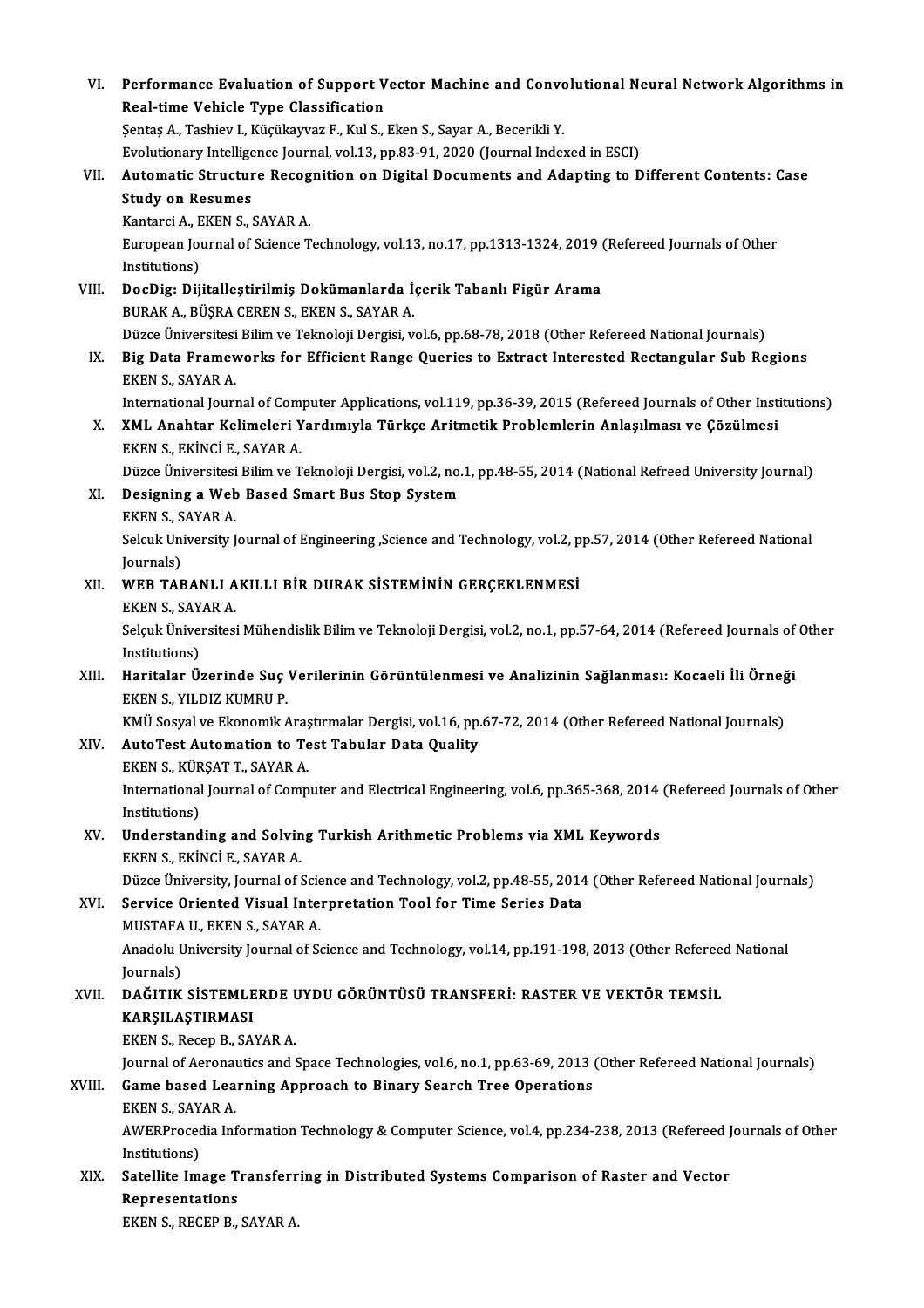Journal of Aeronautics and Space Technologies, vol.6, pp.63-69, 2013 (Refereed Journals of Other Institutions)<br>Came based Jeanning Annneash to Binary Search Tree Basis Operations

Journal of Aeronautics and Space Technologies, vol.6, pp.63-69, 2013 (Refereed Joness)<br>XX. Game based Learning Approach to Binary Search Tree Basic Operations Journal of Aeronal<br>Game based Lea<br>EKEN S., SAYAR A.<br>Presedia Informat Game based Learning Approach to Binary Search Tree Basic Operations<br>EKEN S., SAYAR A.<br>Procedia-Information Technology and Computer Science Journal (P-ITCS), vol.4, pp.234-238, 2013 (Refereed<br>Journals of Other Institutions) EKEN S., SAYAR A.<br>Procedia-Information Technolo<br>Journals of Other Institutions)<br>Integration of OpenCL Crea Procedia-Information Technology and Computer Science Journal (P-ITCS), vol.4, pp.234-238, 2013 (Refereed<br>Journals of Other Institutions)<br>XXI. Integration of OpenGL Graphics Libraries with Spatial Databases as an Analysis a

Journals of Other Institutions)<br>Integration of OpenGL Gray<br>Tool<br>EKEN S., SAFFET T., SAYAR A. Integration of OpenGL Gra<br>Tool<br>EKEN S., SAFFET T., SAYAR A.<br>Seleuk Telmik Opline Dergisi

Tool<br>EKEN S., SAFFET T., SAYAR A.<br>Selçuk Teknik-Online Dergisi, vol.11, pp.110-123, 2013 (Other Refereed National Journals)<br>ANAL IZ VE CÖPÜNTÜLEME ARACLOLARAK ORENCL CRAFIK KÜTÜRHANELERI V

EKEN S., SAFFET T., SAYAR A.<br>Selçuk Teknik-Online Dergisi, vol.11, pp.110-123, 2013 (Other Refereed National Journals)<br>XXII. ANALİZ VE GÖRÜNTÜLEME ARACI OLARAK OPENGL GRAFİK KÜTÜPHANELERİ VE MEKÂNSAL<br>VERİTARANIN RÜTÜNI Selçuk Teknik-Online Dergisi, vol.11, pp.1<br>ANALİZ VE GÖRÜNTÜLEME ARACI O<br>VERİTABANIN BÜTÜNLEŞTİRİLMESİ<br>EVEN S. SO<sup>ffot T.</sup> SAYAR A ANALİZ VE GÖRÜNTÜLE<br>VERİTABANIN BÜTÜNLE<br>EKEN S., Saffet T., SAYAR A.<br>Journal of Technisal Online VERİTABANIN BÜTÜNLEŞTİRİLMESİ<br>EKEN S., Saffet T., SAYAR A.<br>Journal of Technical-Online, vol.11, no.3, pp.110-123, 2012 (Other Refereed National Journals) EKEN S., Saffet T., SAYAR A.<br>Journal of Technical-Online, vol.11, no.3, pp.110-123, 2012 (Other Refereed Natio<br>XXIII. Vectorization and Spatial Query Architecture on Island Satellite Images Journal of Technic<br>Vectorization an<br>EKEN S., SAYAR A.<br>Presedia Informat

Vectorization and Spatial Query Architecture on Island Satellite Images<br>EKEN S., SAYAR A.<br>Procedia-Information Technology and Computer Science Journal (P-ITCS), vol.2, pp.37-43, 2012 (Refereed<br>Journals of Other Institution EKEN S., SAYAR A.<br>Procedia-Information Technolo<br>Journals of Other Institutions)<br>Vectorization and Spatial O Procedia-Information Technology and Computer Science Journal (P-ITCS), vol.2,<br>Journals of Other Institutions)<br>XXIV. Vectorization and Spatial Query Architecture on Island Satellite Image

## **Journals of Other I<br>Vectorization an<br>EKEN S., SAYAR A.**<br>AWERProsedia Inf

Vectorization and Spatial Query Architecture on Island Satellite Image<br>EKEN S., SAYAR A.<br>AWERProcedia Information Technology and Computer Science, vol.2, pp.37-43, 2012 (Refereed Journals of Other<br>Institutione) EKEN S., SAY.<br>AWERProced<br>Institutions)

# Institutions)<br>Books & Book Chapters

- ooks & Book Chapters<br>I. Recognition of Vehicle Warning Indicators<br>Ali II, Ekon S Recognition<br>Ali U., Eken S.<br>in: Tronds in I
	-

Ali U., Eken S.<br>in: Trends in Data Engineering Methods for Intelligent Systems: ICAIAME 2020. Lecture Notes on Data Engineering and Communications Technologies, Hemanth J.,Yigit T.,Patrut B.,Angelopoulou A., Editor, Springer, London/Berlin, Chur, pp.484-490, 2021 and Communications Technologies, Hemanth J.,Yigit T.,Patrut B.,Angelopoulou A., Editor, Springer,<br>Chur, pp.484-490, 2021<br>II. Clustering Earthquake Data: Identifying Spatial Patterns From Non-Spatial Attributes<br>SAVAS G. VIL

### Chur, pp.484-490, 2021<br>Clustering Earthquake Data: Identifying Spatia<br>SAVAŞ C., YILDIZ M. S. , EKEN S., İKİBAŞ C., SAYAR A.<br>in: Biz Data and Knowledge Sharing in Virtual Organ in: Big Data and Knowledge Sharing in Virtual Organizations, Gyamfi Albert, Williams Idongesit, Editor, IGI Global,<br>pp.224-239, 2020 SAVAŞ C., YILDIZ M. S., EKEN S., İKİBAŞ C., SAYAR A.

### III. CNN Based Traffic Sign Recognition for MiniAutonomous Vehicles

pp.224-239, 2020<br>CNN Based Traffic Sign Recognition for MiniAutonomo<br>SATILMIŞ Y., TUFAN F., şara m., KARSLI M., EKEN S., SAYAR A.<br>in: Advances in Intelligent Systems and Computing *Światek L*e in: Advances in Intelligent Systems and Computing, Świątek Jerzy, Borzemski Leszek, Wilimowska Zofia, Editor,<br>Springer, pp.85-94, 2019 SATILMIŞ Y., TUFAN F., şa<br>in: Advances in Intelligent<br>Springer, pp.85-94, 2019<br>Performance Evaluatio in: Advances in Intelligent Systems and Computing, Świątek Jerzy, Borzemski Leszek, Wilimowska Zofia, Editor,<br>Springer, pp.85-94, 2019<br>IV. Performance Evaluation of Support Vector Machineand Convolutional Neural Network Al

## Springer, pp.85-94, 2019<br>Performance Evaluation of Support V<br>Real-Time Vehicle Type Classification<br>Sentes A. Tesbiev L. Küsükayvar E. KULS Performance Evaluation of Support Vector Machineand Convolutio<br>Real-Time Vehicle Type Classification<br>Şentaş A., Tashiev I., Küçükayvaz F., KUL S., EKEN S., SAYAR A., BECERİKLİ Y.<br>in: Advances in Internet Data Web Teshneleg

Real-Time Vehicle Type Classification<br>Şentaş A., Tashiev I., Küçükayvaz F., KUL S., EKEN S., SAYAR A., BECERİKLİ Y.<br>in: Advances in Internet, Data Web Technologies, Barolli Leonard, Xhafa Fatos, Javaid Nadeem, Spaho Evjola Şentaş A., Tashiev I., Küçükayvaz F., KUL S., EKEN S., SAYAR A., BECERİKLİ Y. in: Advances in Internet, Data Web Technologies, Barolli Leonard, Xhafa Fatos, Javai<br>Vladi, Editor, Springer, pp.934-943, 2018<br>V. MapReduce Based Scalable Range Query Architecture for Big Spatial Data<br>EVEN S. VIZCINDERE IL

### Vladi, Editor, Springer, pp.934-943<br>MapReduce Based Scalable Rar<br>EKEN S., KIZGINDERE U., SAYAR A.<br>in: The Bise of Big Spatial Data, Igo. in: The Rise of Big Spatial Data, Igor Ivan, Alex Singleton, Jiří Horák, Tomáš Inspektor, Editor, Springer, pp.263-272,<br>2017 EKEN S., KIZGINDERE U., SAYAR A.

in: The Rise of Big Spatial Data, Igor Ivan, Alex Singleton, Jiří Ho<br>2017<br>VI. Playlist Generation via Vector Representation of Songs<br>*V*ÖSE B. EVEN S. SAVAR A 2017<br>Playlist Generation via V<br>KÖSE B., EKEN S., SAYAR A.<br>in: Advances in Bis Data, Bl.

Playlist Generation via Vector Representation of Songs<br>KÖSE B., EKEN S., SAYAR A.<br>in: Advances in Big Data, Plamen Angelov, Yannis Manolopoulos, Lazaros Iliadis, Asim Roy, Marley Vellasco, Editor,<br>Springer, pp.170, 185, 20 KÖSE B., EKEN S., SAYAR A.<br>in: Advances in Big Data, Pl.<br>Springer, pp.179-185, 2017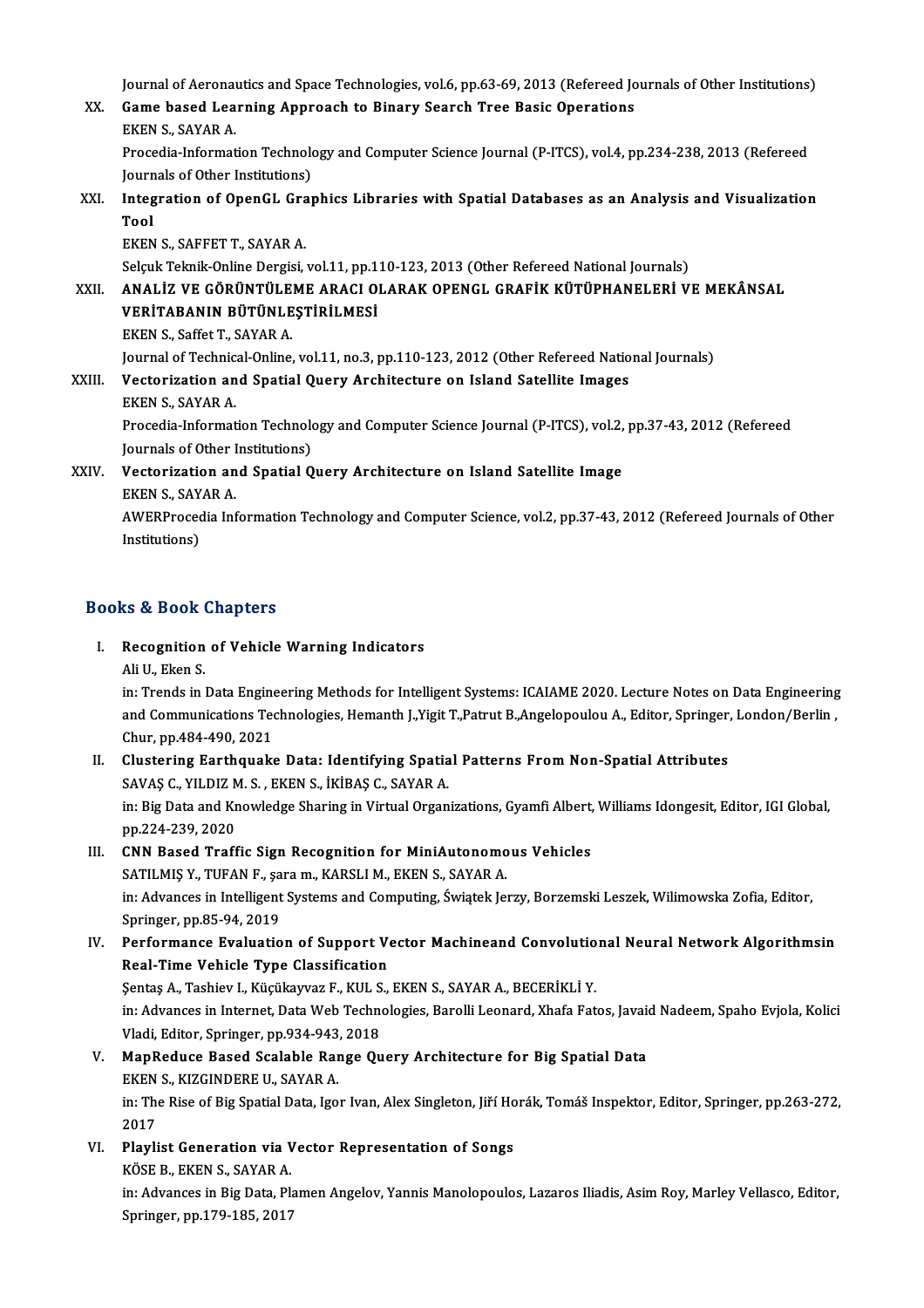VII. A Novel Signaling Protocol (ARCSPXP): Case Study on Synchronization of Educational Data<br>EVEN S, VAVA E, SAVAR A, VAVAV A, U HAN Z, VOCASARAC U A Novel Signaling Protocol (ARCSPXP): Case Study on Sy<br>EKEN S., KAYA F., SAYAR A., KAVAK A., İLHAN Z., KOCASARAÇ U.<br>in: Mebile Networks and Manazament, Bamán Agüena Yasin Zak A Novel Signaling Protocol (ARCSPXP): Case Study on Synchronization of Educational Data<br>EKEN S., KAYA F., SAYAR A., KAVAK A., İLHAN Z., KOCASARAÇ U.<br>in: Mobile Networks and Management, Ramón Agüero, Yasir Zaki, Bernd-Ludwi EKEN S., KAYA F., SAYAR A., KAVAK A., İLHAN Z., KOCASARAÇ U.<br>in: Mobile Networks and Management, Ramón Agüero, Yasir Zaki, Bernd-Ludwig Wenning, Anna Förster, Andreas Timm-Giel, Editor, Springer International Publishing, 2017

### VIII. A Method for Localization of Computational Node and Proxy Server in Educational Data<br>Synchronization

KAYA F., EKEN S., SAYAR A., KAVAK A., ŞAHİN S.

in: Wireless Internet Lecture Notes of the Inst A Method for Localization of Computational Node and Proxy Server KAYA F., EKEN S., SAYAR A., KAVAK A., ŞAHİN S.<br>in: Wireless Internet Lecture Notes of the Inst A Method for Localization of Computational Node and Proxy Se<br>in Educational Data Synchronization, Mumtaz, S., Rodriguez, J., Ka in: Wireless Internet Lecture<br>in Educational Data Synchro<br>Springer, pp.180-190, 2015<br>Tiling of Satallite Images in Educational Data Synchronization, Mumtaz, S., Rodriguez,<br>Springer, pp.180-190, 2015<br>IX. Tiling of Satellite Images to Capture an Island Object<br>SAVARA, EVENS, MERT Ü

Springer, pp.180-190, 2015<br>Tiling of Satellite Images<br>SAYAR A., EKEN S., MERT Ü. Tiling of Satellite Images to Capture an Island Object<br>SAYAR A., EKEN S., MERT Ü.<br>in: Engineering Applications of Neural Networks, Valeri Mladenov, Chrisina Jayne, Lazaros Iliadis, Editor, Springer,<br>2014 SAYAI<br>in: En<sub>{</sub><br>2014

# 2014<br>Refereed Congress / Symposium Publications in Proceedings

- efereed Congress / Symposium Publications in Proceedings<br>I. Activity Recognition for Ambient Sensing Data and Rule Based Anomaly Detection<br>Savediagomi Ardebili E. EVENS Kitcliv V. Sexe dongress 7 by inpostant 1 ass.<br>Seyedkazemi Ardebili E., EKEN S., KÜÇÜK K.<br>The Fifth International Conference on Sman Activity Recognition for Ambient Sensing Data and Rule Based Anomaly Detection<br>Seyedkazemi Ardebili E., EKEN S., KÜÇÜK K.<br>The Fifth International Conference on Smart City Applications, Turkey, 7 - 09 October 2020<br>Dijital D Seyedkazemi Ardebili E., EKEN S., KÜÇÜK K.<br>The Fifth International Conference on Smart City Applications, Turke<br>II. Dijital Dokümanların Anahtar Kelime Tabanlı Doğrulanması<br>Şahin S., Ardıç S., Erdem T., Gültekin A., EK The Fifth International Conference on Smart City Applications, Turkey, 7 - 09 October 2020
- 6. Ulusal Yüksek Başarımlı Hesaplama Konferansı, Turkey, 8 09 October 2020 Şahin S., Ardıç S., Erdem T., Gültekin A., EKİNCİ E., EKEN S., SA<br>6. Ulusal Yüksek Başarımlı Hesaplama Konferansı, Turkey, 8 -<br>III. Tedarikçiye Otomatik Sipariş Sisteminin Geliştirilmesi<br>PALKLE TANIS M. H., EKEN S
- 6. Ulusal Yüksek Başarımlı Hesa<br>Tedarikçiye Otomatik Sipari<br>BALKI F., TANIŞ M. H. , EKEN S.<br><sup>2nd International Conference o</sup> Tedarikçiye Otomatik Sipariş Sisteminin Geliştirilmesi<br>BALKI F., TANIŞ M. H. , EKEN S.<br>3rd International Conference on Sustainable Science and Technology, İstanbul, Turkey, 25 - 27 September 2020<br>Taranmış Türkee Gerete Dek BALKI F., TANIŞ M. H. , EKEN S.<br>3rd International Conference on Sustainable Science and Technology, İstanb<br>IV. Taranmış Türkçe Gazete Dokümanları Üzerinde Varlık İsmi Tanıma<br>Sehin H. B. EKEN S.
- 3rd International Co<br>Taranmış Türkçe (<br>Şahin H. B. , EKEN S.<br><sup>2nd International Co</sub></sup> IV. Taranmış Türkçe Gazete Dokümanları Üzerinde Varlık İsmi Tanıma<br>Şahin H. B. , EKEN S.<br>3rd International Conference on Data Science and Applications (ICONDATA'20), Turkey, 25 - 28 June 2020,

pp.202-206

### 3rd International Conference on Data Science and Applications (ICONDATA'20), Turki<br>pp.202-206<br>V. Türkiye'deki Elektrikli Araç Şarj İstasyonlarının Görsel ve Mekânsal Analizi<br>KAMU CELERİ S. SAHİN S. EKEN S pp.202-206<br>Türkiye'deki Elektrikli Araç Şar<br>KAMİLÇELEBİ S., ŞAHİN S., EKEN S.<br><sup>2nd Intonational Conference on De</sup> Türkiye'deki Elektrikli Araç Şarj İstasyonlarının Görsel ve Mekânsal Analizi<br>KAMİLÇELEBİ S., ŞAHİN S., EKEN S.<br>3rd International Conference on Data Science and Applications (ICONDATA'20), Turkey, 25 - 28 June 2020,<br>nn 188

KAMİLÇELE<br>3rd Internat<br>pp.188-196<br>Multilabel 3rd International Conference on Data Science and Applications (ICONDATA'20),<br>pp.188-196<br>VI. Multilabel Remote Sensing Image Classification with Capsule Networks<br>Tengu M. Dodo A. EVEN S. SAVAR A

## pp.188-196<br>Multilabel Remote Sensing Image<br>Topcu M., Dede A., EKEN S., SAYAR A.<br>2nd International Congress on Huma

Topcu M., Dede A., EKEN S., SAYAR A.<br>2nd International Congress on Human-Computer Interaction, Optimization and Robotic Applications, HORA 2020, Topcu M., Dede A., EKEN S., SAYAR<br>2nd International Congress on Hun<br>Ankara, Turkey, 26 - 27 June 2020<br>Kansül Ağlar Kullanarak Göğüs

### VII. Kapsül Ağlar Kullanarak Göğüs Röntgeni Görüntülerinden COVID-19 Tespiti<br>EKEN S. Ankara,<br><mark>Kapsül</mark><br>EKEN S.<br>INSAC N Kapsül Ağlar Kullanarak Göğüs Röntgeni Görüntülerinden COVID-19 Tespiti<br>EKEN S.<br>INSAC Natural and Health Sciences (INHS-2020), Turkey, 22 - 23 May 2020, pp.313-317<br>CNN based traffic sign resegnition for mini autonomous veh

## EKEN S.<br>INSAC Natural and Health Sciences (INHS-2020), Turkey, 22 - 23 May 202<br>VIII. CNN based traffic sign recognition for mini autonomous vehicles<br>SATU MIS V. TUEAN E. SARA M. KARSLI M. EKEN S. SAYAR A INSAC Natural and Health Sciences (INHS-2020), Turkey, 22 - 2<br>CNN based traffic sign recognition for mini autonomou:<br>SATILMIŞ Y., TUFAN F., ŞARA M., KARSLI M., EKEN S., SAYAR A.<br>20th International Conference Information Sy

39th Dased traffic sign recognition for mini autonomous vehicles<br>SATILMIŞ Y., TUFAN F., ŞARA M., KARSLI M., EKEN S., SAYAR A.<br>39th International Conference Information Systems Architecture and Technology, ISAT 2018, NYSA, SATILMIŞ Y., TUFAN F., ŞARA M., KARSI<br>39th International Conference Informa<br>18 September 2018, vol.853, pp.85-94<br>En Haun Ortek Küme Alsonitmeevyl 39th International Conference Information Systems Architecture and<br>18 September 2018, vol.853, pp.85-94<br>IX. En Uzun Ortak Küme Algoritmasıyla Dağıtık Görüntü Eşleme<br>VücenE EKEN S. SAVARA

18 September 2018, vol.853, pp.85-94<br>IX. En Uzun Ortak Küme Algoritmasıyla Dağıtık Görüntü Eşleme<br>Yücer E., EKEN S., SAYAR A. En Uzun Ortak Küme Algoritmasıyla Dağıtık Görüntü Eşleme<br>Yücer E., EKEN S., SAYAR A.<br>Uluslararası Marmara Fen ve Sosyal Bilimler Kongresi (IMASCON 2018), Kocaeli, Turkey, 23 - 25 November 2018,<br>nn 1624 1621 Yücer E., EKEN<br>Uluslararası Ma<br>pp.1624-1631<br>Is Video from

pp.1624-1631<br>X. Is Video from a Security Footage or Not?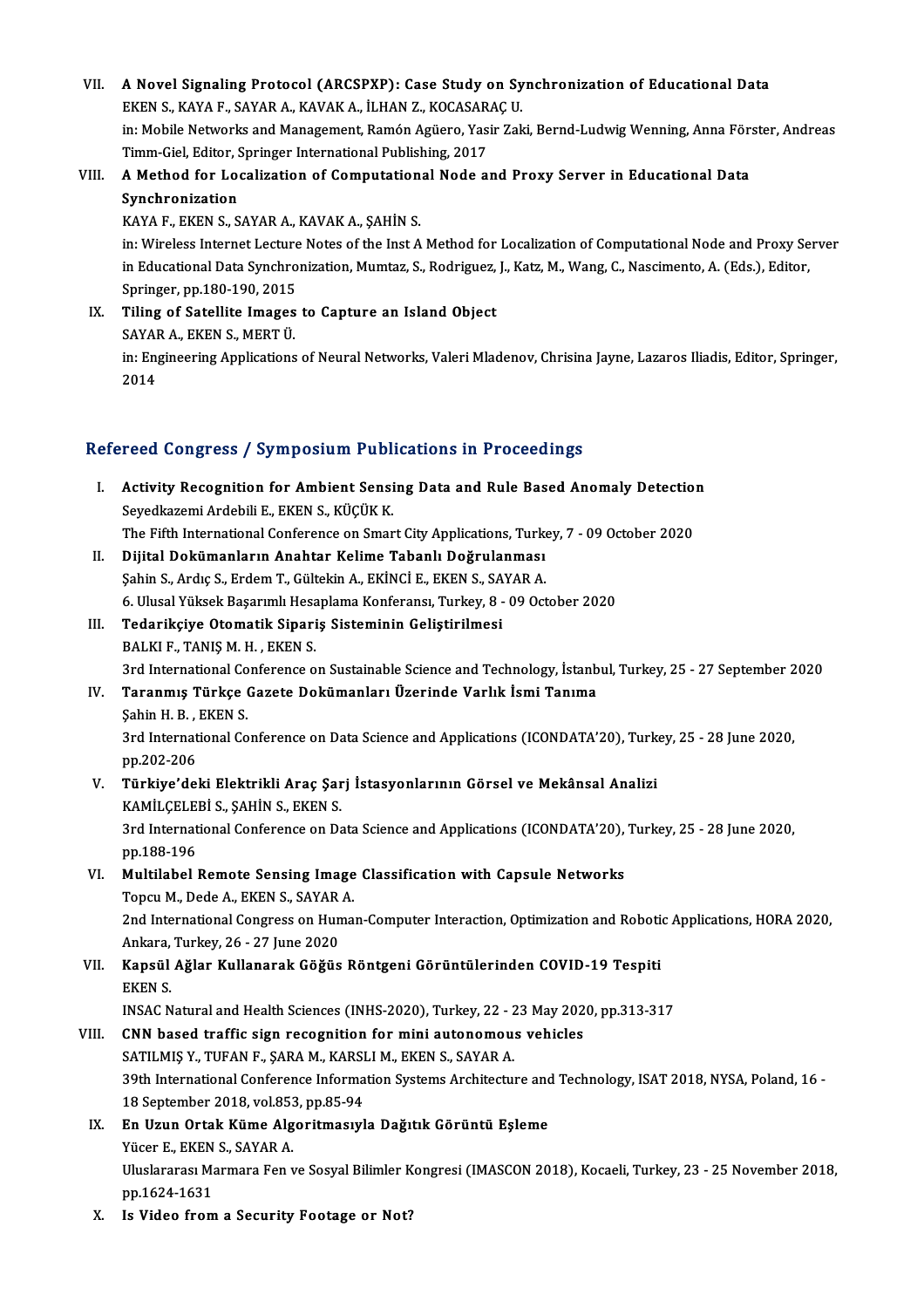|        | MENHOUR H., EKEN S.                                                                                                                                         |
|--------|-------------------------------------------------------------------------------------------------------------------------------------------------------------|
|        | 5th International Conference on Computational and Experimental Science and Engineering, 12 - 16 October 2018                                                |
| XI.    | Görme Engelliler için Akıllı Telefon ile Nesne Arama                                                                                                        |
|        | POLAT H. M., ÖZER M. E., SERTEL K., YILMAZ S. T., EKEN S., SAYAR A.                                                                                         |
|        | 12. Ulusal Yazılım Mühendisliği Sempozyumu (UYMS 2018), İstanbul, Turkey, 10 - 12 September 2018, vol.2201                                                  |
| XII.   | Otonom Araç Yönlendirmesi için Uçtan Uca Öğrenme Modeli Tasarımı                                                                                            |
|        | KARSLI M., SATILMIŞ Y., ŞARA M., TUFAN F., EKEN S., SAYAR A.                                                                                                |
| XIII.  | 26. IEEE Sinyal İşleme ve İletişim Uygulamaları (SİU) Kurultayı, İzmir, Turkey, 2 - 05 May 2018<br>A concise review on vehicle detection and classification |
|        | KUL S., EKEN S., SAYAR A.                                                                                                                                   |
|        | 2017 International Conference on Engineering and Technology, ICET 2017, Antalya, Turkey, 21 - 23 August 2017,                                               |
|        | pp 1-4                                                                                                                                                      |
| XIV.   | Performance Evaluation of Support Vector Machine and Convolutional Neural Network Algorithms in                                                             |
|        | Real-Time Vehicle Type Classification                                                                                                                       |
|        | Sentas A., Tashiev I., Kucukayvaz F., KUL S., EKEN S., SAYAR A., BECERİKLİ Y.                                                                               |
|        | 6th International Conference on Emerging Internet, Data and Web Technologies (EIDWT), Tirana, Albania, 15 - 17                                              |
|        | March 2018, vol.17, pp.934-943                                                                                                                              |
| XV.    | End-to-End Learning Model Design for Steering Autonomous Vehicle                                                                                            |
|        | Karsli M., Satilmis Y., Sara M., Tufan F., EKEN S., SAYAR A.                                                                                                |
|        | 26th IEEE Signal Processing and Communications Applications Conference (SIU), İzmir, Turkey, 2 - 05 May 2018                                                |
| XVI.   | Konvolüsyonel Sinir Ağı Kullanarak Gerçek Zamanlı Araç Tipi Sınıflandırması                                                                                 |
|        | ISABEK T., KUL S., ALİ Ş., KÜÇÜKAYVAZ F., EKEN S., SAYAR A., BECERİKLİ Y.                                                                                   |
|        | 1.Ulusal Bulut Bilişim ve Büyük Veri Sempozyumu (b3s2017), Antalya, Turkey, 19 - 21 October 2017, pp.60-64                                                  |
| XVII.  | MAHREC: Mobil Tabanlı Harf Çıkış Bozukluklarının İyileştirilmesi                                                                                            |
|        | SEYFULLAH U., EMRE Y., EKEN S., SAYAR A.                                                                                                                    |
|        | 11. Ulusal Yazılım Mühendisliği Sempozyumu (UYMS'17), Antalya, Turkey, 18 - 20 October 2017                                                                 |
| XVIII. | A Concise Review on Vehicle Detection and Classification                                                                                                    |
|        | KUL S., EKEN S., SAYAR A.                                                                                                                                   |
|        | The Third International Workshop on Data Analytics and Emerging Services (DAES), Antalya, Turkey, 21 - 23                                                   |
|        | August 2017, pp 1-4                                                                                                                                         |
| XIX.   | Distributed Approach for Point Set Pattern Matching: A Case study on Simple Objects<br>EKEN S., HAYRUNNISA S., UYSAL O., SAYAR A.                           |
|        | 5th High Performance Computing Conference (BAŞARIM 2017), İstanbul, Turkey, 14 - 15 June 2017                                                               |
| XX.    | Vectorization of Large Amounts of Raster Satellite Images in a Distributed Architecture Using HIPI                                                          |
|        | EKEN S., AYDIN E., SAYAR A.                                                                                                                                 |
|        | 2017 International Artificial Intelligence and Data Processing Symposium (IDAP), Malatya, Turkey, 16 - 17                                                   |
|        | September 2017                                                                                                                                              |
| XXI.   | Modeling and Querying Trajectories using Neo4j Spatial and TimeTree for Carpool Matching                                                                    |
|        | Bakkal F., Savas N. S., EKEN S., SAYAR A.                                                                                                                   |
|        | IEEE International Conference on INnovations in Intelligent SysTems and Applications (INISTA), Gdynia, Poland, 3 -                                          |
|        | 05 July 2017, pp 219-222                                                                                                                                    |
| XXII.  | Evaluation of Different Algorithms for Measuring the Similarities of Trajectory Datasets                                                                    |
|        | SAVAŞ N. S., BAKKAL F., EKEN S., SAYAR A.                                                                                                                   |
|        | 25th Signal Processing and Communications Applications Conference (SIU), Antalya, Turkey, 15 - 18 May 2017                                                  |
| XXIII. | Uydu Görüntülerinin Yüksek Performansta İşlenmesi Üzerine Bir İnceme Vektör Tabanli Mozaik                                                                  |
|        | Örme Durum Çalışması                                                                                                                                        |
|        | EKEN S., SAYAR A                                                                                                                                            |
|        | 6. Uzaktan Algılama ve CBS Sempozyumu, Adana, Turkey, 5 - 07 October 2016, pp.768-774                                                                       |
| XXIV.  | Sleep Stage Classification Scalability Evaluations of Distributed Approaches                                                                                |
|        | AÇIKALIN Ş., EKEN S., SAYAR A.                                                                                                                              |
|        | The 3rd International Conference on Data Mining, Internet Computing, and Big Data (BigData2016), Konya,                                                     |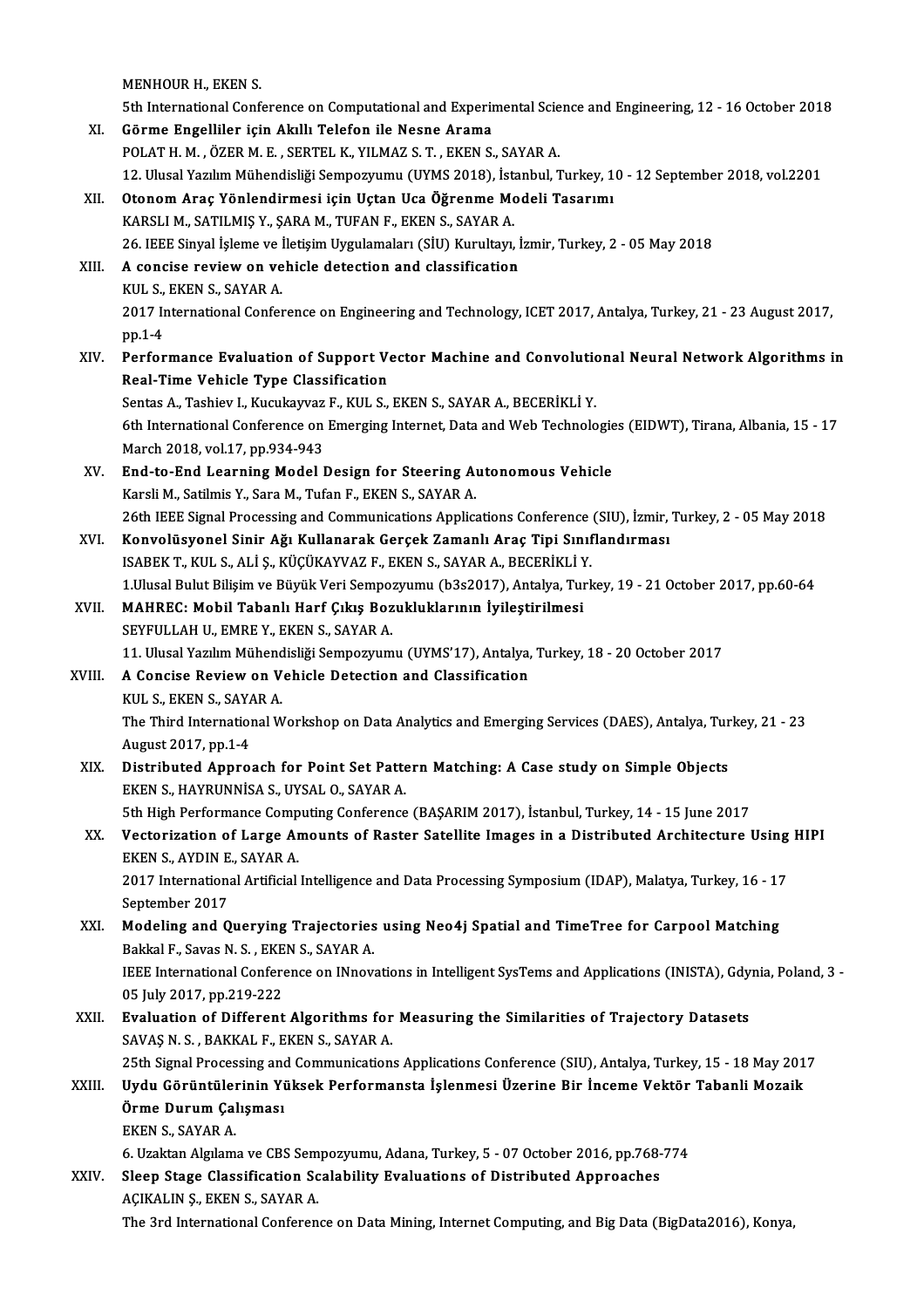Turkey, 21 - 23 July 2016, pp.113-117<br>Akademik Caliamalana Hakam Atan

|               | Turkey, 21 - 23 July 2016, pp 113-117                                                                                                                                                                 |
|---------------|-------------------------------------------------------------------------------------------------------------------------------------------------------------------------------------------------------|
| XXV.          | Akademik Çalışmalara Hakem Ataması için Büyük Veri Altyapısı                                                                                                                                          |
|               | YAVUZ A., EKEN S., SAYAR A.                                                                                                                                                                           |
| XXVI.         | 10. Ulusal Yazılım Mühendisliği Sempozyumu, UYMS'xx16, Çanakkale, Turkey, 24 - 26 October 2016, pp.544-549<br>A MapReduce based Big data Framework for Object Extraction from Mosaic Satellite Images |
|               | EKEN S., SAYAR A.                                                                                                                                                                                     |
|               | International Conference on Internet of Things and Big Data (IoTBD), ROMA, Italy, 23 - 25 April 2016, pp.14-18                                                                                        |
| XXVII.        | Uydu Görüntülerinin Yüksek Performansta İşlenmesi Üzerine Bir İnceme Vektör Tabanlı Mozaik                                                                                                            |
|               | Örme Durum Çalışması                                                                                                                                                                                  |
|               | EKEN S., SAYAR A.                                                                                                                                                                                     |
|               | 6. Uzaktan Algılama ve Coğrafi Bilgi Sistemleri Semposyumu (UzalCBS 2016), Adana, Turkey, 5 - 07 October 2016,                                                                                        |
|               | pp 768-774                                                                                                                                                                                            |
| <b>XXVIII</b> | Measuring the Efficiencies of Vehicle Classification Algorithms on Traffic Surveillance Video                                                                                                         |
|               | Kul S., EKEN S., SAYAR A.                                                                                                                                                                             |
|               | International Conference on Artificial Intelligence and Data Processing (IDAP) 2016, Malatya, Turkey, 17 - 18                                                                                         |
|               | September 2016                                                                                                                                                                                        |
| XXIX.         | A scalable distributed query framework for unstructured big clinical data A case study on diabetic                                                                                                    |
|               | records<br>DEMİRCAN Ö., EKEN S., SAYAR A.                                                                                                                                                             |
|               | International Conference on Artificial Intelligence and Data Processing (IDAP) 2016, Malatya, Turkey, 17 - 18                                                                                         |
|               | September 2016                                                                                                                                                                                        |
| XXX.          | Evaluation of Real-time Performance for BGSLibrary Algorithms: A Case Study on Traffic                                                                                                                |
|               | Surveillance Video                                                                                                                                                                                    |
|               | KUL S., EKEN S., SAYAR A.                                                                                                                                                                             |
|               | 6th International Conference on IT Convergence and Security (ICITCS), Prague, Czech Republic, 26 - 29 September                                                                                       |
|               | 2016, pp.40-43                                                                                                                                                                                        |
| XXXI.         | Akademik Çalismalara Hakem Atamasi için Büyük Veri Altyapis                                                                                                                                           |
|               | Yavuz A., EKEN S., SAYAR A.                                                                                                                                                                           |
|               | 10th Turkish National Software Engineering Symposium, UYMS 2016, Çanakkale, Turkey, 24 - 26 October 2016,<br>vol 1721, pp 544-549                                                                     |
| XXXII.        | HIPI ile Dagitik görüntü isleme çatisi: yüz bölgelerine ait biometrileri saptama performansinin                                                                                                       |
|               | incelenmesi                                                                                                                                                                                           |
|               | Akkoyunlu Y Y , EKEN S , SAYAR A                                                                                                                                                                      |
|               | 10th Turkish National Software Engineering Symposium, UYMS 2016, Çanakkale, Turkey, 24 - 26 October 2016,                                                                                             |
|               | vol 1721, pp 426-431                                                                                                                                                                                  |
| XXXIII.       | CAPCHA KARAKTERLERININ YAPAY SINIR AĞLARI KULLANILARAK TANINMASI                                                                                                                                      |
|               | EKEN S., SAYAR A                                                                                                                                                                                      |
|               | 7. Mühendislik ve Teknoloji Sempozyumu, Turkey, 15 - 16 May 2014, pp.1-4                                                                                                                              |
| XXXIV.        | Estimation of Idle Time for Synchronization: A Case Study on Fatih Project                                                                                                                            |
|               | Gulagiz F., EKEN S., KAVAK A., SAYAR A.                                                                                                                                                               |
|               | 23nd Signal Processing and Communications Applications Conference (SIU), Malatya, Turkey, 16 - 19 May 2015,<br>pp 1158-1161                                                                           |
| XXXV.         | Service Oriented Warning System for Detection of Abondened Object in Video Surveillance                                                                                                               |
|               | KUL S., EKEN S., SAYAR A.                                                                                                                                                                             |
|               | 23nd Signal Processing and Communications Applications Conference (SIU), Malatya, Turkey, 16 - 19 May 2015,                                                                                           |
|               | pp 911-914                                                                                                                                                                                            |
| XXXVI.        | JavaScript Vulnerabilities and Recent Solution Recommendations                                                                                                                                        |
|               | ABDÜRRAHİM Ö., KAYA Ç., EKEN S.                                                                                                                                                                       |
|               | 7th International Conference on Information Security and Cryptology, 17 - 18 October 2014, pp.252-257                                                                                                 |
| XXXVII.       | Bulut Vekil Sunucu ve Tabletler Arasında Veri Senkronizasyonu için RTT Kullanarak Farklı                                                                                                              |
|               | Kümeleme Metodlarının Değerlendirilmesi                                                                                                                                                               |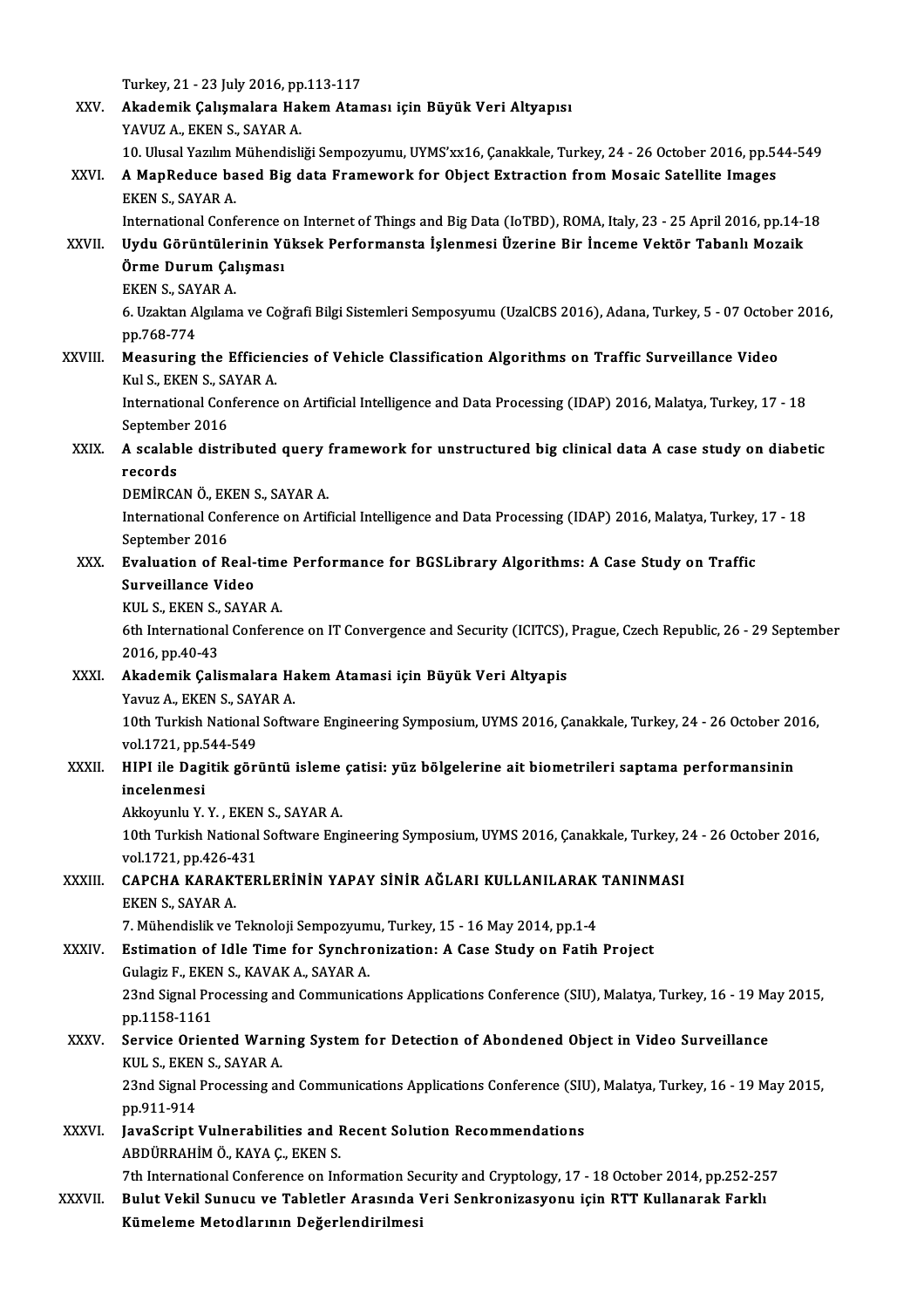EKEN S., KAYA F., GÜNGÖR A., SAYAR A., KAVAK A., ŞAHİN S.<br>2014 ELEKTRİK., ELEKTRONİK BİLGİSAYAR ve BİVOMEDİK 2014 ELEKTRİK - ELEKTRONİK, BİLGİSAYAR ve BİYOMEDİKAL MÜHENDİSLİĞİ SEMPOZYUMU, Turkey, 27 - 29<br>November 2014, pp.670-675 EKEN S., KAYA F., GÜNGÖR A.,<br>2014 ELEKTRİK - ELEKTRONİ<br>November 2014, pp.670-675<br>Fatih Praiasinda Prawy Su 2014 ELEKTRİK - ELEKTRONİK, BİLGİSAYAR ve BİYOMEDİKAL MÜHENDİSLİĞİ SEMPOZYUMU, Turkey, 27 - 29<br>November 2014, pp.670-675<br>XXXVIII. Fatih Projesinde Proxy Sunucunun Doğru Konumlandırıldığının Kontrol Edilmesi ve Tabletlerini November 2014, pp.670-675<br>Fatih Projesinde Proxy Sun<br>Yerini Tespit için Bir Metot<br>EVENS KAYA E KEBEMC SA Fatih Projesinde Proxy Sunucunun Doğru Konumlar<br>Yerini Tespit için Bir Metot<br>EKEN S., KAYA F., KEREM Ç., SAYAR A., KAVAK A., ŞAHİN S.<br>2014 ELEKTRİK, ELEKTRONİK RİLCİSAYAR ve RİYOMEDİ Yerini Tespit için Bir Metot<br>EKEN S., KAYA F., KEREM Ç., SAYAR A., KAVAK A., ŞAHİN S.<br>2014 ELEKTRİK - ELEKTRONİK, BİLGİSAYAR ve BİYOMEDİKAL MÜHENDİSLİĞİ SEMPOZYUMU, Turkey, 27 - 29<br>Navambar 3014, pp.749.753 EKEN S., KAYA F., KEREM Ç., S.<br>2014 ELEKTRİK - ELEKTRONİ<br>November 2014, pp.748-752<br>Evaluation of PTT based C 2014 ELEKTRİK - ELEKTRONİK, BİLGİSAYAR ve BİYOMEDİKAL MÜHENDİSLİĞİ SEMPOZYUMU, Turkey, 27 - 29<br>November 2014, pp.748-752<br>XXXIX. Evaluation of RTT based Clustering Methods for Data Synchronization between Proxy Cloud Se November 20<br>Evaluation c<br>and Tablets<br>EVEN S. KAV Evaluation of RTT based Clustering Methods for Data<br>and Tablets<br>EKEN S., KAYA F., GÜNGÖR A., SAYAR A., KAVAK A., ŞAHİN S.<br>Flaktrik., Flaktranik Bilgisayar ve Biyamodikal Mühandisligi and Tablets<br>EKEN S., KAYA F., GÜNGÖR A., SAYAR A., KAVAK A., ŞAHİN S.<br>Elektrik - Elektronik, Bilgisayar ve Biyomedikal Mühendisligi Sempozyumu, ELECO 2014, Bursa, Turkey, 27 - 29<br>November 2014, pp.670-675 EKEN S., KAYA F., GÜNGÖR A., SAYAR A., KAVAK A., SAHİN S. Elektrik - Elektronik, Bilgisayar ve Biyomedikal Mühendisligi Sempozyumu, ELECO 2014, Bursa, Turkey, 27 - 29<br>November 2014, pp.670-675<br>XL. Döküman Tabanlı NoSQL Veritabanları MongoDB ve CouchDB yatay ölçeklenebilirlik karş November 2014, pp.670-675<br>Döküman Tabanlı NoSQL Veritaba<br>EKEN S., KAYA F., SAYAR A., KAVAK A.<br>7. Mühandialik ve Talmalaji Semnerun Döküman Tabanlı NoSQL Veritabanları MongoDB ve CouchDB yatay ölçeklenebilirlik karşılaştırı<br>EKEN S., KAYA F., SAYAR A., KAVAK A.<br>7. Mühendislik ve Teknoloji Sempozyumu, Cankaya Üniversitesi, Ankara, Turkey, 15 - 16 May 201 EKEN S., KAYA F., SAYAR A., KAVAK A.<br>7. Mühendislik ve Teknoloji Sempozyumu, Cankaya Üniversitesi, Ankara, Turkey, 1<br>XLI. Capcha Karakterlerinin Yapay Sinir Ağları Kullanılarak Karşılaştırılması<br>EKEN S., KAYA F., SAYAR 7. Mühendislik ve Teknoloji Sempozyumu, Cankaya Üniversitesi, Ankara, Turkey, 15 - 16 May 2014, pp.61-67 Capcha Karakterlerinin Yapay Sinir Ağları Kullanılarak Karşılaştırılması<br>EKEN S., KAYA F., SAYAR A., KAVAK A.<br>7. Mühendislik ve Teknoloji Sempozyumu, Cankaya Üniversitesi, Ankara, Turkey, 15 - 16 May 2014, pp.7-11<br>Trasking EKEN S., KAYA F., SAYAR A., KAVAK A.<br>7. Mühendislik ve Teknoloji Sempozyumu, Cankaya Üniversitesi, Ankara, Turkey, 15 - 16 May 2014, pp.7-1<br>8. XLII. Tracking a single node's availability for communication by means of o 7. Mühendis<br>Tracking a<br>resources<br>EKEN S. KA XLII. Tracking a single node's availability for communication by means of observing local system<br>resources<br>EKEN S., KAYA F., SAYAR A., KAVAK A. resources<br>EKEN S., KAYA F., SAYAR A., KAVAK A.<br>IEEE International Symposium on Innovations in Intelligent Systems and Applications (INISTA), Alberobello, Italy,<br>23 – 25 June 2014, np.41,45 EKEN S., KAYA F., SAYAR A., I<br>IEEE International Symposiu<br>23 - 25 June 2014, pp.41-45<br>A Smart Bus Trasking Sys XLIII. A Smart Bus Tracking System Based on Location-Aware Services and QR Codes<br>EKEN S., SAYAR A. 23 - 25 June 2014, pp 41-45 A Smart Bus Tracking System Based on Location-Aware Services and QR Codes<br>EKEN S., SAYAR A.<br>IEEE International Symposium on Innovations in Intelligent Systems and Applications (INISTA), Alberobello, Italy,<br>22 . 25 June 201 EKEN S., SAYAR A.<br>IEEE International Symposium<br>23 - 25 June 2014, pp.299-303<br>Tiling of Satellite Images to IEEE International Symposium on Innovations in Intelligent :<br>23 - 25 June 2014, pp.299-303<br>XLIV. Tiling of Satellite Images to Capture an Island Object<br>SAVAR A, EVEN S, Mort U 23 - 25 June 2014, pp.299-<br>Tiling of Satellite Image<br>SAYAR A., EKEN S., Mert U.<br>15th International Confore Tiling of Satellite Images to Capture an Island Object<br>SAYAR A., EKEN S., Mert U.<br>15th International Conference on Engineering Applications of Neural Networks, EANN 2014, Sofija, Bulgaria, 5 - 07<br>September 2014, pp.195, 20 SAYAR A., EKEN S., Mert U.<br>15th International Conference<br>September 2014, pp.195-204<br>Animating Chose Moyes Bo 15th International Conference on Engineering Applications of<br>September 2014, pp.195-204<br>XLV. Animating Chess Moves Recorded on Chess Informant September 2014, p<br>Animating Chess<br>EKEN S., SAYAR A. Animating Chess Moves Recorded on Chess Informant<br>EKEN S., SAYAR A.<br>3rd International Symposium on Computing in Science Engineering (ISCSE-2013), Aydın, Turkey, 24 October 2012 EKEN S., SAYAR A.<br>3rd International Symposium o<br>- 25 December 2013, pp.35-40<br>Web based Teal for Interac XLVI. Web based Tool for Interactive Analysis of Crime Data on the Maps<br>EKEN S., EKINCI E., SAYAR A. - 25 December 2013, pp 35-40 Web based Tool for Interactive Analysis of Crime Data on the Maps<br>EKEN S., EKİNCİ E., SAYAR A.<br>1st International Symposium on Digital Forensics and Security (ISDFS'13), Elazığ, Turkey, 20 - 22 May 2013, pp.1-5<br>Cüncel Dağıt EKEN S., EKİNCİ E., SAYAR A.<br>1st International Symposium on Digital Forensics and Security (IS<br>XLVII. Güncel Dağıtık Dosya Sistemlerinin Karşılaştırmalı Analizi<br>110 UNERAN E. FEREN S. SAYAR A. 1st International Symposium on<br>Güncel Dağıtık Dosya Sistem<br>UĞURCAN E., EKEN S., SAYAR A.<br>6. Mühandislik ve Telmolaji Sem 6üncel Dağıtık Dosya Sistemlerinin Karşılaştırmalı Analizi<br>UĞURCAN E., EKEN S., SAYAR A.<br>6. Mühendislik ve Teknoloji Sempozyumu, Cankaya Üniversitesi, Ankara, Turkey, 25 - 26 April 2013, pp.213-218 UĞURCAN E., EKEN S., SAYAR A.<br>6. Mühendislik ve Teknoloji Sempozyumu, Cankaya Üniversitesi, Ankara, Turkey, 25<br>XLVIII. Registering LandSat-8 Mosaic Images: A Case Study on the Marmara Sea 6. Mühendislik ve Teknoloj<br>Registering LandSat-8 M<br>SAYAR A., EKEN S., Mert U.<br>10th International Confore Registering LandSat-8 Mosaic Images: A Case Study on the Marmara Sea<br>SAYAR A., EKEN S., Mert U.<br>10th International Conference on Electronics, Computer and Computation (ICECCO), Ankara, Turkey, 7 - 09<br>Navambar 2012, pp.275, SAYAR A., EKEN S., Mert U.<br>10th International Conference<br>November 2013, pp.375-377<br>Analyzing Distributed Eile XLIX. Analyzing Distributed File Synchronization Techniques for Educational Data November 2013, pp.375-377<br><mark>Analyzing Distributed File Synchronization Techniques for Ed</mark><br>EKEN S., KAYA F., Ilhan Z., SAYAR A., KAVAK A., Kocasarac U., ŞAHİN S.<br>10th International Conference on Flectronics Computer and Comp 10th International Conference on Electronics, Computer and Computation (ICECCO), Ankara, Turkey, 7 - 09<br>November 2013, pp.318-321 EKEN S., KAYA F., Ilhan Z., SAY<br>10th International Conference<br>November 2013, pp.318-321<br>Web Servisler ile Baralel C L. Web Servisler ile Paralel Görüntü İşlem Mimarisi Raster İmgelerde Kenar Belirleme Uygulaması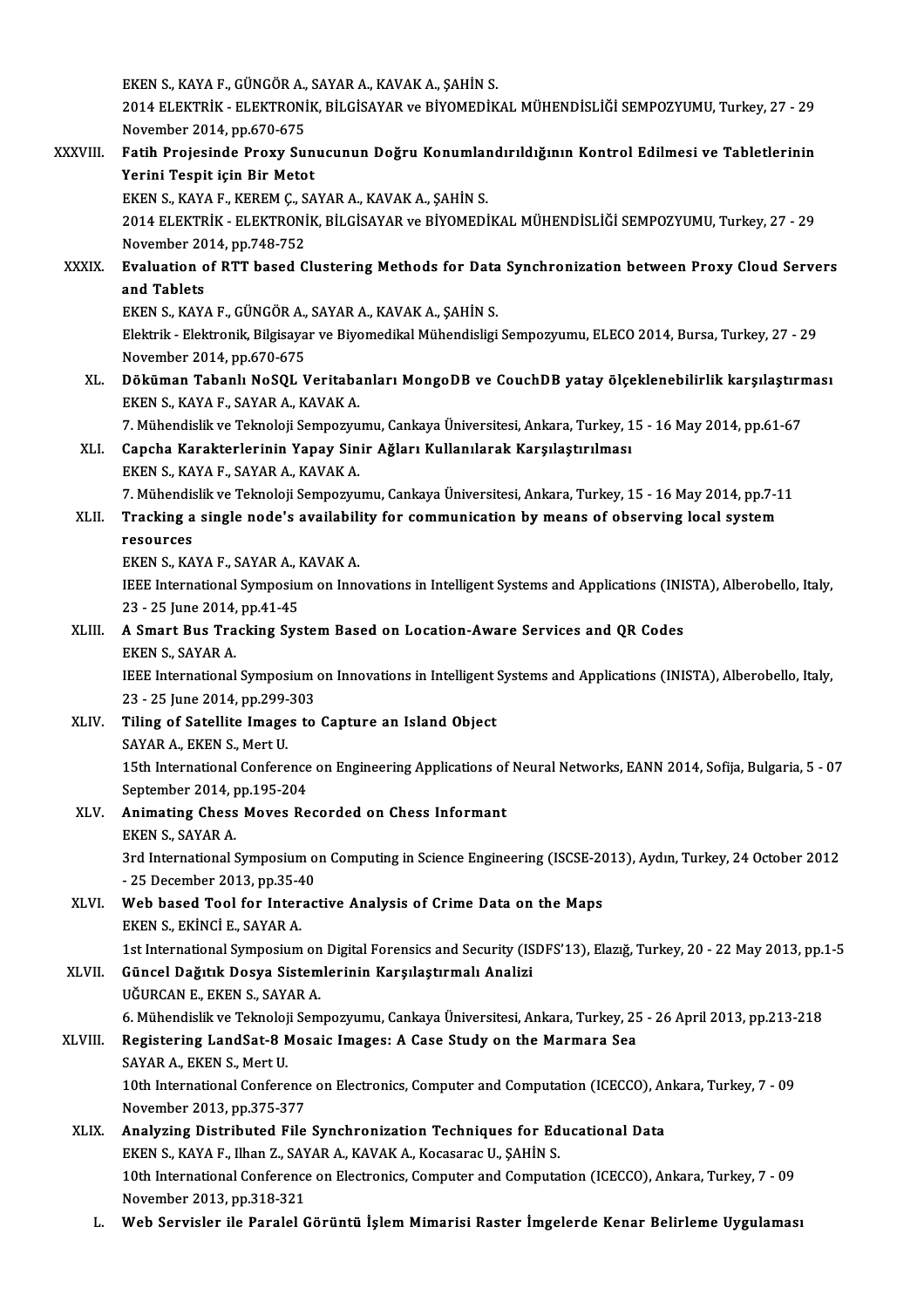ÖzelA.,KayaÇ.,EşmeliR.,EKENS.,SAYARA.

Özel A., Kaya Ç., Eşmeli R., EKEN S., SAYAR A.<br>2012 Akıllı Sistemlerde Yenilikler ve Uygulamaları Sempozyumu, Trabzon, Turkey, 1 - 02 June 2012, pp.1-5<br>Viauel Analysis of Time and Losstien Dependent Date en the Mane

- Özel A., Kaya Ç., Eşmeli R., EKEN S., SAYAR A.<br>2012 Akıllı Sistemlerde Yenilikler ve Uygulamaları Sempozyumu, Trabzon, Tı<br>LI. Visual Analysis of Time and Location Dependent Data on the Maps<br>EKEN S. SAYAR A 2012 Akıllı Sisteml<br>Visual Analysis<br>EKEN S., SAYAR A.<br>The International (
	-

Visual Analysis of Time and Location Dependent Data on the Maps<br>EKEN S., SAYAR A.<br>The International Conference on Computing, Networking and Digital Technologies (ICCNDT-2012), Sanda, Bahrain,<br>11, .13 November 2012, nn.176, EKEN S., SAYAR A.<br>The International Conference on Com<br>11 - 13 November 2012, pp.176-182<br>Vester Modelling of Island Satalli The International Conference on Computing, Networking and Digital Techn<br>11 - 13 November 2012, pp.176-182<br>LII. Vector Modelling of Island Satallite Images for Spatial Databases

11 - 13 November<br>Vector Modelling<br>EKEN S., SAYAR A.<br>2011 International EKEN S., SAYAR A.<br>2011 International Science and Technology Conference, İstanbul, Turkey, 1 - 03 November 2011, pp.1-6 EKEN S., SAYAR A.<br>2011 International Science and Technology Conference, İstanbul, Turkey, 1 - 03 November 2011, pp.1-6<br>2011 Performance Evaluations of Vector-Raster Satellite Image Transfers through Web Services<br>2014 REEN

2011 International<br>Performance Eva<br>EKEN S., SAYAR A.<br>26th Annual IEEE 1 Performance Evaluations of Vector-Raster Satellite Image Transfers through Web Services<br>EKEN S., SAYAR A.<br>36th Annual IEEE International Computer Software and Applications Conference (COMPSAC), İzmir, Turkey, 16 -<br>20 July

EKEN S., SAYAR A.<br>36th Annual IEEE International Computer Software and Applications Conference (COMPSAC), İzmir, Turkey, 16 -<br>20 July 2012, pp.346-347 36th Annual IEEE International Computer Software and Applications Conorse 20 July 2012, pp.346-347<br>LIV. Vector Modeling of Island Satellite Images for Spatial Databases

20 July 2012, pp.3<br>Vector Modeling<br>EKEN S., SAYAR A.<br>International Scien EKEN S., SAYAR A.<br>International Science and Technology Conference (ISTEC 2011), İstanbul, Turkey, 7 - 09 December 2011, pp.25-30

#### Supported Projects

S**upported Projects**<br>EKEN S., Dursun S., Şara M., TUBITAK Project, Yapay Zeka Tabanlı Biyometrik Yüz Eşleştirme ile KVKK Uyumlu Kimlik<br>Doğrulama Cibaru, 2021, 2022 Papportoa 1195000<br>EKEN S., Dursun S., Şara M., TUB<br>Doğrulama Cihazı , 2021 - 2023<br>Fkon S., Atabas O., Cetin V., TUBI' EKEN S., Dursun S., Şara M., TUBITAK Project, Yapay Zeka Tabanlı Biyometrik Yüz Eşleştirme ile KVKK Uyumlu Kin<br>Doğrulama Cihazı , 2021 - 2023<br>Eken S., Atabaş O., Çetin Y., TUBITAK Project, DerseVerse: Öğrencilerin Birlikte

Doğrulama Cihazı , 2021 - 2023<br>Eken S., Atabaş O., Çetin Y., TUBITAK Project, DerseVerse: Öğrencilerin Birlikte Ders Çalışacakları Bir Sanal Dünya<br>Platformu (TÜBİTAK 2209-A), 2022 - 2022

Eken S., Project Supported by Other Official Institutions, Teknoloji Bağımlılığı İle Mücadelede Ebeveyn Sorumluluğu Platformu (TÜBİTAK 2209-A), 2022 - 2022<br>Eken S., Project Supported by Other Official Institutions, Teknoloji Bağımlı<br>(İçişleri Bakanlığı Sivil Toplumla İlişkiler Genel Müdürlüğü), 2021 - 2022<br>Enselik II. Eken S. TUBITAK Pr Eken S., Project Supported by Other Official Institutions, Teknoloji Bağımlılığı İle Mücadelede Ebeveyn Sorumluluğ<br>(İçişleri Bakanlığı Sivil Toplumla İlişkiler Genel Müdürlüğü), 2021 - 2022<br>Erçelik U., Eken S., TUBITAK Pro

(İçişleri Bakanlığı Sivil Toplumla İlişkiler Genel<br>Erçelik U., Eken S., TUBITAK Project, Nesnelerin<br>Kolaylaştırıcı (TÜBİTAK 2209-A), 2021 - 2022<br>Yağanağlu H. S., Ekan S., TUBITAK Project, Hava Erçelik U., Eken S., TUBITAK Project, Nesnelerin 3B Sınırlayıcı Kutusunun Çıkarılması: Kargo Paketi Hacim Ölçüm<br>Kolaylaştırıcı (TÜBİTAK 2209-A), 2021 - 2022<br>Yağcıoğlu H. S. , Eken S., TUBITAK Project, Hava Tabanlı Yörünge

Kolaylaştırıcı (TÜBİTA)<br>Yağcıoğlu H. S. , Eken S<br>2209-A), 2021 - 2022<br>Agur G. Eken S. TUBIT

Yağcıoğlu H. S. , Eken S., TUBITAK Project, Hava Tabanlı Yörünge Verisetlerinden Sürücü Davranışı Analizi (TÜBİTAK<br>2209-A), 2021 - 2022<br>Acur C., Eken S., TUBITAK Project, SCADA Ağlardaki Siber-Fiziksel Saldırıların Federe 2209-A), 2021 - 2022<br>Acur C., Eken S., TUBIT<br>2209-A), 2021 - 2022<br>EKEN S. SOLAK S. SAN Acur C., Eken S., TUBITAK Project, SCADA Ağlardaki Siber-Fiziksel Saldırıların Federe Öğrenme ile Tespiti (TÜBİTAK<br>2209-A), 2021 - 2022<br>EKEN S., SOLAK S., SAYAR A., Project Supported by Higher Education Institutions, Bebek

EKEN S., SOLAK S., SAYAR A., Project Supported by Higher Education Institutions, Bebek Videolarındaki Bebeklerin EKEN S., SOLAK S., SAYAR A., Project Supported by Higher Education Institutions, Bebek Videolarındaki Bebeklerin<br>Beden Dilini OpenPose Tabanlı Gerçek Zamanlı Çözme, 2020 - 2021<br>Eken S., Solak S., Project Supported by Highe

Beden Dilini OpenPose Tabanlı Gerçek Zamanlı Çözme, 2020 - 2021<br>Eken S., Solak S., Project Supported by Higher Education Institution:<br>OpenPose Tabanlı Gerçek Zamanlı Çözme (KOÜ BAP), 2020 - 2021<br>U HAN OMURCA S. SAYAR A. ÇÜ Eken S., Solak S., Project Supported by Higher Education Institutions, Bebek Videolarındaki Bebeklerin Beden Dilini<br>OpenPose Tabanlı Gerçek Zamanlı Çözme (KOÜ BAP), 2020 - 2021<br>İLHAN OMURCA S., SAYAR A., GÜLTEKİN A., EKİNC

OpenPose Tabanlı Gerçek Zamanlı Çözme (KOÜ BAP), 2020 - 2021<br>İLHAN OMURCA S., SAYAR A., GÜLTEKİN A., EKİNCİ E., EKEN S., Project Supported by Higher Education Institutions,<br>KOÜDOS Farklı Programlara Yapılan Başvuru Dosyala İLHAN OMURCA S., SAYAR A., GÜLTEKİN A., EKİNCİ E., EKEN S., Project Supported by Higher Education Institutions,<br>KOÜDOS Farklı Programlara Yapılan Başvuru Dosyalarının Doğrulanması, 2020 - 2021<br>Eken S., İlhan Omurca S., Say

KOÜDOS Farklı Programlara Yapılan Başvuru Dosyalarının Doğrulanması, 2020 - 2021<br>Eken S., İlhan Omurca S., Sayar A., Ekinci E., Gültekin A., Project Supported by Higher Educa<br>Farklı Programlara Yapılan Başvuru Dosyalarının Eken S., İlhan Omurca S., Sayar A., Ekinci E., Gültekin A., Project Supported by Higher Education Institutions, KOÜDOS<br>Farklı Programlara Yapılan Başvuru Dosyalarının Doğrulanması (KOÜ BAP), 2020 - 2021<br>Eken S., Sayar A.,

Farklı Programlara Yapılan Başvuru Dosyalarının Doğrulanma<br>Eken S., Sayar A., Project Supported by Higher Education Instit<br>Alg algoritmasının paralelleştirilmesi (KOÜ BAP), 2019 - 2020<br>Eken S. Aktes M. Seğlem B. TUBUTAK Pr Eken S., Sayar A., Project Supported by Higher Education Institutions, CUDA destekli grafik işlem birimi üzerinde Ya<br>Alg algoritmasının paralelleştirilmesi (KOÜ BAP), 2019 - 2020<br>Eken S., Aktaş M., Sağlam R., TUBITAK Proje

Alg algoritmasının paralelleştirilmesi (KOÜ BAP), 2019 - 2020<br>Eken S., Aktaş M., Sağlam R., TUBITAK Project, Drone Görüntülerini Kullanarak Yerküre Üzerindeki Çukur ve Duvar<br>Yüksekliklerini Tahmin Eden Sistem (TÜBİTAK 2209 Eken S., Aktaş M., Sağlam R., TUBITAK Project, Drone Görüntülerini Kullanarak Yerküre Üzerindeki Çukur ve Du<br>Yüksekliklerini Tahmin Eden Sistem (TÜBİTAK 2209-A), 2019 - 2020<br>Eken S., Topçu M., Dede A., TUBITAK Project, UYG

Yüksekliklerini Tahmin Eden Sistem (TÜBİTAK 2209-A), 2019 - 2020<br>Eken S., Topçu M., Dede A., TUBITAK Project, UYGAR: Uydu Görüntüsü Arama (TÜBİTAK 2209-A), 2019 - 2020<br>Eken S., Sayar A., Project Supported by Higher Educati Eken S., Topçu M., Dede A., TUBITAK Project, UYGAR: Uydu Görün<br>Eken S., Sayar A., Project Supported by Higher Education Institution<br>Uzaktan Algılama Görüntü Geri Getirimi (KOÜ BAP), 2019 - 2020<br>Eken S. Sayar A. Project Sup Eken S., Sayar A., Project Supported by Higher Education Institutions, MLRSnet: Kapsül Ağları Kullanarak Çok Etiketli<br>Uzaktan Algılama Görüntü Geri Getirimi (KOÜ BAP), 2019 - 2020

Uzaktan Algılama Görüntü Geri Getirimi (KOÜ BAP), 2019 - 2020<br>Eken S., Sayar A., Project Supported by Higher Education Institutions, Dijital Dokümanlar Üzerinde Oton<br>Tanıma ve Farklı İçeriklere Uyarlama: Özgeçmişler Üzerin

Eken S., Sayar A., Project Supported by Higher Education Institutions, Dijital Dokümanlar Üzerinde Otomatik Biçim<br>Tanıma ve Farklı İçeriklere Uyarlama: Özgeçmişler Üzerinde Durum Çalışması (KOÜ BAP), 2018 - 2019<br>Eken S., S Tanıma ve Farklı İçeriklere Uyarlama: Özgeçmişler Üzerinde Durum Çalışması (F<br>Eken S., Sayar A., Project Supported by Higher Education Institutions, Google Str<br>Tabanlı Kocaeli Üniversitesi İçi Navigasyon Uygulaması (KOÜ BA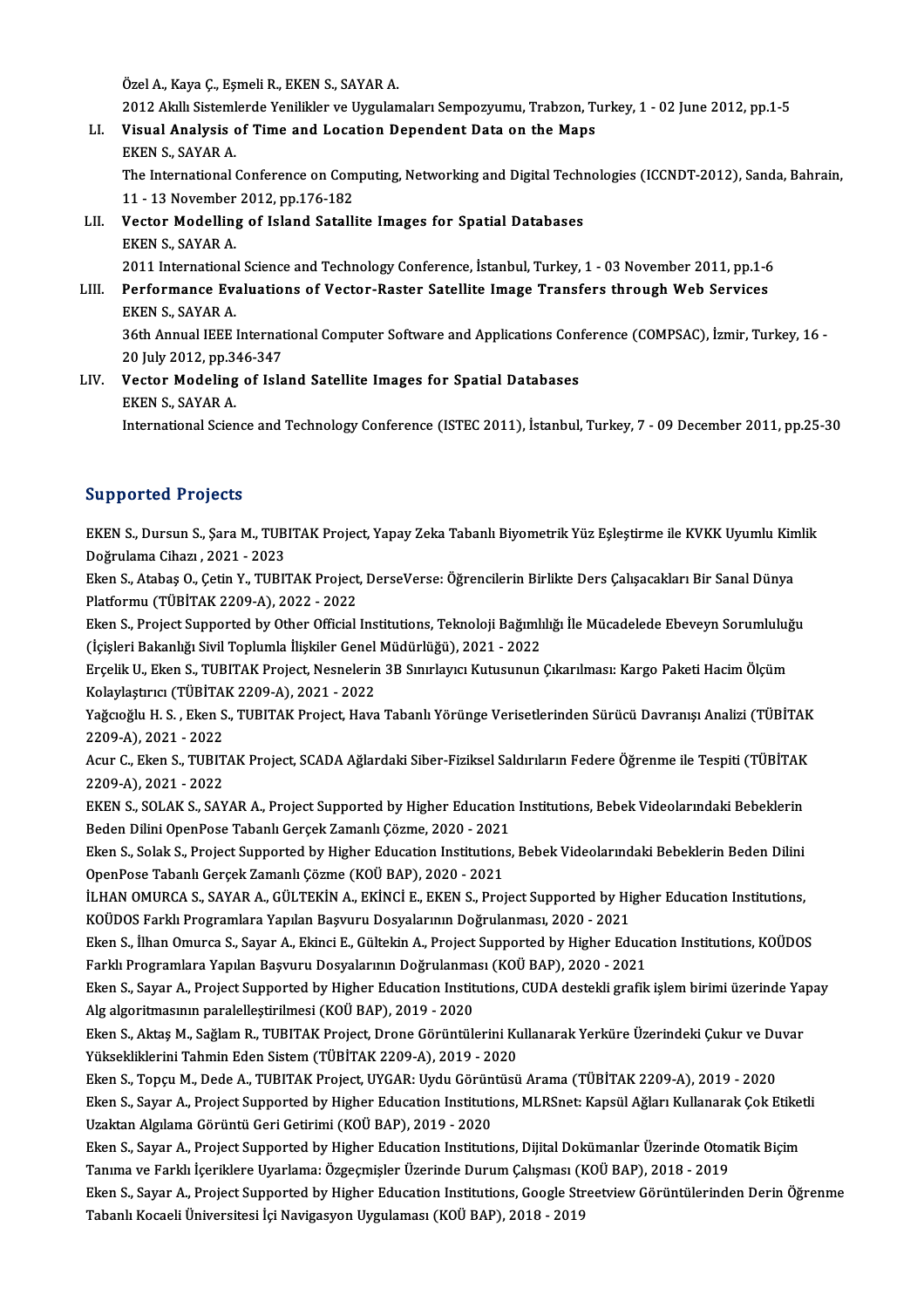eken S., Köksal K., TUBITAK Project, Otomatik Özgeçmiş Tasarımcısı (TÜBİTAK 2209-A), 2018 - 2019<br>Firan S. Sayar A. Project Sunnerted by Higher Education Institutions OpenZelia MARC Vervelery isin N

Eken S., Sayar A., Project Supported by Higher Education Institutions, OpenZeka MARC Yarışları için Mini Otonom Araç<br>Tasarımı ve Üretimi (KOÜ BAP), 2017 - 2018 Eken S., Köksal K., TUBITAK Project, Otomatik<br>Eken S., Sayar A., Project Supported by Higher<br>Tasarımı ve Üretimi (KOÜ BAP), 2017 - 2018<br>Sayar A., Ekan S., Aküsüm B., TUBITAK Prajact Eken S., Sayar A., Project Supported by Higher Education Institutions, OpenZeka MARC Yarışları için Mini Otonom Araç<br>Tasarımı ve Üretimi (KOÜ BAP), 2017 - 2018<br>Sayar A., Eken S., Aküzüm B., TUBITAK Project, Çeliklerde Çöke

Tasarımı ve Üretimi (KOÜ BAP), 2<br>Sayar A., Eken S., Aküzüm B., TUB<br>(TÜBİTAK 2209-A), 2017 - 2018<br>Sayar A. Basarikli V. TUBITAK Br Sayar A., Eken S., Aküzüm B., TUBITAK Project, Çeliklerde Çökelti Boyut ve Dağılımının Analizi İçin Yazılım Geliştirilmesi<br>(TÜBİTAK 2209-A), 2017 - 2018<br>Sayar A., Becerikli Y., TUBITAK Project, Gerçek Zamanlı Dağıtık ve Öl

(TÜBİTAK 2209-A), 2017 - 2018<br>Sayar A., Becerikli Y., TUBITAK Pı<br>1005), 2017 - 2018 Sayar A., Becerikli Y., TUBITAK Project, Gerçek Zamanlı Dağıtık ve Ölçeklenebilir Araç Arama-Tanıma Sistemi<br>1005), 2017 - 2018<br>Sayar A., TUBITAK Project, Parça Uydu Görüntülerinden Nesne Çıkarımı Için Eşle Indirge Tabanlı

Sayar A., TUBITAK Project, Parça Uydu Görüntülerinden Nesne Çıkarımı Için Eşle Indirge Tabanlı Dağıtık Ve<br>Ölceklenebilir Büyük Veri Isleme Mimarisi (TÜBİTAK 3001), 2016 - 2018 Sayar A., TUBITAK Project, Parça Uydu Görüntülerinden Nesne Çıkarımı Için Eşle Indirge Tabanlı Dağıtık Ve<br>Ölçeklenebilir Büyük Veri Işleme Mimarisi (TÜBİTAK 3001), 2016 - 2018<br>Eken S., Uysal S., Yılmaz E., TUBITAK Project,

Ölçeklenebilir Büyük V<br>Eken S., Uysal S., Yılma;<br>2209-A), 2016 - 2017<br>Eken S. Sayar A. Braja Eken S., Uysal S., Yılmaz E., TUBITAK Project, MAHREÇ: Mobil Tabanlı Harf Çıkış Bozukluklarının İyileştirilmesi (TÜBİTAK<br>2209-A), 2016 - 2017<br>Eken S., Sayar A., Project Supported by Higher Education Institutions, Mobese Ka

2209-A), 2016 - 2017<br>Eken S., Sayar A., Project Supported by Higher Education Institutions, Mobese Kameraları Üzerinden Dağıtık Mesajlaşma<br>Protokolüyle Gerçek Zamanlı Nesne Sınıflandıran Akıllı Trafik Sistemi (KOÜ BAP), 20 Eken S., Sayar A., Project Supported by Higher Education Institutions, Mobese Kameraları Üzerinden Dağıtık Mesaj<br>Protokolüyle Gerçek Zamanlı Nesne Sınıflandıran Akıllı Trafik Sistemi (KOÜ BAP), 2016 - 2017<br>Sayar A., Kavak

Protokolüyle Gerçek Zamanlı Nesne Sınıflandıraı<br>Sayar A., Kavak A., Şahin S., TUBITAK Project, Yeı<br>Yönetimi Sistemi (TÜBİTAK 1003), 2013 - 2015<br>Flsan S. Sayar A., Project Supported by Hisbor E. Sayar A., Kavak A., Şahin S., TUBITAK Project, Yerel Bulut Sunucu Tabanlı Etkin Bir Veri Saklama Ve İçerik Dağıtımı<br>Yönetimi Sistemi (TÜBİTAK 1003), 2013 - 2015<br>Eken S., Sayar A., Project Supported by Higher Education Inst

Yönetimi Sistemi (TÜBİTAK 1003), 2013 - 2015<br>Eken S., Sayar A., Project Supported by Higher Education Institutions, Uydu Mozaik Ada Görüntülerinden Adaların Tespiti<br>ve Yüksek Başarımlı Zaman-Mekansal Analizler için Vektöre

#### Activities in Scientific Journals

Expert Systems, Special Issue Editor, 2022 - Continues Intelligent Automation And Soft Computing, Special Issue Editor, 2022 - Continues

Expert Systems, Special Issue Editor, 2022 - Continues<br>Intelligent Automation And Soft Computing, Special Issue Editor, 2022 - Continues<br>Cluster Computing-The Journal Of Networks Software Tools And Applications, Committee Intelligent Automation And Soft Computing, Special Issue Editor, 2022 - Continues<br>Cluster Computing-The Journal Of Networks Software Tools And Applications, Committee Mem<br>Concurrency And Computation-Practice & Experience,

Cluster Computing-The Journal Of Networks Software Tools<br>Concurrency And Computation-Practice & Experience, Comm<br>Journal of Metaverse, Committee Member, 2021 - Continues<br>Computer Science And Information Systems, Special Je Concurrency And Computation-Practice & Experience, Committee Member, 2022 - Continues<br>Journal of Metaverse, Committee Member, 2021 - Continues

Computer Science And Information Systems, Special Issue Editor, 2021 - 2022

Concurrency And Computation-Practice & Experience, Special Issue Editor, 2021 - 2022<br>Expert Systems, Special Issue Editor, 2020 - 2021

#### **Scientific Refereeing**

Scientific Refereeing<br>CLUSTER COMPUTING-THE JOURNAL OF NETWORKS SOFTWARE TOOLS AND APPLICATIONS, Journal Indexed in SCI-E,<br>June 2022 SCHEMIN<br>CLUSTER C<br>June 2022<br>JET INTELL CLUSTER COMPUTING-THE JOURNAL OF NETWORKS SOFTWARE TOOLS AND<br>June 2022<br>IET INTELLIGENT TRANSPORT SYSTEMS, Journal Indexed in SCI-E, June 2022<br>SOET COMPUTING, Journal Indoved in SCI-E, June 2022

June 2022<br>IET INTELLIGENT TRANSPORT SYSTEMS, Journal Index<br>SOFT COMPUTING, Journal Indexed in SCI-E, June 2022 IET INTELLIGENT TRANSPORT SYSTEMS, Journal Indexed in SCI-E, June 2022<br>SOFT COMPUTING, Journal Indexed in SCI-E, June 2022<br>TRANSPORTATION RESEARCH RECORD, Journal Indexed in SCI-E, June 2022<br>JOURNAL OF ELECTRONIC IMAGING, TRANSPORTATION RESEARCH RECORD, Journal Indexed in SCI-E, June 2022 TRANSPORTATION RESEARCH RECORD, Journal Indexed in SCI-E, June 2022<br>JOURNAL OF ELECTRONIC IMAGING, Journal Indexed in SCI-E, June 2022<br>MULTIMEDIA TOOLS AND APPLICATIONS, Journal Indexed in SCI-E, June 2022<br>JEEE ACCESS, Jou JOURNAL OF ELECTRONIC IMAGING, Journal Index<br>MULTIMEDIA TOOLS AND APPLICATIONS, Journal<br>IEEE ACCESS, Journal Indexed in SCI-E, June 2022<br>TRANSACTIONS ON EMERCING TELECOMMUNICA MULTIMEDIA TOOLS AND APPLICATIONS, Journal Indexed in SCI-E, June 2022<br>IEEE ACCESS, Journal Indexed in SCI-E, June 2022<br>TRANSACTIONS ON EMERGING TELECOMMUNICATIONS TECHNOLOGIES, Journal Indexed in SCI-E, June 2022<br>JET IMAC IEEE ACCESS, Journal Indexed in SCI-E, June 2022<br>TRANSACTIONS ON EMERGING TELECOMMUNICATIONS TECH<br>IET IMAGE PROCESSING, Journal Indexed in SCI-E, June 2022<br>TURKISH JOURNAL OF ELECTRICAL ENGINEERING AND COM TRANSACTIONS ON EMERGING TELECOMMUNICATIONS TECHNOLOGIES, Journal Indexed in SCI-E, June 2022<br>IET IMAGE PROCESSING, Journal Indexed in SCI-E, June 2022<br>TURKISH JOURNAL OF ELECTRICAL ENGINEERING AND COMPUTER SCIENCES, Journ IET IMAGE PROCESSING, Journal Indexed in SCI-E, June 2022<br>TURKISH JOURNAL OF ELECTRICAL ENGINEERING AND COMPUTER SCIENCES, Journal Indexed in SCI-E, June 2022<br>INTERNATIONAL JOURNAL OF ADVANCED ROBOTIC SYSTEMS, Journal Inde TURKISH JOURNAL OF ELECTRICAL ENGINEERING AND COMPUTER SCIENCES, Journal Indexed in SCI-E, Jur<br>INTERNATIONAL JOURNAL OF ADVANCED ROBOTIC SYSTEMS, Journal Indexed in SCI-E, June 2022<br>JOURNAL OF AMBIENT INTELLIGENCE AND HUMA INTERNATIONAL JOURNAL OF ADVANCED ROBOTIC SYSTEMS, Journal Ind<br>JOURNAL OF AMBIENT INTELLIGENCE AND HUMANIZED COMPUTING, Jou<br>ARABIAN JOURNAL OF GEOSCIENCES, Journal Indexed in SCI-E, May 2022<br>TURKISH JOURNAL OF ELECTRICAL E JOURNAL OF AMBIENT INTELLIGENCE AND HUMANIZED COMPUTING, Journal Indexed in SCI-E, May 2022<br>ARABIAN JOURNAL OF GEOSCIENCES, Journal Indexed in SCI-E, May 2022<br>TURKISH JOURNAL OF ELECTRICAL ENGINEERING AND COMPUTER SCIENCES ARABIAN JOURNAL OF GEOSCIENCES, Journal Indexed in SCI-E, May 2022<br>TURKISH JOURNAL OF ELECTRICAL ENGINEERING AND COMPUTER SCIEN<br>JOURNAL OF CLEANER PRODUCTION, Journal Indexed in SCI-E, May 2022<br>MIU TIMEDIA TOOLS AND APPLIC TURKISH JOURNAL OF ELECTRICAL ENGINEERING AND COMPUTER SCIENCES,<br>JOURNAL OF CLEANER PRODUCTION, Journal Indexed in SCI-E, May 2022<br>MULTIMEDIA TOOLS AND APPLICATIONS, Journal Indexed in SCI-E, April 2022<br>MULTIMEDIA TOOLS AN JOURNAL OF CLEANER PRODUCTION, Journal Indexed in SCI-E, May 2022<br>MULTIMEDIA TOOLS AND APPLICATIONS, Journal Indexed in SCI-E, April 2022<br>MULTIMEDIA TOOLS AND APPLICATIONS, Journal Indexed in SCI-E, April 2022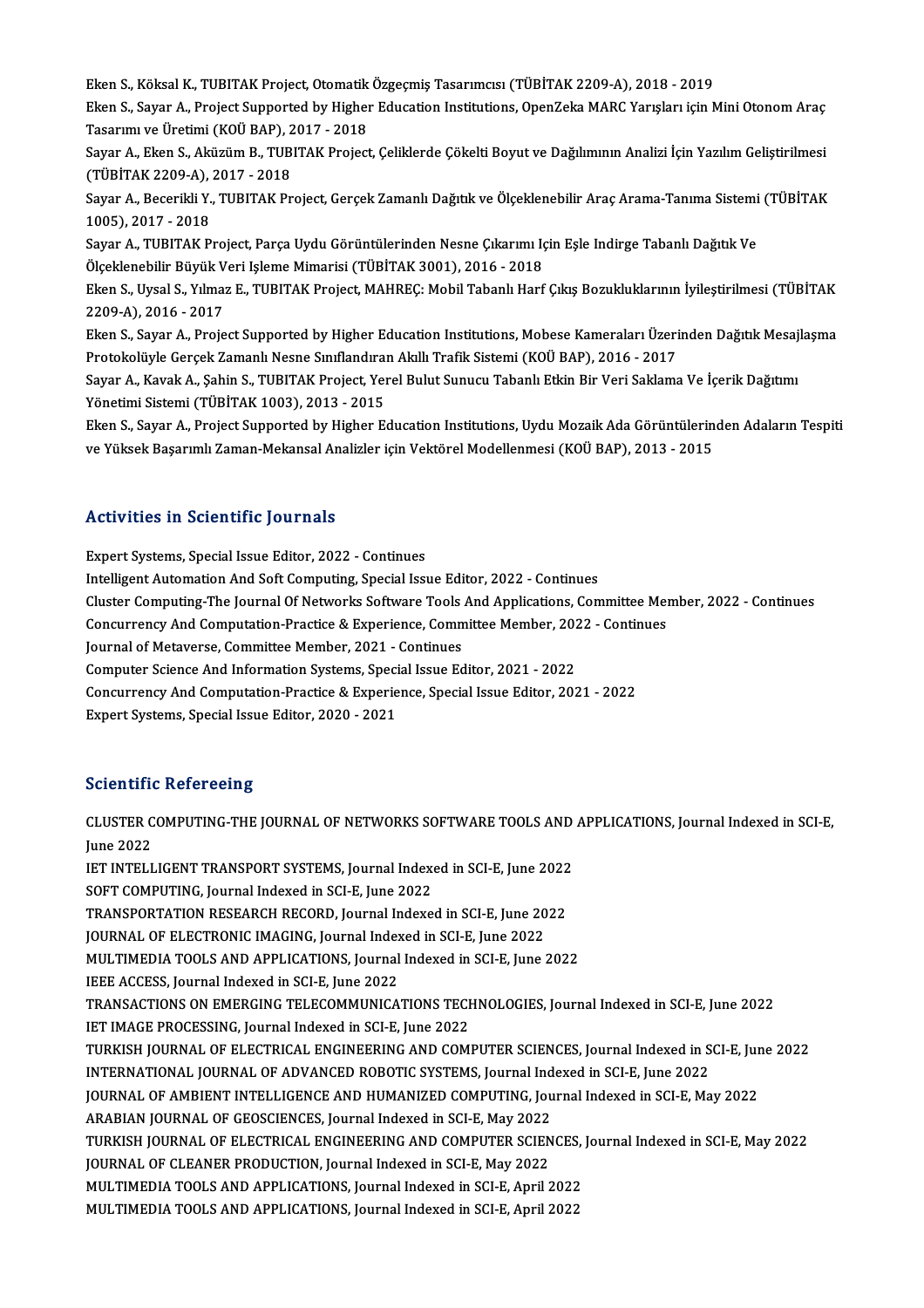MULTIMEDIA TOOLS AND APPLICATIONS, Journal Indexed in SCI-E, April 2022<br>MULTIMEDIA TOOLS AND APPLICATIONS, Journal Indexed in SCI-E, April 2022

MULTIMEDIA TOOLS AND APPLICATIONS, Journal Indexed in SCI-E, April 2022<br>MULTIMEDIA TOOLS AND APPLICATIONS, Journal Indexed in SCI-E, April 2022<br>MULTIMEDIA TOOLS AND APPLICATIONS, Journal Indexed in SCI-E, April 2022 MULTIMEDIA TOOLS AND APPLICATIONS, Journal Indexed in SCI-E, April 2022<br>MULTIMEDIA TOOLS AND APPLICATIONS, Journal Indexed in SCI-E, April 2022<br>MULTIMEDIA TOOLS AND APPLICATIONS, Journal Indexed in SCI-E, April 2022<br>JOURNA

MULTIMEDIA TOOLS AND APPLICATIONS, Journal Indexed in SCI-E, April 2022<br>MULTIMEDIA TOOLS AND APPLICATIONS, Journal Indexed in SCI-E, April 2022<br>JOURNAL OF AMBIENT INTELLIGENCE AND HUMANIZED COMPUTING, Journal Indexed in SC

MULTIMEDIA TOOLS AND APPLICATIONS, Journal Indexed in SCI-E, April 2022<br>JOURNAL OF AMBIENT INTELLIGENCE AND HUMANIZED COMPUTING, Journal Indexed i<br>PEER-TO-PEER NETWORKING AND APPLICATIONS, Journal Indexed in SCI-E, April 2 JOURNAL OF AMBIENT INTELLIGENCE AND HUMANIZED COMPUTING, Journal<br>PEER-TO-PEER NETWORKING AND APPLICATIONS, Journal Indexed in SCI-E, Ap<br>MULTIMEDIA TOOLS AND APPLICATIONS, Journal Indexed in SCI-E, April 2022<br>MULTIMEDIA TOO PEER-TO-PEER NETWORKING AND APPLICATIONS, Journal Indexed in SCI-E, April 2022<br>MULTIMEDIA TOOLS AND APPLICATIONS, Journal Indexed in SCI-E, April 2022

MULTIMEDIA TOOLS AND APPLICATIONS, Journal Indexed in SCI-E, April 2022

ENERGY SOURCES PART A-RECOVERY UTILIZATION AND ENVIRONMENTAL EFFECTS, Journal Indexed in SCI-E, April<br>2022 ENERGY SOURCES PART A-RECOVERY UTILIZATION AND ENVIRONMENTAL EFFECTS, Journal Indexed in SCI-E, April<br>2022<br>CLUSTER COMPUTING-THE JOURNAL OF NETWORKS SOFTWARE TOOLS AND APPLICATIONS, Journal Indexed in SCI-E,<br>April 2022

2022<br>CLUSTER CONSTER<br>April 2022<br>MIU TIMED CLUSTER COMPUTING-THE JOURNAL OF NETWORKS SOFTWARE TOOLS AND A<br>April 2022<br>MULTIMEDIA TOOLS AND APPLICATIONS, Journal Indexed in SCI-E, April 2022<br>MULTIMEDIA TOOLS AND APPLICATIONS, Journal Indexed in SCI-E, April 2022

April 2022<br>MULTIMEDIA TOOLS AND APPLICATIONS, Journal Indexed in SCI-E, April 2022<br>MULTIMEDIA TOOLS AND APPLICATIONS, Journal Indexed in SCI-E, April 2022

MULTIMEDIA TOOLS AND APPLICATIONS, Journal Indexed in SCI-E, April 2022<br>MULTIMEDIA TOOLS AND APPLICATIONS, Journal Indexed in SCI-E, April 2022<br>MEDICAL & BIOLOGICAL ENGINEERING & COMPUTING, Journal Indexed in SCI-E, April MULTIMEDIA TOOLS AND APPLICATIONS, Journal Indexed in SCI-E, April 2022<br>MEDICAL & BIOLOGICAL ENGINEERING & COMPUTING, Journal Indexed in SCI-E, April 20<br>PEER-TO-PEER NETWORKING AND APPLICATIONS, Journal Indexed in SCI-E, A

PEER-TO-PEER NETWORKING AND APPLICATIONS, Journal Indexed in SCI-E, April 2022<br>TRANSACTIONS ON EMERGING TELECOMMUNICATIONS TECHNOLOGIES, Journal Indexed in SCI-E, April 2022

PEER-TO-PEER NETWORKING AND APPLICATIONS, Journal Indexed in SCI-E, April 2022<br>TRANSACTIONS ON EMERGING TELECOMMUNICATIONS TECHNOLOGIES, Journal Indexed in SCI-E, April 2022<br>TUBITAK Project, 1501 - Industry R & D Projects TRANSACTIONS ON EMERGII<br>TUBITAK Project, 1501 - Indi<br>ŞİRKETİ, Turkey, April 2022<br>TUBITAK Project, 1501 - Indi TUBITAK Project, 1501 - Industry R & D Projects Support Program, ARD GRUP BİLİŞİM TEKNOLOJİLERİ ANONIM<br>ŞİRKETİ, Turkey, April 2022<br>TUBITAK Project, 1501 - Industry R & D Projects Support Program, KUARTİS TEKNOLOJİ BİLİŞİM

ŞİRKETİ, Turkey, April 2022<br>TUBITAK Project, 1501 - Industry R & D Projects Support Program, K<br>ARAŞTIRMA GELİŞTİRME VE DAN. TİC. LTD. ŞTİ., Turkey, April 2022<br>TUBITAK Project, 1501 - Industry B & D Projects Support Program TUBITAK Project, 1501 - Industry R & D Projects Support Program, KUARTİS TEKNOLOJİ BİLİŞİM MÜHENDİSLİK<br>ARAŞTIRMA GELİŞTİRME VE DAN. TİC. LTD. ŞTİ., Turkey, April 2022<br>TUBITAK Project, 1501 - Industry R & D Projects Support

ARAŞTIRMA GELİŞTİRME VE DAN. TİC. LTD. ŞTİ., Turkey, April 2022<br>TUBITAK Project, 1501 - Industry R & D Projects Support Program, BORDA TEKNOLOJİ BİLİŞİM A.Ş., Turkey, April 2022<br>IEEE ACCESS, Journal Indexed in SCI-E, March TUBITAK Project, 1501 - Industry R & D Projects Support Program, BORDA TEKNOLOJİ BİLİŞİM A.Ş., Turkey, Apr<br>IEEE ACCESS, Journal Indexed in SCI-E, March 2022<br>TRANSACTIONS ON EMERGING TELECOMMUNICATIONS TECHNOLOGIES, Journal

IEEE ACCESS, Journal Indexed in SCI-E, March 2022<br>TRANSACTIONS ON EMERGING TELECOMMUNICATIONS TECHNOLOGIES, Journal Indexed in SCI-E, March 2022<br>JOURNAL OF CLEANER PRODUCTION, Journal Indexed in SCI-E, March 2022<br>MUU TIMED TRANSACTIONS ON EMERGING TELECOMMUNICATIONS TECHNOLOGIES, Journal<br>JOURNAL OF CLEANER PRODUCTION, Journal Indexed in SCI-E, March 2022<br>MULTIMEDIA TOOLS AND APPLICATIONS, Journal Indexed in SCI-E, March 2022<br>CLUSTER COMPUTIN

JOURNAL OF CLEANER PRODUCTION, Journal Indexed in SCI-E, March 2022<br>MULTIMEDIA TOOLS AND APPLICATIONS, Journal Indexed in SCI-E, March 2022<br>CLUSTER COMPUTING-THE JOURNAL OF NETWORKS SOFTWARE TOOLS AND APPLICATIONS, Journal MULTIMEDIA<br>CLUSTER CO<br>March 2022<br>JOUPNAL OF CLUSTER COMPUTING-THE JOURNAL OF NETWORKS SOFTWARE TOOLS AND APPLICATIONS, Journal Indexed<br>March 2022<br>JOURNAL OF AMBIENT INTELLIGENCE AND HUMANIZED COMPUTING, Journal Indexed in SCI-E, March 2022<br>ARAPIAN JOURNAL OF GEOSCIE

March 2022<br>JOURNAL OF AMBIENT INTELLIGENCE AND HUMANIZED COMPUTING, Journ<br>ARABIAN JOURNAL OF GEOSCIENCES, Journal Indexed in SCI-E, March 2022<br>TUBITAK Preject, 2200 A., Universite Öğrensileri Arastruna Prejeleri Destekl

JOURNAL OF AMBIENT INTELLIGENCE AND HUMANIZED COMPUTING, Journal Indexed in SCI-E, March 2022<br>ARABIAN JOURNAL OF GEOSCIENCES, Journal Indexed in SCI-E, March 2022<br>TUBITAK Project, 2209-A - Üniversite Öğrencileri Araştırma ARABIAN JOURNAL OF GEOSCIENCES, Journal Indexed in SCI-E, March 2022<br>TUBITAK Project, 2209-A - Üniversite Öğrencileri Araştırma Projeleri Destekleme<br>Technopark, MOBHİS Bilişim Sistem Yazılım Otomasyon A.Ş, Turkey, March 20 TUBITAK Project, 2209-A - Üniversite Öğrencileri Araştırma Projeleri Destekleme Programı, Turkey, March 2022<br>Technopark, MOBHİS Bilişim Sistem Yazılım Otomasyon A.Ş, Turkey, March 2022<br>TUBITAK Project, 1501 - Industry R &

Technopark, MOBHİS Bilişim Sistem<br>TUBITAK Project, 1501 - Industry F<br>TİCARET A.Ş., Turkey, March 2022<br>ENERCY SOURCES BART A RECOVE TUBITAK Project, 1501 - Industry R & D Projects Support Program, ISSD BİLİŞİM ELEKTRONİK EĞİTİM SANAYİ '<br>TİCARET A.Ş., Turkey, March 2022<br>ENERGY SOURCES PART A-RECOVERY UTILIZATION AND ENVIRONMENTAL EFFECTS, Journal Indexe

TICARET A.Ş., Turkey, March 2022<br>ENERGY SOURCES PART A-RECOVERY UTILIZATION AND ENVIRONMENTAL EFFECTS, Journal Indexed in SCI-E,<br>February 2022 ENERGY SOURCES PART A-RECOVERY UTILIZATION AND ENVIRONMENTAL EFFECTS, Journal Indexed in SCI-E,<br>February 2022<br>CLUSTER COMPUTING-THE JOURNAL OF NETWORKS SOFTWARE TOOLS AND APPLICATIONS, Journal Indexed in SCI-E,<br>February 20

February 2022<br>CLUSTER COMP<br>February 2022<br>MEDICAL & PIO CLUSTER COMPUTING-THE JOURNAL OF NETWORKS SOFTWARE TOOLS AND APPLICATIONS, Jou<br>February 2022<br>MEDICAL & BIOLOGICAL ENGINEERING & COMPUTING, Journal Indexed in SCI-E, February 2022<br>ENEPCIES Journal Indoved in SCLE Eebruary 2

February 2022<br>MEDICAL & BIOLOGICAL ENGINEERING & COMPUTII<br>ENERGIES, Journal Indexed in SCI-E, February 2022<br>JEEE TRANSACTIONS ON INDUSTRIAL INFORMATICS MEDICAL & BIOLOGICAL ENGINEERING & COMPUTING, Journal Indexed in SCI-E, February 20<br>ENERGIES, Journal Indexed in SCI-E, February 2022<br>IEEE TRANSACTIONS ON INDUSTRIAL INFORMATICS, Journal Indexed in SCI-E, January 2022<br>IEEE

ENERGIES, Journal Indexed in SCI-E, February 2022<br>IEEE TRANSACTIONS ON INDUSTRIAL INFORMATICS,<br>IEEE ACCESS, Journal Indexed in SCI-E, January 2022<br>IEEE ACCESS, Journal Indexed in SCI-E, January 2022 IEEE TRANSACTIONS ON INDUSTRIAL INFORMATICS,<br>IEEE ACCESS, Journal Indexed in SCI-E, January 2022<br>IEEE ACCESS, Journal Indexed in SCI-E, January 2022<br>TRANSACTIONS ON EMERCING TELECOMMUNICATIO

IEEE ACCESS, Journal Indexed in SCI-E, January 2022<br>IEEE ACCESS, Journal Indexed in SCI-E, January 2022<br>TRANSACTIONS ON EMERGING TELECOMMUNICATIONS TECHNOLOGIES, Journal Indexed in SCI-E, January 2022<br>IMACING SCIENCE JOURN IEEE ACCESS, Journal Indexed in SCI-E, January 2022<br>TRANSACTIONS ON EMERGING TELECOMMUNICATIONS TECHNOLOG<br>IMAGING SCIENCE JOURNAL, Journal Indexed in SCI-E, January 2022<br>JOURNAL OF CLEANER RRODUCTION, Journal Indexed in SC TRANSACTIONS ON EMERGING TELECOMMUNICATIONS TECHNOLOGIES, Jour<br>IMAGING SCIENCE JOURNAL, Journal Indexed in SCI-E, January 2022<br>JOURNAL OF CLEANER PRODUCTION, Journal Indexed in SCI-E, January 2022<br>JOURNAL OF AMPIENT INTELL

IMAGING SCIENCE JOURNAL, Journal Indexed in SCI-E, January 2022<br>JOURNAL OF CLEANER PRODUCTION, Journal Indexed in SCI-E, January 2022<br>JOURNAL OF AMBIENT INTELLIGENCE AND HUMANIZED COMPUTING, Journal Indexed in SCI-E, Janua JOURNAL OF CLEANER PRODUCTION, Journal Indexed in SCI-E, January 2022<br>JOURNAL OF AMBIENT INTELLIGENCE AND HUMANIZED COMPUTING, Journal Indexed in SCI-E, January 2022<br>Technopark, YAZGEM BİLİŞİM TEKNOLOJİLERİ YAZILIM VE DANI JOURN<br>Techn<br>2022<br>TP AN Technopark, YAZGEM BİLİŞİM TEKNOLOJİLERİ YAZILIM VE DANIŞMANLIK SANAYİ TİCARET LTD. ŞTİ. , Turkey, Janu<br>2022<br>TRANSACTIONS ON EMERGING TELECOMMUNICATIONS TECHNOLOGIES, Journal Indexed in SCI-E, December 2021<br>ENERCY SOURCES

2022<br>TRANSACTIONS ON EMERGING TELECOMMUNICATIONS TECHNOLOGIES, Journal Indexed in SCI-E, December 20<br>ENERGY SOURCES PART A-RECOVERY UTILIZATION AND ENVIRONMENTAL EFFECTS, Journal Indexed in SCI-E,<br>Desambar 2021 TRANSACTIONS<br>ENERGY SOURC<br>December 2021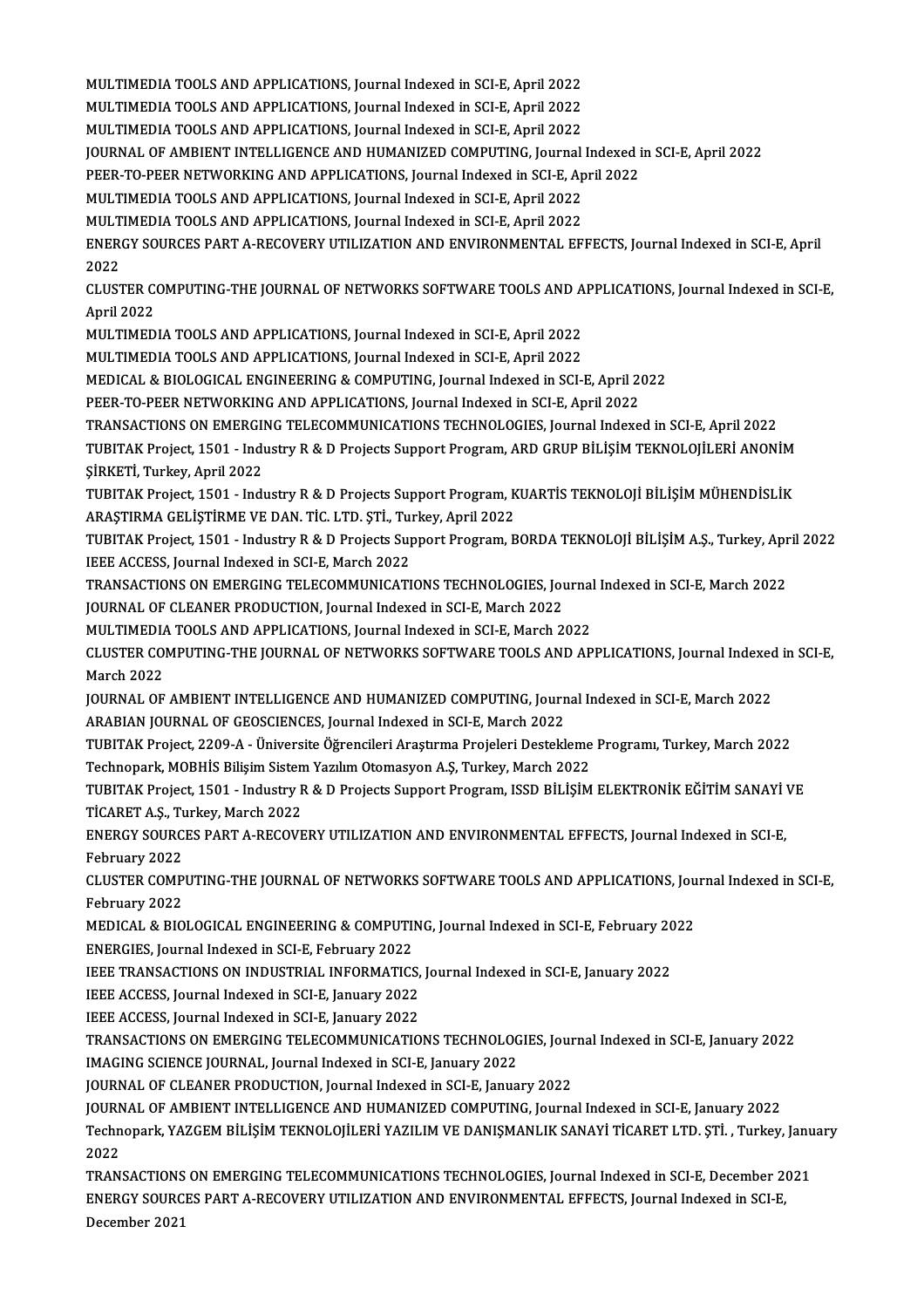JOURNAL OF THE FACULTY OF ENGINEERING AND ARCHITECTURE OF GAZI UNIVERSITY, Journal Indexed in SCI-E,<br>Desember 2021 **JOURNAL OF THE**<br>December 2021<br>JEEE TRANSACTI JOURNAL OF THE FACULTY OF ENGINEERING AND ARCHITECTURE OF GAZI UNIVERSITY, Journ<br>December 2021<br>IEEE TRANSACTIONS ON INDUSTRIAL INFORMATICS, Journal Indexed in SCI-E, December 2021<br>JOURNAL OF AMBIENT INTELLICENCE AND HUMANI

December 2021<br>IEEE TRANSACTIONS ON INDUSTRIAL INFORMATICS, Journal Indexed in SCI-E, December 2021<br>JOURNAL OF AMBIENT INTELLIGENCE AND HUMANIZED COMPUTING, Journal Indexed in SCI-E, December 2021 IEEE TRANSACTIONS ON INDUSTRIAL INFORMATICS, Journal Indexed in SCI-E, December 2021<br>JOURNAL OF AMBIENT INTELLIGENCE AND HUMANIZED COMPUTING, Journal Indexed in SCI-E, December 2021<br>TRANSACTIONS ON EMERGING TELECOMMUNICATI JOURNAL OF AMBIENT INTELLIGENCE AND HUMANIZED COMPUTING, Journal Indexed in SCI-E, December 2021<br>TRANSACTIONS ON EMERGING TELECOMMUNICATIONS TECHNOLOGIES, Journal Indexed in SCI-E, December 202<br>JOURNAL OF AMBIENT INTELLIGE TRANSACTIONS ON EMERGING TELECOMMUNICATIO<br>JOURNAL OF AMBIENT INTELLIGENCE AND HUMANI:<br>ENERGIES, Journal Indexed in SCI-E, December 2021<br>ENERCY SOURCES BART A RECOVERY UTU 17 ATION 4 JOURNAL OF AMBIENT INTELLIGENCE AND HUMANIZED COMPUTING, Journal Indexed in SCI-E, December 2021<br>ENERGIES, Journal Indexed in SCI-E, December 2021<br>ENERGY SOURCES PART A-RECOVERY UTILIZATION AND ENVIRONMENTAL EFFECTS, Journ ENERGIES, Journal Indexed in SCI-E, December 2021

ENERGY SOURCES PART A-RECOVERY UTILIZATION AND ENVIRONMENTAL EFFECTS, Journal Indexed in SCI-E,<br>December 2021<br>TRANSACTIONS ON EMERGING TELECOMMUNICATIONS TECHNOLOGIES, Journal Indexed in SCI-E, November 2021<br>APPLIED SCIENC

December 2021<br>TRANSACTIONS ON EMERGING TELECOMMUNICATIONS TECHNOLOGI<br>APPLIED SCIENCES-BASEL, Journal Indexed in SCI-E, November 2021<br>MEDICAL & PIOLOGICAL ENGINEERING & COMPUTING Journal Indov TRANSACTIONS ON EMERGING TELECOMMUNICATIONS TECHNOLOGIES, Journal Indexed in SCI-E,<br>APPLIED SCIENCES-BASEL, Journal Indexed in SCI-E, November 2021<br>MEDICAL & BIOLOGICAL ENGINEERING & COMPUTING, Journal Indexed in SCI-E, No

APPLIED SCIENCES-BASEL, Journal Indexed in SCI-E, November 2021<br>MEDICAL & BIOLOGICAL ENGINEERING & COMPUTING, Journal Indexed in SCI-E, November 2021<br>JOURNAL OF AMBIENT INTELLIGENCE AND HUMANIZED COMPUTING, Journal Indexed MEDICAL & BIOLOGICAL ENGINEERING & COMPUTING,<br>JOURNAL OF AMBIENT INTELLIGENCE AND HUMANIZEI<br>IEEE ACCESS, Journal Indexed in SCI-E, November 2021<br>ENERCY SOURCES BART A RECOVERY UTU 17 ATION ANI JOURNAL OF AMBIENT INTELLIGENCE AND HUMANIZED COMPUTING, Journal Indexed in SCI-E, November 202<br>IEEE ACCESS, Journal Indexed in SCI-E, November 2021<br>ENERGY SOURCES PART A-RECOVERY UTILIZATION AND ENVIRONMENTAL EFFECTS, Jou

**IEEE ACCESS, Jou<br>ENERGY SOURCE<br>November 2021**<br>JOUPMAL OF AMI ENERGY SOURCES PART A-RECOVERY UTILIZATION AND ENVIRONMENTAL EFFECTS, Journal Indexed in SCI-E,<br>November 2021<br>JOURNAL OF AMBIENT INTELLIGENCE AND HUMANIZED COMPUTING, Journal Indexed in SCI-E, November 2021<br>TUBITAK Preject

November 2021<br>JOURNAL OF AMBIENT INTELLIGENCE AND HUMANIZED COMPUTING, Journal Indexed in SCI-E, November 2021<br>TUBITAK Project, 1501 - Industry R & D Projects Support Program, DİGİTOY İNTERAKTİF TEKNOLOJİLERİ BİLİŞİM<br>YAZU JOURNAL OF AMBIENT INTELLIGENCE AND HUM<br>TUBITAK Project, 1501 - Industry R & D Projects<br>YAZILIM TİC. LTD. ŞTİ., Turkey, November 2021<br>KOSCEP, EVSTEK BİLİSİM TEKNOLOJL EDİ MÜHL TUBITAK Project, 1501 - Industry R & D Projects Support Program, DİGİTOY İNTERAKTİF TEKNOLOJİLERİ BİLİŞİM<br>YAZILIM TİC. LTD. ŞTİ., Turkey, November 2021<br>KOSGEB, EVSTEK BİLİŞİM TEKNOLOJİLERİ MÜHENDİSLİK HİZMETLERİ SANAYİ VE

YAZILIM TİC. LTD. ŞTİ., Turkey, November 2021<br>KOSGEB, EVSTEK BİLİŞİM TEKNOLOJİLERİ MÜHENDİSLİK HİZMETLERİ SANAYİ VE TİCARET LİMİTED ŞERKET<br>November 2021<br>KOSGEB, PARSTEK MÜHENDİSLİK TAAHHÜT SANAYİ VE TİCARET LİMİTED ŞİRKETİ KOSGEB, EVSTEK BİLİŞİM TEKNOLOJİLERİ MÜHENDİSLİK HİZMETLERİ SANAYİ VE TİCARET LİMİTED ŞERKET<br>November 2021<br>KOSGEB, PARSTEK MÜHENDİSLİK TAAHHÜT SANAYİ VE TİCARET LİMİTED ŞİRKETİ, Turkey, November 2021<br>KOSGEB, SENCÜN MİMARI

November 2021<br>KOSGEB, PARSTEK MÜHENDİSLİK TAAHHÜT SANAYİ VE TİCARET LİMİTED ŞİRKETİ, Turkey, Nove<br>KOSGEB, ŞENGÜN MİMARLIK TEKNOLOJİ VE TİCARET LİMİTED ŞİRKETİ, Turkey, November 2021<br>IET INTELLICENT TRANSPORT SYSTEMS, Journ KOSGEB, PARSTEK MÜHENDİSLİK TAAHHÜT SANAYİ VE TİCARET LİMİTED ŞİRKE<br>KOSGEB, ŞENGÜN MİMARLIK TEKNOLOJİ VE TİCARET LİMİTED ŞİRKETİ, Turkey, I<br>IET INTELLIGENT TRANSPORT SYSTEMS, Journal Indexed in SCI-E, October 2021<br>JOURNAL

KOSGEB, ŞENGÜN MİMARLIK TEKNOLOJİ VE TİCARET LİMİTED ŞİRKETİ, Turkey, November 2021<br>IET INTELLIGENT TRANSPORT SYSTEMS, Journal Indexed in SCI-E, October 2021<br>JOURNAL OF AMBIENT INTELLIGENCE AND HUMANIZED COMPUTING, Journal IET INTELLIGENT TRANSPORT SYSTEMS, Journal Indexed in SCI-E, October 2021<br>JOURNAL OF AMBIENT INTELLIGENCE AND HUMANIZED COMPUTING, Journal Indexed in SCI-E, October 2021<br>ARABIAN JOURNAL OF GEOSCIENCES, Journal Indexed in S ARABIAN JOURNAL OF GEOSCIENCES, Journal Indexed in SCI-E, October 2021

ARABIAN JOURNAL OF GEOSCIENCES, Journal Indexed in SCI-E, October 2021<br>IEEE ACCESS, Journal Indexed in SCI-E, October 2021<br>JOURNAL OF AMBIENT INTELLIGENCE AND HUMANIZED COMPUTING, Journal Indexed in SCI-E, October 2021<br>APP APPLIED SCIENCES-BASEL, Journal Indexed in SCI-E, October 2021 JOURNAL OF AMBIENT INTELLIGENCE AND HUMANIZED COMPUTING, Journa<br>APPLIED SCIENCES-BASEL, Journal Indexed in SCI-E, October 2021<br>ARABIAN JOURNAL OF GEOSCIENCES, Journal Indexed in SCI-E, October 2021<br>ARABIAN JOURNAL OF GEOSC

ARABIAN JOURNAL OF GEOSCIENCES, Journal Indexed in SCI-E, October 2021<br>ARABIAN JOURNAL OF GEOSCIENCES, Journal Indexed in SCI-E, October 2021

ARABIAN JOURNAL OF GEOSCIENCES, Journal Indexed in SCI-E, October 2021<br>ARABIAN JOURNAL OF GEOSCIENCES, Journal Indexed in SCI-E, October 2021<br>JOURNAL OF NETWORK AND COMPUTER APPLICATIONS, Journal Indexed in SCI-E, October

TUBITAK Project, 1507 - TÜBİTAK SME R&D Start Support Program, AGCURATE BİLGİ TEKNOLOJİLERİ ANONİM<br>ŞİRKETİ, Turkey, October 2021 JOURNAL OF NETWORK AND CONTRAK Project, 1507 - TÜBİT*i*<br>ŞİRKETİ, Turkey, October 2021<br>Teshnanarlı YAZCEM Bil İSİM T TUBITAK Project, 1507 - TÜBİTAK SME R&D Start Support Program, AGCURATE BİLGİ TEKNOLOJİLERİ ANONİM<br>ŞİRKETİ, Turkey, October 2021<br>Technopark, YAZGEM BİLİŞİM TEKNOLOJİLERİ YAZILIM VE DANIŞMANLIK SANAYİ TİCARET LTD. ŞTİ. , Tu

SIRKE<br>Techn<br>2021<br>TUPIT Technopark, YAZGEM BİLİŞİM TEKNOLOJİLERİ YAZILIM VE DANIŞMANLIK SANAYİ TİCARET LTD. ŞTİ. , Turkey, Oct<br>2021<br>TUBITAK Project, 1501 - Industry R & D Projects Support Program, ROBMECH ROBOTİK MAKİNA VE OTOMASYON<br>SANAVİ TİCARE

2021<br>TUBITAK Project, 1501 - Industry R & D Projects Support P<br>SANAYİ TİCARET LİMİTED ŞİRKETİ, Turkey, October 2021<br>Teshnanark, SİVENT KURUMSAL YAZU IM VE DAN HİZ, SA TUBITAK Project, 1501 - Industry R & D Projects Support Program, ROBMECH ROBOTİK MAKİNA V<br>SANAYİ TİCARET LİMİTED ŞİRKETİ, Turkey, October 2021<br>Technopark, SİVENT KURUMSAL YAZILIM VE DAN. HİZ. SAN. TİC. LTD. ŞTİ. , Turkey,

SANAYİ TİCARET LİMİTED ŞİRKETİ, Turkey, October 2021<br>Technopark, SİVENT KURUMSAL YAZILIM VE DAN. HİZ. SAN. TİC. LTD. ŞTİ. , Turkey, October 2021<br>Technopark, BPM GENESIS, Turkey, October 2021

INTERNATIONAL JOURNAL OF MEDICAL INFORMATICS, Journal Indexed in SCI-E, September 2021

Technopark, BPM GENESIS, Turkey, October 2021<br>INTERNATIONAL JOURNAL OF MEDICAL INFORMATICS, Journal Indexed in SCI-E, September 2021<br>JOURNAL OF AMBIENT INTELLIGENCE AND HUMANIZED COMPUTING, Journal Indexed in SCI-E, Septem

INTERNATIONAL JOURNAL OF MEDICAL INFORMATICS, Journal Indexed in SCI-E, September 2021<br>JOURNAL OF AMBIENT INTELLIGENCE AND HUMANIZED COMPUTING, Journal Indexed in SCI-E, September 2021<br>JOURNAL OF AMBIENT INTELLIGENCE AND H JOURNAL OF AMBIENT INTELLIGENCE AND HUMANIZEI<br>JOURNAL OF AMBIENT INTELLIGENCE AND HUMANIZEI<br>IEEE ACCESS, Journal Indexed in SCI-E, September 2021<br>IET INTELLICENT TRANSBORT SYSTEMS, Journal Indexe JOURNAL OF AMBIENT INTELLIGENCE AND HUMANIZED COMPUTING, Journal Indexed in SCI-E, September 2021<br>IEEE ACCESS, Journal Indexed in SCI-E, September 2021<br>IET INTELLIGENT TRANSPORT SYSTEMS, Journal Indexed in SCI-E, September

INTERNATIONAL JOURNAL OF MEDICAL INFORMATICS, Journal Indexed in SCI-E, September 2021 IET INTELLIGENT TRANSPORT SYSTEMS, Journal Indexed in SCI-E, September 2021<br>INTERNATIONAL JOURNAL OF MEDICAL INFORMATICS, Journal Indexed in SCI-E, September 2021<br>MEDICAL & BIOLOGICAL ENGINEERING & COMPUTING, Journal Index

INTERNATIONAL JOURNAL OF MEDICAL INFORMATICS, Journal Indexed in SCI-E, September 2021<br>MEDICAL & BIOLOGICAL ENGINEERING & COMPUTING, Journal Indexed in SCI-E, September 2021<br>JOURNAL OF AMBIENT INTELLIGENCE AND HUMANIZED CO MEDICAL & BIOLOGICAL ENGINEERING & COMPUTING, Journal Indexed in SCI-E, September 2021<br>JOURNAL OF AMBIENT INTELLIGENCE AND HUMANIZED COMPUTING, Journal Indexed in SCI-E, September 2021<br>JOURNAL OF AMBIENT INTELLIGENCE AND H JOURNAL OF AMBIENT INTELLIGENCE AND HUMANIZEI<br>JOURNAL OF AMBIENT INTELLIGENCE AND HUMANIZEI<br>IEEE ACCESS, Journal Indexed in SCI-E, September 2021<br>PEER TO PEER NETWORKING AND APRIJGATIONS Journ JOURNAL OF AMBIENT INTELLIGENCE AND HUMANIZED COMPUTING, Journal Indexed in SCI<br>IEEE ACCESS, Journal Indexed in SCI-E, September 2021<br>PEER-TO-PEER NETWORKING AND APPLICATIONS, Journal Indexed in SCI-E, September 2021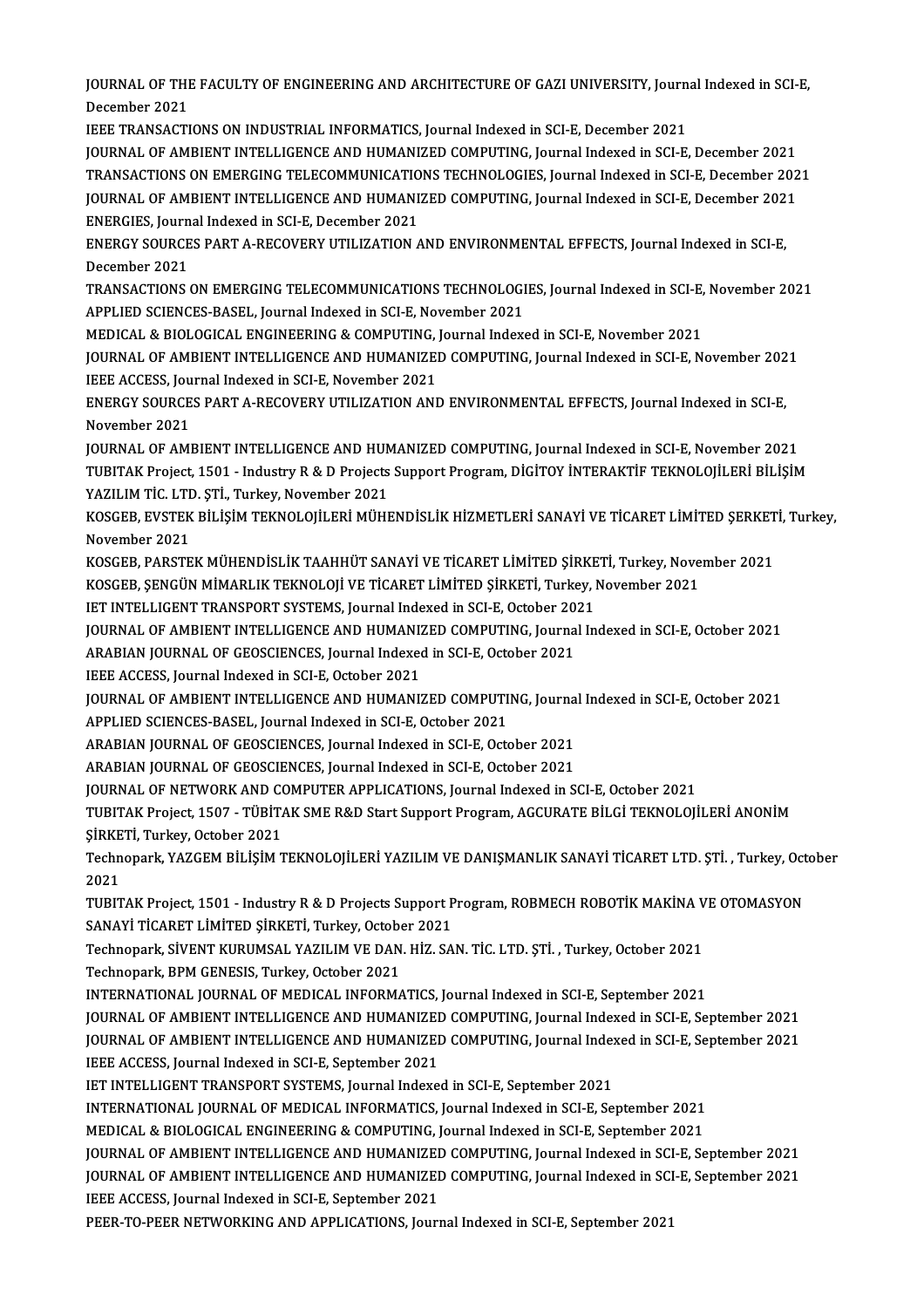TUBITAK Project, 1509 - TÜBİTAK International Industry R&D Projects Support Program, GLOBETECH COĞRAFİ BİLGİ<br>TEKNOLOJİLERİ YAZILIM BLANLAMA HARİTA ENERLİ EĞİTİM MÜHENDİSLİK DANISMANLIK LİMİTED SİRKETİ TURKOL TUBITAK Project, 1509 - TÜBİTAK International Industry R&D Projects Support Program, GLOBETECH COĞRAFİ BİLGİ<br>TEKNOLOJİLERİ YAZILIM PLANLAMA HARİTA ENERJİ EĞİTİM MÜHENDİSLİK DANIŞMANLIK LİMİTED ŞİRKETİ, Turkey, TUBITAK Project,<br>TEKNOLOJİLERİ Y<br>September 2021<br>INTERNATIONAL TEKNOLOJİLERİ YAZILIM PLANLAMA HARİTA ENERJİ EĞİTİM MÜHENDİSLİK DANIŞMANLIK LİMİTED ŞİRKETİ, Turkey,<br>September 2021

INTERNATIONAL JOURNAL OF ADVANCED ROBOTIC SYSTEMS, Journal Indexed in SCI-E, August 2021 INTERNATIONAL JOURNAL OF ADVANCED ROBOTIC SYSTEMS, Journal Indexed in SCI-E, August 2021<br>INTERNATIONAL JOURNAL OF MEDICAL INFORMATICS, Journal Indexed in SCI-E, August 2021<br>JOURNAL OF AMBIENT INTELLIGENCE AND HUMANIZED COM INTERNATIONAL JOURNAL OF MEDICAL INFORMATICS, Journal Indexed in SCI-E, August 2021<br>JOURNAL OF AMBIENT INTELLIGENCE AND HUMANIZED COMPUTING, Journal Indexed in SCI-E, August 2021<br>ARABIAN JOURNAL OF GEOSCIENCES, Journal Ind JOURNAL OF AMBIENT INTELLIGENCE AND HUMANIZED COMPUTING, Journal Indexed in SCI-E, August 2021<br>ARABIAN JOURNAL OF GEOSCIENCES, Journal Indexed in SCI-E, August 2021<br>JOURNAL OF AMBIENT INTELLIGENCE AND HUMANIZED COMPUTING,

ARABIAN JOURNAL OF GEOSCIENCES, Journal Indexed in SCI-E, August 2021<br>JOURNAL OF AMBIENT INTELLIGENCE AND HUMANIZED COMPUTING, Journal Indexed in SCI-E, August 2021<br>PROCEEDINGS OF THE INSTITUTION OF MECHANICAL ENGINEERS PA FOURNAL OF AMBIENT INTELLIGENCE AND HUMANIZ<br>PROCEEDINGS OF THE INSTITUTION OF MECHANICAL<br>ENGINEERING, Journal Indexed in SCI-E, August 2021<br>ARAPIAN IQUENAL OF CEOSCIENCES, Journal Indexed

PROCEEDINGS OF THE INSTITUTION OF MECHANICAL ENGINEERS PART E-JC<br>ENGINEERING, Journal Indexed in SCI-E, August 2021<br>ARABIAN JOURNAL OF GEOSCIENCES, Journal Indexed in SCI-E, August 2021<br>IEEE ACCESS, Journal Indexed in SCI-ENGINEERING, Journal Indexed in SCI-E, August 2021<br>ARABIAN JOURNAL OF GEOSCIENCES, Journal Indexe<br>IEEE ACCESS, Journal Indexed in SCI-E, August 2021<br>IMACINC SCIENCE JOURNAL Journal Indexed in SCI ARABIAN JOURNAL OF GEOSCIENCES, Journal Indexed in SCI-E, August 2021<br>IEEE ACCESS, Journal Indexed in SCI-E, August 2021<br>IMAGING SCIENCE JOURNAL, Journal Indexed in SCI-E, August 2021

IEEE ACCESS, Journal Indexed in SCI-E, August 2021<br>IMAGING SCIENCE JOURNAL, Journal Indexed in SCI-E, August 2021<br>Technopark, Kocaeli Üniversitesi Teknoloji Transfer Ofisi Anonim Şirketi, Turkey, August 2021<br>Technopark, SK

IMAGING SCIENCE JOURNAL, Journal Indexed in SCI-E, August 2021<br>Technopark, Kocaeli Üniversitesi Teknoloji Transfer Ofisi Anonim Şirketi, Turkey, August 2021<br>Technopark, SKYWALKER TECHNOLOGİES BİLGİSAYAR YATIRIM VE SAN. TİC Technopark, Kocaeli Üniversitesi Teknoloji Transfer Ofisi Anonim<br>Technopark, SKYWALKER TECHNOLOGİES BİLGİSAYAR YATIRIM<br>GEOCARTO INTERNATIONAL, Journal Indexed in SCI-E, July 2021<br>JOURNAL OF AMBIENT INTELLICENCE AND HUMANIZ

Technopark, SKYWALKER TECHNOLOGIES BILGISAYAR YATIRIM VE SAN. TİC. A.Ş., Turkey, August 2021<br>GEOCARTO INTERNATIONAL, Journal Indexed in SCI-E, July 2021<br>JOURNAL OF AMBIENT INTELLIGENCE AND HUMANIZED COMPUTING, Journal Inde GEOCARTO INTERNATIONAL, Journal Indexed in SCI-E, July 2021<br>JOURNAL OF AMBIENT INTELLIGENCE AND HUMANIZED COMPUTING, Journal Indexed in SCI-E, July 2021<br>JOURNAL OF AMBIENT INTELLIGENCE AND HUMANIZED COMPUTING, Journal Inde JOURNAL OF AMBIENT INTELLIGENCE AND HUMANIZED COMPUTING, Journal Indexed in SCI-E, July 2021<br>JOURNAL OF AMBIENT INTELLIGENCE AND HUMANIZED COMPUTING, Journal Indexed in SCI-E, July 2021<br>JOURNAL OF AMBIENT INTELLIGENCE AND JOURNAL OF AMBIENT INTELLIGENCE AND HUMANIZED COMPUTING, Journal Indexed in SCI-E, July 2021<br>JOURNAL OF AMBIENT INTELLIGENCE AND HUMANIZED COMPUTING, Journal Indexed in SCI-E, July 2021<br>JOURNAL OF AMBIENT INTELLIGENCE AND JOURNAL OF AMBIENT INTELLIGENCE AND HUMANIZED COMPUTING, Journal Indexed in SCI-E, July 2021<br>JOURNAL OF AMBIENT INTELLIGENCE AND HUMANIZED COMPUTING, Journal Indexed in SCI-E, July 2021<br>INTERNATIONAL JOURNAL OF MEDICAL INF JOURNAL OF AMBIENT INTELLIGENCE AND HUMANIZED COMPUTING, Journal Indexed in SCI-E, July 2021

INTERNATIONAL JOURNAL OF MEDICAL INFORMATICS, Journal Indexed in SCI-E, July 2021<br>JOURNAL OF AMBIENT INTELLIGENCE AND HUMANIZED COMPUTING, Journal Indexed in SCI-E, July 2021<br>TUPITAK Project 1501 , Industry B. & D Projects JOURNAL OF AMBIENT INTELLIGENCE AND HUMANIZED COMPUTING, Journal Indexed in SCI-E, July 2021<br>Technopark, ATAK DOMAIN HOSTING INTERNET VE BILGI TEKNOLOJILERI SAN. TIC. LTD. ŞTİ., Turkey, July 2021<br>TUBITAK Project, 1501 - In Technopark, ATAK DOMAİN HOSTİNG İNTERN<br>TUBITAK Project, 1501 - Industry R & D Proje<br>BİLİŞİM LİMİTED ŞİRKETİ, Turkey, July 2021<br>ARAPIAN JOUPNAL OF CEOSCIENCES, Journal TUBITAK Project, 1501 - Industry R & D Projects Support Program, ASELSAN ELEKTRONIK SAN. VE TIC. A.Ş. - CS TECH<br>BİLİŞİM LİMİTED ŞİRKETİ, Turkey, July 2021<br>ARABIAN JOURNAL OF GEOSCIENCES, Journal Indexed in SCI-E, June 2021

BİLİŞİM LİMİTED ŞİRKETİ, Turkey, July 2021<br>ARABIAN JOURNAL OF GEOSCIENCES, Journal Indexed in SCI-E, June 2021<br>JOURNAL OF AMBIENT INTELLIGENCE AND HUMANIZED COMPUTING, Journal Indexed in SCI-E, June 2021<br>INTERNATIONAL JOUR ARABIAN JOURNAL OF GEOSCIENCES, Journal Indexed in SCI-E, June 2021<br>JOURNAL OF AMBIENT INTELLIGENCE AND HUMANIZED COMPUTING, Journal Indexed in SCI-E, Jun<br>INTERNATIONAL JOURNAL OF ADVANCED ROBOTIC SYSTEMS, Journal Indexed

JOURNAL OF AMBIENT INTELLIGENCE AND HUMANIZED COMPUTING, Journal<br>INTERNATIONAL JOURNAL OF ADVANCED ROBOTIC SYSTEMS, Journal Indexe<br>IET INTELLIGENT TRANSPORT SYSTEMS, Journal Indexed in SCI-E, June 2021<br>JOURNAL OF THE EACUL

INTERNATIONAL JOURNAL OF ADVANCED ROBOTIC SYSTEMS, Journal Indexed in SCI-E, June 2021<br>IET INTELLIGENT TRANSPORT SYSTEMS, Journal Indexed in SCI-E, June 2021<br>JOURNAL OF THE FACULTY OF ENGINEERING AND ARCHITECTURE OF GAZI U IET IN<br>JOURN<br>2021<br>Techn 2021<br>Technopark, NACSOFT YAZILIM, Turkey, June 2021<br>JOURNAL OF NETWORK AND COMPUTER APPLICATIONS, Journal Indexed in SCI-E, May 2021<br>MEDICAL & PIOLOGICAL ENGINEEPING & COMPUTING Journal Indexed in SCI-E, May 2021

Technopark, NACSOFT YAZILIM, Turkey, June 2021

Technopark, NACSOFT YAZILIM, Turkey, June 2021<br>JOURNAL OF NETWORK AND COMPUTER APPLICATIONS, Journal Indexed in SCI-E, May 2021<br>MEDICAL & BIOLOGICAL ENGINEERING & COMPUTING, Journal Indexed in SCI-E, May 2021<br>ARAPIAN JOURN JOURNAL OF NETWORK AND COMPUTER APPLICATIONS, Journal Indexed<br>MEDICAL & BIOLOGICAL ENGINEERING & COMPUTING, Journal Indexed in<br>ARABIAN JOURNAL OF GEOSCIENCES, Journal Indexed in SCI-E, May 2021<br>ARABIAN JOURNAL OF GEOSCIENC

MEDICAL & BIOLOGICAL ENGINEERING & COMPUTING, Journal Indexed in<br>ARABIAN JOURNAL OF GEOSCIENCES, Journal Indexed in SCI-E, May 2021<br>ARABIAN JOURNAL OF GEOSCIENCES, Journal Indexed in SCI-E, May 2021<br>ARABIAN JOURNAL OF GEOS

ARABIAN JOURNAL OF GEOSCIENCES, Journal Indexed in SCI-E, May 2021<br>ARABIAN JOURNAL OF GEOSCIENCES, Journal Indexed in SCI-E, May 2021<br>ARABIAN JOURNAL OF GEOSCIENCES, Journal Indexed in SCI-E, May 2021<br>JOURNAL OF AMBIENT IN

ARABIAN JOURNAL OF GEOSCIENCES, Journal Indexed in SCI-E, May 2021<br>ARABIAN JOURNAL OF GEOSCIENCES, Journal Indexed in SCI-E, May 2021<br>JOURNAL OF AMBIENT INTELLIGENCE AND HUMANIZED COMPUTING, Journal Indexed in SCI-E, May 2 ARABIAN JOURNAL OF GEOSCIENCES, Journal Index<br>JOURNAL OF AMBIENT INTELLIGENCE AND HUM.<br>IEEE ACCESS, Journal Indexed in SCI-E, May 2021<br>JOURNAL OF AMBIENT INTELLICENCE AND HUM. JOURNAL OF AMBIENT INTELLIGENCE AND HUMANIZED COMPUTING, Journal Indexed in SCI-E, May 2021<br>IEEE ACCESS, Journal Indexed in SCI-E, May 2021<br>JOURNAL OF AMBIENT INTELLIGENCE AND HUMANIZED COMPUTING, Journal Indexed in SCI-E,

IEEE ACCESS, Journal Indexed in SCI-E, May 2021<br>JOURNAL OF AMBIENT INTELLIGENCE AND HUMANIZED COMPUTING, Journal Indexed in SCI-E, May 2021<br>TUBITAK Project, 1507 - TÜBİTAK SME R&D Start Support Program, VİSİOSOFT YAZILIM S JOURNAL OF AMBIENT INT<mark>E</mark><br>TUBITAK Project, 1507 - TÜJ<br>ŞİRKETİ, Turkey, May 2021<br>TUBITA*V Project,* 1507 - TÜJ TUBITAK Project, 1507 - TÜBİTAK SME R&D Start Support Program, VİSİOSOFT YAZILIM SANAYİ VE TİCARET LİN<br>ŞİRKETİ, Turkey, May 2021<br>TUBITAK Project, 1507 - TÜBİTAK SME R&D Start Support Program, AGCURATE BİLGİ TEKNOLOJİLERİ A

ŞİRKETİ, Turkey, May 2021<br>TUBITAK Project, 1507 - TÜJ<br>ŞİRKETİ, Turkey, May 2021<br><sup>IEEE ACCESS</sup> Jaurnal Indov TUBITAK Project, 1507 - TÜBİTAK SME R&D Start S<br>ŞİRKETİ, Turkey, May 2021<br>IEEE ACCESS, Journal Indexed in SCI-E, April 2021<br>Journal of Transportation and Logistics, Other Jour

ŞİRKETİ, Turkey, May 2021<br>IEEE ACCESS, Journal Indexed in SCI-E, April 2021<br>Journal of Transportation and Logistics, Other Journals, April 2021

Computer Methods and Programs in Biomedicine Update, Other Indexed Journal, April 2021

Journal of Transportation and Logistics, Other Journals, April 2021<br>Computer Methods and Programs in Biomedicine Update, Other Indexed Journal, April 2021<br>JOURNAL OF NETWORK AND COMPUTER APPLICATIONS, Journal Indexed in SC Computer Methods and Programs in Biomedicine Update, Other Indexed Journal, April 2021<br>JOURNAL OF NETWORK AND COMPUTER APPLICATIONS, Journal Indexed in SCI-E, April 202<br>Computer Methods and Programs in Biomedicine Update, JOURNAL OF NETWORK AND COMPUTER APPLICATIONS, Journal Indexed in St<br>Computer Methods and Programs in Biomedicine Update, Other Indexed Journ<br>IET INTELLIGENT TRANSPORT SYSTEMS, Journal Indexed in SCI-E, April 2021<br>Transacti

Computer Methods and Programs in Biomedicine Update, Other Indexed Journal, April 2021<br>IET INTELLIGENT TRANSPORT SYSTEMS, Journal Indexed in SCI-E, April 2021<br>Transactions on Computational Collective Intelligence , Chapter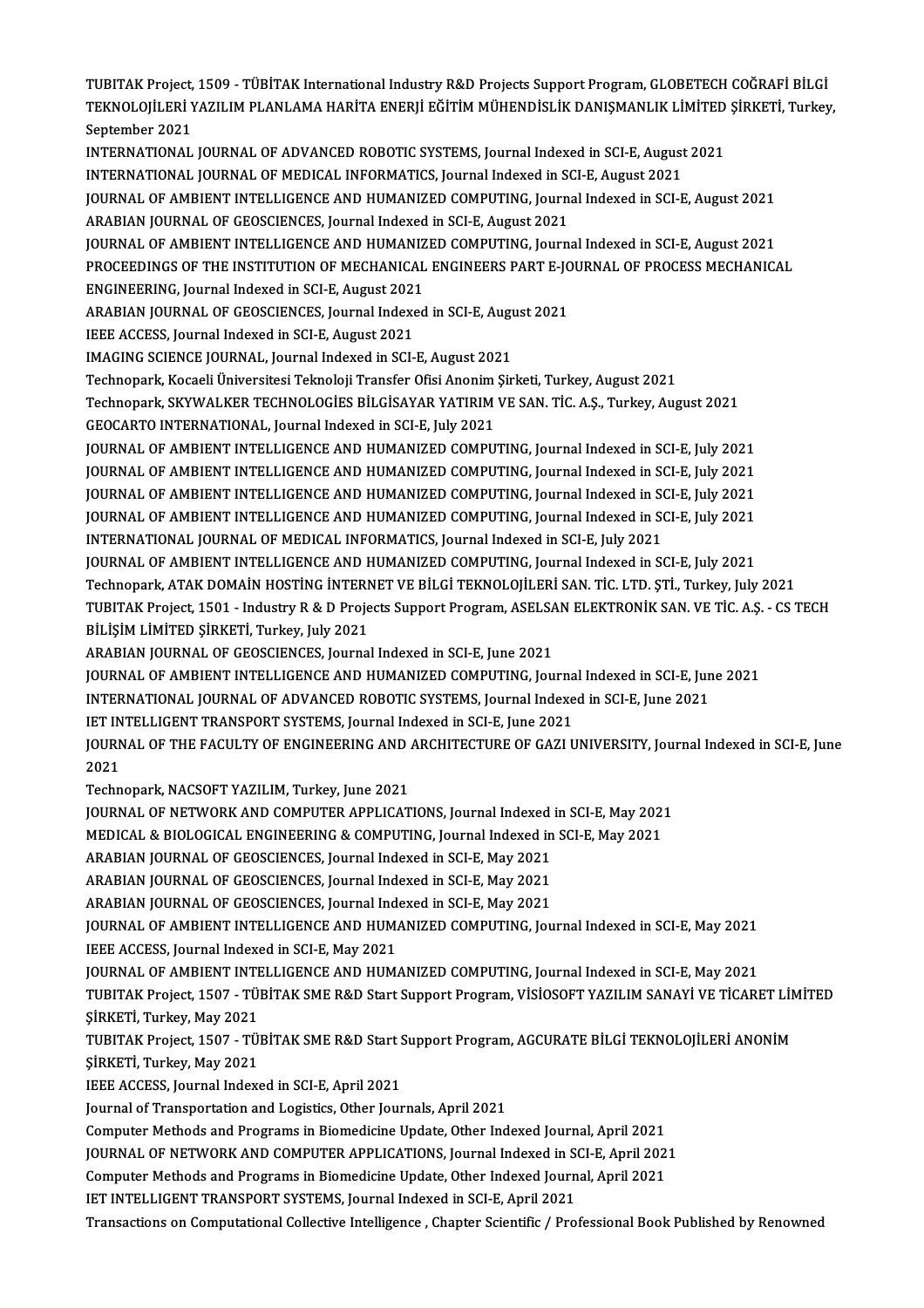Publishing Houses, April 2021

Publishing Houses, April 2021<br>JOURNAL OF AMBIENT INTELLIGENCE AND HUMANIZED COMPUTING, Journal Indexed in SCI-E, April 2021<br>JEEE ACCESS, Journal Indoved in SCLE, April 2021 Publishing Houses, April 2021<br>JOURNAL OF AMBIENT INTELLIGENCE AND HUMA<br>IEEE ACCESS, Journal Indexed in SCI-E, April 2021<br>JOURNAL OF THE EACULTY OF ENCINEERING AND JOURNAL OF AMBIENT INTELLIGENCE AND HUMANIZED COMPUTING, Journal Indexed in SCI-E, April 2021<br>IEEE ACCESS, Journal Indexed in SCI-E, April 2021<br>JOURNAL OF THE FACULTY OF ENGINEERING AND ARCHITECTURE OF GAZI UNIVERSITY, Jou

**IEEE ACCESS<br>JOURNAL OF<br>March 2021** JOURNAL OF THE FACULTY OF ENGINEERING AND ARCHITECTURE OF GAZI<br>March 2021<br>ARABIAN JOURNAL OF GEOSCIENCES, Journal Indexed in SCI-E, March 2021<br>JET IMACE PROCESSING Journal Indexed in SCI-E-March 2021

March 2021<br>ARABIAN JOURNAL OF GEOSCIENCES, Journal Indexed in SCI-E, March 2021<br>IET IMAGE PROCESSING, Journal Indexed in SCI-E, March 2021

JOURNAL OF AMBIENT INTELLIGENCE AND HUMANIZED COMPUTING, Journal Indexed in SCI-E, March 2021 IET IMAGE PROCESSING, Journal Indexed in SCI-E, March 2021<br>JOURNAL OF AMBIENT INTELLIGENCE AND HUMANIZED COMPUTING, Journal Indexed in SCI-E, March 2021<br>JOURNAL OF AMBIENT INTELLIGENCE AND HUMANIZED COMPUTING, Journal Inde JOURNAL OF AMBIENT INTELLIGENCE AND HUMANIZED COMPUTING, Journal Indexed in<br>JOURNAL OF AMBIENT INTELLIGENCE AND HUMANIZED COMPUTING, Journal Indexed in<br>PEER-TO-PEER NETWORKING AND APPLICATIONS, Journal Indexed in SCI-E, Ma JOURNAL OF AMBIENT INTELLIGENCE AND HUMANIZED COMPUTING, Journ<br>PEER-TO-PEER NETWORKING AND APPLICATIONS, Journal Indexed in SCI-E,<br>ARABIAN JOURNAL OF GEOSCIENCES, Journal Indexed in SCI-E, March 2021<br>CONCUPRENCY AND COMBUT

PEER-TO-PEER NETWORKING AND APPLICATIONS, Journal Indexed in SCI-E, March 2021<br>ARABIAN JOURNAL OF GEOSCIENCES, Journal Indexed in SCI-E, March 2021<br>CONCURRENCY AND COMPUTATION-PRACTICE & EXPERIENCE, Journal Indexed in SCI-

TUBITAK Project, 1507 - TÜBİTAK SME R&D Start Support Program, BELSOFT BİLİŞİM SİSTEMLERİ SANAYİ VE TİCARET LİMİTED ŞİRKETİ, Turkey, March 2021 TUBITAK Project, 1507 - TÜBİTAK SME R&D Start Support Program, BELSOFT BİLİŞİM SİSTEMLERİ SANAYİ VE T<br>LİMİTED ŞİRKETİ, Turkey, March 2021<br>JOURNAL OF AMBIENT INTELLIGENCE AND HUMANIZED COMPUTING, Journal Indexed in SCI-E, F

LİMİTED ŞİRKETİ, Turkey, March 2021<br>JOURNAL OF AMBIENT INTELLIGENCE AND HUMANIZED COMPUTING, Journal I<br>ARABIAN JOURNAL OF GEOSCIENCES, Journal Indexed in SCI-E, February 2021<br>JET INTELLICENT TRANSPORT SYSTEMS, Journal Inde JOURNAL OF AMBIENT INTELLIGENCE AND HUMANIZED COMPUTING, Journal Indexed in SCI-E, February 2021<br>ARABIAN JOURNAL OF GEOSCIENCES, Journal Indexed in SCI-E, February 2021<br>IET INTELLIGENT TRANSPORT SYSTEMS, Journal Indexed in

ARABIAN JOURNAL OF GEOSCIENCES, Journal Indexed in SCI-E, February 2021<br>IET INTELLIGENT TRANSPORT SYSTEMS, Journal Indexed in SCI-E, February 2021<br>ARABIAN JOURNAL OF GEOSCIENCES, Journal Indexed in SCI-E, February 2021

IET INTELLIGENT TRANSPORT SYSTEMS, Journal Indexed in SCI-E, February 2021<br>ARABIAN JOURNAL OF GEOSCIENCES, Journal Indexed in SCI-E, February 2021<br>IEEE TRANSACTIONS ON INDUSTRIAL INFORMATICS, Journal Indexed in SCI-E, Febr IEEE TRANSACTIONS ON INDUSTRIAL INFORMATICS, Journal Indexed in SCI-E, Febru<br>IEEE ACCESS, Journal Indexed in SCI-E, February 2021<br>INTERNATIONAL JOURNAL OF MEDICAL INFORMATICS, SCI Journal, February 2021<br>Transactions on Com

IEEE ACCESS, Journal Indexed in SCI-E, February 2021

INTERNATIONAL JOURNAL OF MEDICAL INFORMATICS, SCI Journal, February 2021

Transactions on Computational Collective Intelligence, Chapter Scientific / Professional Book Published by Renowned<br>Publishing Houses, February 2021 Transactions on Computational Collective Intelligence, Chapter Scientific / Professional Book Publis<br>Publishing Houses, February 2021<br>JOURNAL OF AMPIENT INTELLICENCE AND HUMANIZED COMPUTING Journal Indexed in SCI-E, Februa

Publishing Houses, February 2021<br>JOURNAL OF NETWORK AND COMPUTER APPLICATIONS, Journal Indexed in SCI-E, February 2021<br>JOURNAL OF AMBIENT INTELLIGENCE AND HUMANIZED COMPUTING, Journal Indexed in SCI-E, January 2021<br>JOURNAL JOURNAL OF NETWORK AND COMPUTER APPLICATIONS, Journal Indexed in SCI-E, February 2021<br>JOURNAL OF AMBIENT INTELLIGENCE AND HUMANIZED COMPUTING, Journal Indexed in SCI-E, January 2021<br>JOURNAL OF AMBIENT INTELLIGENCE AND HUMA JOURNAL OF AMBIENT INTELLIGENCE AND HUMANIZED COMPUTING, Journal Indexed in SCI-E, January 2021<br>JOURNAL OF AMBIENT INTELLIGENCE AND HUMANIZED COMPUTING, Journal Indexed in SCI-E, January 2021<br>JOURNAL OF AMBIENT INTELLIGENC JOURNAL OF AMBIENT INTELLIGENCE AND HUMANIZED COMPUTING, Journal Indexed in SCI-E, January 2021<br>JOURNAL OF AMBIENT INTELLIGENCE AND HUMANIZED COMPUTING, Journal Indexed in SCI-E, January 2021<br>JOURNAL OF AMBIENT INTELLIGENC JOURNAL OF AMBIENT INTELLIGENCE AND HUMANIZED COMPUTING, Journal Indexed in SCI-E, January 2021<br>JOURNAL OF AMBIENT INTELLIGENCE AND HUMANIZED COMPUTING, Journal Indexed in SCI-E, January 2021<br>ACM TRANSACTIONS ON INTELLIGEN **JOURNAL OF AMBIENT INTELLIGENCE AND HUMANI:<br>ACM TRANSACTIONS ON INTELLIGENT SYSTEMS AND<br>IEEE ACCESS, Journal Indexed in SCI-E, January 2021**<br>IEEE ACCESS, Journal Indexed in SCI-E, January 2021

ACM TRANSACTIONS ON INTELLIGENT SYSTEMS AND<br>IEEE ACCESS, Journal Indexed in SCI-E, January 2021<br>IEEE ACCESS, Journal Indexed in SCI-E, January 2021<br>MOBILE INEOPMATION SYSTEMS, Journal Indexed in

IEEE ACCESS, Journal Indexed in SCI-E, January 2021<br>IEEE ACCESS, Journal Indexed in SCI-E, January 2021<br>MOBILE INFORMATION SYSTEMS, Journal Indexed in SCI-E, January 2021<br>JOURNAL OF AMPIENT INTELLICENCE AND HUMANIZED COMPU

IEEE ACCESS, Journal Indexed in SCI-E, January 2021<br>MOBILE INFORMATION SYSTEMS, Journal Indexed in SCI-E, January 2021<br>JOURNAL OF AMBIENT INTELLIGENCE AND HUMANIZED COMPUTING, Journal Indexed in SCI-E, December 2020<br>ARABIA MOBILE INFORMATION SYSTEMS, Journal Indexed in SCI-E, January 2021<br>JOURNAL OF AMBIENT INTELLIGENCE AND HUMANIZED COMPUTING, Journal In<br>ARABIAN JOURNAL OF GEOSCIENCES, Journal Indexed in SCI-E, December 2020<br>JOURNAL OF AMBI JOURNAL OF AMBIENT INTELLIGENCE AND HUMANIZED COMPUTING, Journal Indexed in SCI-E, December 2020<br>ARABIAN JOURNAL OF GEOSCIENCES, Journal Indexed in SCI-E, December 2020<br>JOURNAL OF AMBIENT INTELLIGENCE AND HUMANIZED COMPUTI

ARABIAN JOURNAL OF GEOSCIENCES, Journal Indexed in<br>JOURNAL OF AMBIENT INTELLIGENCE AND HUMANIZE<br>IEEE ACCESS, Journal Indexed in SCI-E, December 2020<br>IEEE TRANSACTIONS ON INDUSTRIAL INFORMATICS, Jo JOURNAL OF AMBIENT INTELLIGENCE AND HUMANIZED COMPUTING, Journal Indexed in SCI-E,<br>IEEE ACCESS, Journal Indexed in SCI-E, December 2020<br>IEEE TRANSACTIONS ON INDUSTRIAL INFORMATICS, Journal Indexed in SCI-E, December 2020<br>J

IEEE ACCESS, Journal Indexed in SCI-E, December 2020<br>IEEE TRANSACTIONS ON INDUSTRIAL INFORMATICS, Journal Indexed in SCI-E, December 2020<br>JOURNAL OF AMBIENT INTELLIGENCE AND HUMANIZED COMPUTING, Journal Indexed in SCI-E, D IEEE TRANSACTIONS ON INDUSTRIAL INFORMATICS, Jo<br>JOURNAL OF AMBIENT INTELLIGENCE AND HUMANIZE<br>IEEE ACCESS, Journal Indexed in SCI-E, December 2020<br>PEEP TO PEEP NETWORKING AND APRIJGATIONS JOUR JOURNAL OF AMBIENT INTELLIGENCE AND HUMANIZED COMPUTING, Journal Indexed in SCI<br>IEEE ACCESS, Journal Indexed in SCI-E, December 2020<br>PEER-TO-PEER NETWORKING AND APPLICATIONS, Journal Indexed in SCI-E, December 2020<br>JOURNAL

IEEE ACCESS, Journal Indexed in SCI-E, December 2020<br>PEER-TO-PEER NETWORKING AND APPLICATIONS, Journal Indexed in SCI-E, December 2020<br>JOURNAL OF AMBIENT INTELLIGENCE AND HUMANIZED COMPUTING, Journal Indexed in SCI-E, Dece PEER-TO-PEER NETWORKING AND APPLICATIONS, Journal Indexed in SCI-E, December 2020<br>JOURNAL OF AMBIENT INTELLIGENCE AND HUMANIZED COMPUTING, Journal Indexed in SCI-E, December 2020<br>JOURNAL OF AMBIENT INTELLIGENCE AND HUMANIZ JOURNAL OF AMBIENT INTELLIGENCE AND HUMANIZED COMPUTING, Journal Indexed in SC<br>JOURNAL OF AMBIENT INTELLIGENCE AND HUMANIZED COMPUTING, Journal Indexed in SC<br>INTERNATIONAL JOURNAL OF REMOTE SENSING, Journal Indexed in SCI-JOURNAL OF AMBIENT INTELLIGENCE AND HUMANIZED COMPUTING, Journal Indexed in SCI-E, December 2020<br>INTERNATIONAL JOURNAL OF REMOTE SENSING, Journal Indexed in SCI-E, November 2020<br>IEEE TRANSACTIONS ON SYSTEMS MAN CYBERNETICS

INTERNATIONAL JOURNAL OF REMOTE SENSING, Journal Indexed in SCI-E, November 2020<br>IEEE TRANSACTIONS ON SYSTEMS MAN CYBERNETICS-SYSTEMS, Journal Indexed in SCI-E, November<br>IEEE ACCESS, Journal Indexed in SCI-E, November 2020 IEEE TRANSACTIONS ON SYSTEMS MAN CYBERNETICS-SYSTEMS, Journal Indexed in SCI-E, November 2020

IEEE ACCESS, Journal Indexed in SCI-E, November 2020<br>COMPUTER APPLICATIONS IN ENGINEERING EDUCATION, Journal Indexed in SCI-E, November 2020<br>JOURNAL OF AMBIENT INTELLIGENCE AND HUMANIZED COMPUTING, Journal Indexed in SCI-E COMPUTER APPLICATIONS IN ENGINEERING EDUCATION, Journal Indexed in SCI<br>JOURNAL OF AMBIENT INTELLIGENCE AND HUMANIZED COMPUTING, Journal In<br>Technopark, NOKTASAL YAZILIM İNŞ.SAN.TİC.LTD.ŞTİ., Turkey, November 2020<br>Technopark JOURNAL OF AMBIENT INTELLIGENCE AND HUMANIZED COMPUTING, Journal Indexed in SCI-E, N<br>Technopark, NOKTASAL YAZILIM İNŞ.SAN.TİC.LTD.ŞTİ., Turkey, November 2020<br>Technopark, Axisment Kurumsal Yazılım Danışmanlık San. ve Tic. L

Technopark, NOKTASAL YAZILIM İNŞ.SAN.TİC.LTD.ŞTİ., Turkey, November 202<br>Technopark, Axisment Kurumsal Yazılım Danışmanlık San. ve Tic. Ltd. Şti., Turk<br>ARABIAN JOURNAL OF GEOSCIENCES, Journal Indexed in SCI-E, October 2020<br> Technopark, Axisment Kurumsal Yazılım Danışmanlık San. ve Tic. Ltd. Şti., Turkey, November 2020<br>ARABIAN JOURNAL OF GEOSCIENCES, Journal Indexed in SCI-E, October 2020<br>IMAGING SCIENCE JOURNAL, Journal Indexed in SCI-E, Octo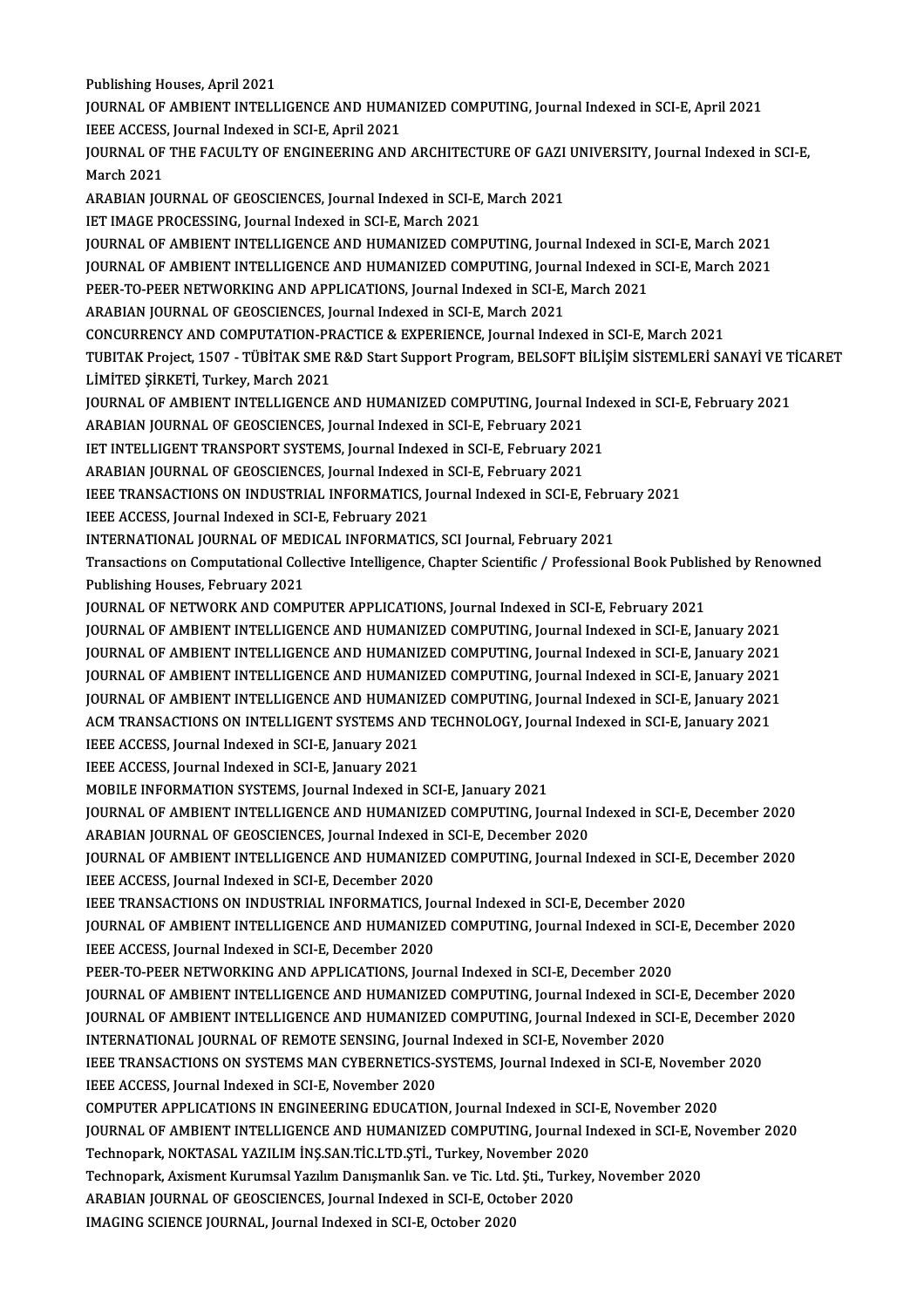JOURNAL OF AMBIENT INTELLIGENCE AND HUMANIZED COMPUTING, Journal Indexed in SCI-E, October 2020<br>JEFE ACCESS, Journal Indoved in SCLE, October 2020 **JOURNAL OF AMBIENT INTELLIGENCE AND HUMANIZ**<br>IEEE ACCESS, Journal Indexed in SCI-E, October 2020<br>JOURNAL OF AMBIENT INTELLICENCE AND HUMANI JOURNAL OF AMBIENT INTELLIGENCE AND HUMANIZED COMPUTING, Journal Indexed in SCI-E, October 2020<br>IEEE ACCESS, Journal Indexed in SCI-E, October 2020<br>JOURNAL OF AMBIENT INTELLIGENCE AND HUMANIZED COMPUTING, Journal Indexed i

IEEE ACCESS, Journal Indexed in SCI-E, October 2020<br>JOURNAL OF AMBIENT INTELLIGENCE AND HUMANIZED COMPUTING, Journal Indexed in SCI-E, October 2020<br>INTERNATIONAL JOURNAL OF ELECTRICAL ENGINEERING EDUCATION, Journal Indexed JOURNAL OF AMBIENT INTELLIGENCE AND HUMANIZED COMPUTING, Journal Indexed in SCI-E, October 2020<br>INTERNATIONAL JOURNAL OF ELECTRICAL ENGINEERING EDUCATION, Journal Indexed in SCI-E, October 2020<br>INTERNATIONAL TRANSACTIONS O INTERNATIONAL JOURNAL OF ELECTRICAL ENGINEERING EDUCATIO<br>INTERNATIONAL TRANSACTIONS ON ELECTRICAL ENERGY SYSTEMS,<br>GEOCARTO INTERNATIONAL, Journal Indexed in SCI-E, October 2020<br>IEEE ACCESS Journal Indoved in SCI-E-October INTERNATIONAL TRANSACTIONS ON ELECTRICAL ENERGY SYSTEMS, Journal Indexed in SCI-E, October 2020<br>GEOCARTO INTERNATIONAL, Journal Indexed in SCI-E, October 2020<br>IEEE ACCESS, Journal Indexed in SCI-E, October 2020

GEOCARTO INTERNATIONAL, Journal Indexed in SCI-E, October 2020<br>IEEE ACCESS, Journal Indexed in SCI-E, October 2020<br>TUBITAK Project, 1501 - Industry R & D Projects Support Program, PRODROM BİLİŞİM TEKNOLOJİLERİ LİMİTED<br>SİRK IEEE ACCESS, Journal Indexed in<br>TUBITAK Project, 1501 - Indust<br>ŞİRKETİ, Turkey, October 2020<br>TUBITAK Project, 1507 - TÜBITA TUBITAK Project, 1501 - Industry R & D Projects Support Program, PRODROM BİLİŞİM TEKNOLOJİLERİ LİMİTED<br>ŞİRKETİ, Turkey, October 2020<br>TUBITAK Project, 1507 - TÜBİTAK SME R&D Start Support Program, BELSOFT BİLİŞİM SİSTEMLERİ

ŞİRKETİ, Turkey, October 2020<br>TUBITAK Project, 1507 - TÜBİTAK SME R.<br>LİMİTED ŞİRKETİ, Turkey, October 2020<br>TUBITAK Project, 1501 - Industru B. & D. L TUBITAK Project, 1507 - TÜBİTAK SME R&D Start Support Program, BELSOFT BİLİŞİM SİSTEMLERİ SANAYİ VE TİO<br>LİMİTED ŞİRKETİ, Turkey, October 2020<br>TUBITAK Project, 1501 - Industry R & D Projects Support Program, TOFAŞ TÜRK OTOM

LİMİTED ŞİRKETİ, Turkey, October 2020<br>TUBITAK Project, 1501 - Industry R & D Projects Support Program, TOFAŞ TÜRK OTOMOBİL FABRİKASI ANONİM<br>ŞİRKETİ-BAŞARSOFT BİLGİ TEKNOLOJİLERİ A.Ş., Turkey, October 2020

ARABIAN JOURNAL OF GEOSCIENCES, Journal Indexed in SCI-E, September 2020

ŞİRKETİ-BAŞARSOFT BİLGİ TEKNOLOJİLERİ A.Ş., Turkey, October 2020<br>ARABIAN JOURNAL OF GEOSCIENCES, Journal Indexed in SCI-E, September 2020<br>JOURNAL OF AMBIENT INTELLIGENCE AND HUMANIZED COMPUTING, Journal Indexed in SCI-E, S ARABIAN JOURNAL OF GEOSCIENCES, Journal Indexed in SCI-E, September 2020<br>JOURNAL OF AMBIENT INTELLIGENCE AND HUMANIZED COMPUTING, Journal In<br>ARABIAN JOURNAL OF GEOSCIENCES, Journal Indexed in SCI-E, September 2020<br>ARABIAN JOURNAL OF AMBIENT INTELLIGENCE AND HUMANIZED COMPUTING, Journal<br>ARABIAN JOURNAL OF GEOSCIENCES, Journal Indexed in SCI-E, September 20<br>ARABIAN JOURNAL OF GEOSCIENCES, Journal Indexed in SCI-E, August 2020<br>JOURNAL OF AMBIE

ARABIAN JOURNAL OF GEOSCIENCES, Journal Indexed in SCI-E, September 2020<br>ARABIAN JOURNAL OF GEOSCIENCES, Journal Indexed in SCI-E, August 2020<br>JOURNAL OF AMBIENT INTELLIGENCE AND HUMANIZED COMPUTING, Journal Indexed in SCI

ARABIAN JOURNAL OF GEOSCIENCES, Journal Indexed in SCI-E, August 2020<br>JOURNAL OF AMBIENT INTELLIGENCE AND HUMANIZED COMPUTING, Journal Indexed in SCI-E,<br>JOURNAL OF NETWORK AND COMPUTER APPLICATIONS, Journal Indexed in SCI-JOURNAL OF AMBIENT INTELLIGENCE AND HUMAN<br>JOURNAL OF NETWORK AND COMPUTER APPLICATI<br>IEEE ACCESS, Journal Indexed in SCI-E, August 2020<br>INTERNATIONAL JOURNAL OF REMOTE SENSING JOU JOURNAL OF NETWORK AND COMPUTER APPLICATIONS, Journal Indexed in SCI-E, August<br>IEEE ACCESS, Journal Indexed in SCI-E, August 2020<br>INTERNATIONAL JOURNAL OF REMOTE SENSING, Journal Indexed in SCI-E, August 2020<br>INTERNATIONAL

INTERNATIONAL JOURNAL OF REMOTE SENSING, Journal Indexed in SCI-H<br>INTERNATIONAL JOURNAL OF MEDICAL INFORMATICS, Journal Indexed in<br>ARABIAN JOURNAL OF GEOSCIENCES, Journal Indexed in SCI-E, July 2020<br>CONCUPRENCY AND COMBUTA

IEEE ACCESS, Journal Indexed in SCI-E, August 2020<br>INTERNATIONAL JOURNAL OF REMOTE SENSING, Journal Indexed in SCI-E, August 2020<br>INTERNATIONAL JOURNAL OF MEDICAL INFORMATICS, Journal Indexed in SCI-E, August 2020

CONCURRENCY AND COMPUTATION-PRACTICE & EXPERIENCE, Journal Indexed in SCI-E, July 2020<br>GEOCARTO INTERNATIONAL, Journal Indexed in SCI-E, July 2020 ARABIAN JOURNAL OF GEOSCIENCES, Journal Indexed in SCI-E, July<br>CONCURRENCY AND COMPUTATION-PRACTICE & EXPERIENCE, Jo<br>GEOCARTO INTERNATIONAL, Journal Indexed in SCI-E, July 2020<br>CONCURRENCY AND COMPUTATION BRACTICE & EXPERI CONCURRENCY AND COMPUTATION-PRACTICE & EXPERIENCE, Journal Indexed in SCI-E, July 2020<br>GEOCARTO INTERNATIONAL, Journal Indexed in SCI-E, July 2020<br>CONCURRENCY AND COMPUTATION-PRACTICE & EXPERIENCE, Journal Indexed in SCI-E

GEOCARTO INTERNATIONAL, Journal Indexed in SCI-E, July 2020<br>CONCURRENCY AND COMPUTATION-PRACTICE & EXPERIENCE, Journal Indexe<br>INTERNATIONAL JOURNAL OF MEDICAL INFORMATICS, SCI Journal, July 2020<br>JOURNAL OF AMPIENT INTELLIC

CONCURRENCY AND COMPUTATION-PRACTICE & EXPERIENCE, Journal Indexed in SCI-E, July 2020<br>INTERNATIONAL JOURNAL OF MEDICAL INFORMATICS, SCI Journal, July 2020<br>JOURNAL OF AMBIENT INTELLIGENCE AND HUMANIZED COMPUTING, Journal I INTERNATIONAL JOURNAL OF MEDICAL INFORMATICS, SCI Journal, July 2020<br>JOURNAL OF AMBIENT INTELLIGENCE AND HUMANIZED COMPUTING, Journal Indexed in SCI-E, July 2020<br>JOURNAL OF AMBIENT INTELLIGENCE AND HUMANIZED COMPUTING, Jou **JOURNAL OF AMBIENT INTELLIGENCE AND HUM<br>JOURNAL OF AMBIENT INTELLIGENCE AND HUM<br>IEEE ACCESS, Journal Indexed in SCI-E, July 2020**<br>JOURNAL OF APPLIED REMOTE SENSING Journal JOURNAL OF AMBIENT INTELLIGENCE AND HUMANIZED COMPUTING, Journa<br>IEEE ACCESS, Journal Indexed in SCI-E, July 2020<br>JOURNAL OF AMBIENT INTELLICENSING, Journal Indexed in SCI-E, July 2020<br>JOURNAL OF AMBIENT INTELLICENCE AND HU

IEEE ACCESS, Journal Indexed in SCI-E, July 2020<br>JOURNAL OF APPLIED REMOTE SENSING, Journal Indexed in SCI-E, July 2020<br>JOURNAL OF AMBIENT INTELLIGENCE AND HUMANIZED COMPUTING, Journal Indexed in SCI-E, July 2020<br>ARAPIAN J JOURNAL OF APPLIED REMOTE SENSING, Journal Indexed in SCI-E, July 20<br>JOURNAL OF AMBIENT INTELLIGENCE AND HUMANIZED COMPUTING, Journal Indexed<br>ARABIAN JOURNAL OF GEOSCIENCES, Journal Indexed in SCI-E, July 2020<br>JOURNAL OF A JOURNAL OF AMBIENT INTELLIGENCE AND HUMANIZED COMPUTING, Journal Indexed in SCI-E, July 2020<br>ARABIAN JOURNAL OF GEOSCIENCES, Journal Indexed in SCI-E, July 2020<br>JOURNAL OF AMBIENT INTELLIGENCE AND HUMANIZED COMPUTING, Jour

ARABIAN JOURNAL OF GEOSCIENCES, Journal Indexed in SCI-E, July 2020<br>JOURNAL OF AMBIENT INTELLIGENCE AND HUMANIZED COMPUTING, Journal Indexed in SCI-E, July 2020<br>JOURNAL OF AMBIENT INTELLIGENCE AND HUMANIZED COMPUTING, Jour JOURNAL OF AMBIENT INTELLIGENCE AND HUMANIZED COMPUTING, Journal Indexed in SCI-E, July 2020<br>JOURNAL OF AMBIENT INTELLIGENCE AND HUMANIZED COMPUTING, Journal Indexed in SCI-E, July 2020<br>JOURNAL OF AMBIENT INTELLIGENCE AND **JOURNAL OF AMBIENT INTELLIGENCE AND HUM<br>JOURNAL OF AMBIENT INTELLIGENCE AND HUM<br>IEEE ACCESS, Journal Indexed in SCI-E, July 2020<br>CONCUBBENCY AND COMBUTATION BRACTICE &** JOURNAL OF AMBIENT INTELLIGENCE AND HUMANIZED COMPUTING, Journal Indexed in SCI-E, July<br>IEEE ACCESS, Journal Indexed in SCI-E, July 2020<br>CONCURRENCY AND COMPUTATION-PRACTICE & EXPERIENCE, Journal Indexed in SCI-E, June 202

IEEE ACCESS, Journal Indexed in SCI-E, July 2020<br>CONCURRENCY AND COMPUTATION-PRACTICE & EXPERIENCE, Journal Indexed in SCI-E, June 2020<br>JOURNAL OF AMBIENT INTELLIGENCE AND HUMANIZED COMPUTING, Journal Indexed in SCI-E, Jun CONCURRENCY AND COMPUTATION-PRACTICE & EXPERIENCE, Journal Indexed in SCI-E, June 2020<br>JOURNAL OF AMBIENT INTELLIGENCE AND HUMANIZED COMPUTING, Journal Indexed in SCI-E, June 2020<br>TURKISH JOURNAL OF ELECTRICAL ENGINEERING JOURNAL OF AMBIENT INTELLIGENCE AND HUMANIZED COMPUTING, Journal Indexed in SCI-E, June 2020<br>TURKISH JOURNAL OF ELECTRICAL ENGINEERING AND COMPUTER SCIENCES, Journal Indexed in SCI-E, Jun<br>JOURNAL OF AMBIENT INTELLIGENCE AN TURKISH JOURNAL OF ELECTRICAL ENGINEERING AND COMPUTER SCIEN<br>JOURNAL OF AMBIENT INTELLIGENCE AND HUMANIZED COMPUTING, Jou<br>ARABIAN JOURNAL OF GEOSCIENCES, Journal Indexed in SCI-E, June 2020<br>JOURNAL OF APPLIED BEMOTE SENSIN JOURNAL OF AMBIENT INTELLIGENCE AND HUMANIZED COMPUTING, Journa<br>ARABIAN JOURNAL OF GEOSCIENCES, Journal Indexed in SCI-E, June 2020<br>JOURNAL OF APPLIED REMOTE SENSING, Journal Indexed in SCI-E, May 2020<br>JEEE ACCESS, Journal

ARABIAN JOURNAL OF GEOSCIENCES, Journal Indexed in SCI-E, June 2020<br>JOURNAL OF APPLIED REMOTE SENSING, Journal Indexed in SCI-E, May 20<br>IEEE ACCESS, Journal Indexed in SCI-E, May 2020<br>IEEE ACCESS, Journal Indexed in SCI-E, JOURNAL OF APPLIED REMOTE SENSING, Journal Indexed in SCI-E, May 2020

JOURNAL OF AMBIENT INTELLIGENCE AND HUMANIZED COMPUTING, Journal Indexed in SCI-E, May 2020 IEEE ACCESS, Journal Indexed in SCI-E, May 2020<br>JOURNAL OF AMBIENT INTELLIGENCE AND HUMANIZED COMPUTING, Journal Indexed in SCI-E, May 2020<br>JOURNAL OF AMBIENT INTELLIGENCE AND HUMANIZED COMPUTING, Journal Indexed in SCI-E, JOURNAL OF AMBIENT INTELLIGENCE AND HUMANIZED COMPUTING, Journal Indexed in SCI-E, May 2020<br>JOURNAL OF AMBIENT INTELLIGENCE AND HUMANIZED COMPUTING, Journal Indexed in SCI-E, May 2020<br>TUBITAK Project, 2209-A - Üniversite Ö **JOURNAL OF AMBI<br>TUBITAK Project, 2<br>Turkey, May 2020<br>TUBITA***V* **Project 2** TUBITAK Project, 2209-A - Üniversite Öğrencileri Araştırma Projeleri Destekleme Programı, Yozgat Bozok Unive<br>Turkey, May 2020<br>TUBITAK Project, 2209-A - Üniversite Öğrencileri Araştırma Projeleri Destekleme Programı, Eskişe

Turkey, May 2020<br>TUBITAK Project, 2209-A - Üniversite Öğrencileri Araştırma Projeleri Destekleme Programı, Eskişehir Technical<br>University, Turkey, May 2020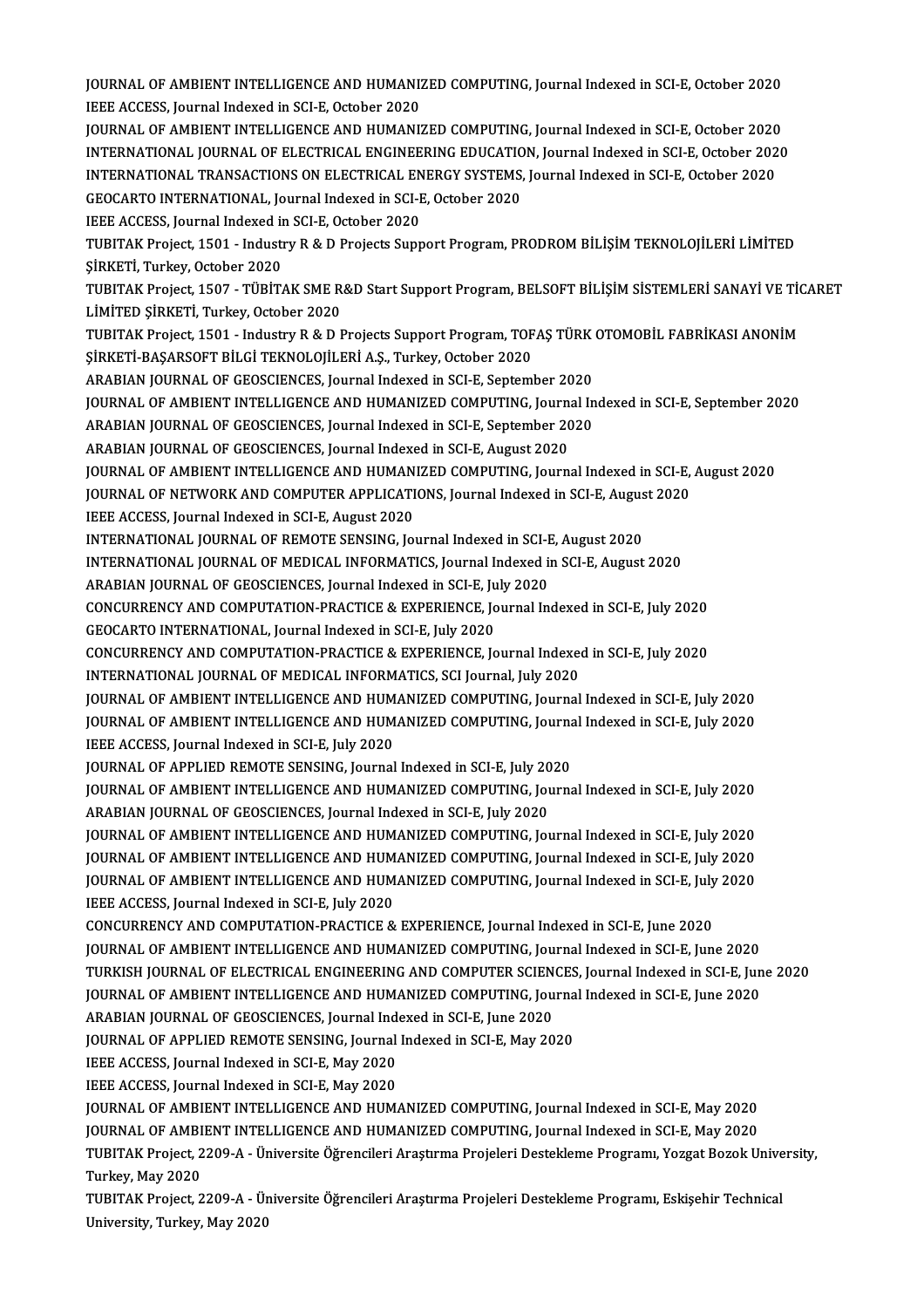TUBITAK Project, 2209-A - Üniversite Öğrencileri Araştırma Projeleri Destekleme Programı, Bartin University, Turkey,<br>May 2020 TUBITAK P<br>May 2020<br>TUBITAK B TUBITAK Project, 2209-A - Üniversite Öğrencileri Araştırma Projeleri Destekleme Programı, Bartin University, Turkey,<br>May 2020<br>TUBITAK Project, 2209-A - Üniversite Öğrencileri Araştırma Projeleri Destekleme Programı, Karama May 2020<br>TUBITAK Project, 2209-A - Ün<br>University, Turkey, May 2020<br>TUBITAK Project, 2200 A - Ün TUBITAK Project, 2209-A - Üniversite Öğrencileri Araştırma Projeleri Destekleme Programı, Karamanoglu Mehn<br>University, Turkey, May 2020<br>TUBITAK Project, 2209-A - Üniversite Öğrencileri Araştırma Projeleri Destekleme Progra University, Turkey, May 2020<br>TUBITAK Project, 2209-A - Ün<br>University, Turkey, May 2020<br>JOUPNAL OF AMPIENT INTEL TUBITAK Project, 2209-A - Üniversite Öğrencileri Araştırma Projeleri Destekleme Programı, Erzurum Technica<br>University, Turkey, May 2020<br>JOURNAL OF AMBIENT INTELLIGENCE AND HUMANIZED COMPUTING, Journal Indexed in SCI-E, Mar University, Turkey, May 2020<br>JOURNAL OF AMBIENT INTELLIGENCE AND HUMANIZED COMPUTING, Journal Indexed in SCI-E, March 2020<br>INTERNATIONAL JOURNAL OF DISTRIBUTED SENSOR NETWORKS, Journal Indexed in SCI-E, March 2020

JOURNAL OF AMBIENT INTELLIGENCE AND HUMANIZED COMPUTING, Journal Indexed in SCI-E, March 2020<br>INTERNATIONAL JOURNAL OF DISTRIBUTED SENSOR NETWORKS, Journal Indexed in SCI-E, March 2020<br>TURKISH JOURNAL OF ELECTRICAL ENGINEE INTERNATIONAL JOURNAL OF DISTRIBUTED SENSOR NETWORKS, Journal Indexed in<br>TURKISH JOURNAL OF ELECTRICAL ENGINEERING AND COMPUTER SCIENCES, Journa<br>MATHEMATICAL PROBLEMS IN ENGINEERING, Journal Indexed in SCI-E, March 2020<br>TU TURKISH JOURNAL OF ELECTRICAL ENGINEERING AND COMPUTER SCIENCES, Journal Indexed in SCI-E, March 2020<br>MATHEMATICAL PROBLEMS IN ENGINEERING, Journal Indexed in SCI-E, March 2020<br>TURKISH JOURNAL OF ELECTRICAL ENGINEERING AND MATHEMATICAL PROBLEMS IN ENGINEERING, Journal Indexed in SCI-E, March 2020<br>TURKISH JOURNAL OF ELECTRICAL ENGINEERING AND COMPUTER SCIENCES, Journa<br>GISCIENCE & REMOTE SENSING, SCI Journal, January 2020<br>EXPERT SYSTEMS, Journ TURKISH JOURNAL OF ELECTRICAL ENGINEERING AND CONSCIENCE & REMOTE SENSING, SCI Journal, January 2020<br>EXPERT SYSTEMS, Journal Indexed in SCI-E, January 2020<br>Explored Universitesi Een Bilimleri Enstitüsü Dergisi Natio GISCIENCE & REMOTE SENSING, SCI Journal, January 2020<br>EXPERT SYSTEMS, Journal Indexed in SCI-E, January 2020<br>Erzincan Üniversitesi Fen Bilimleri Enstitüsü Dergisi, National Scientific Refreed Journal, December 2019<br>JOURNAL EXPERT SYSTEMS, Journal Indexed in SCI-E, January 2020<br>Erzincan Üniversitesi Fen Bilimleri Enstitüsü Dergisi, National Scientific Refreed Journal, December 2<br>JOURNAL OF NETWORK AND COMPUTER APPLICATIONS, Journal Indexed in Erzincan Üniversitesi Fen Bilimleri Enstitüsü Dergisi, National Scientific Refreed Journal, December<br>JOURNAL OF NETWORK AND COMPUTER APPLICATIONS, Journal Indexed in SCI-E, December 20<br>Bitlis Eren Üniversitesi Fen Bilimler JOURNAL OF NETWORK AND COMPUTER APPLICATIONS, Journal Indexed in SCI-E, December 2019<br>Bitlis Eren Üniversitesi Fen Bilimleri Dergisi, National Scientific Refreed Journal, December 2019<br>TURKISH JOURNAL OF ELECTRICAL ENGINEE Bitlis Eren Üniver<br>TURKISH JOURNA<br>November 2019<br>IEEE TPANSACTI TURKISH JOURNAL OF ELECTRICAL ENGINEERING AND COMPUTER SCIENCES, National Scientific Refreed<br>November 2019<br>IEEE TRANSACTIONS ON INDUSTRIAL INFORMATICS, National Scientific Refreed Journal, November 2019<br>IEEE ACCESS Journal November 2019<br>IEEE TRANSACTIONS ON INDUSTRIAL INFORMATICS, Na<br>IEEE ACCESS, Journal Indexed in SCI-E, November 2019<br>IEEE ACCESS, Journal Indexed in SCI-E, Sontember 2019 IEEE TRANSACTIONS ON INDUSTRIAL INFORMATICS, Na<br>IEEE ACCESS, Journal Indexed in SCI-E, November 2019<br>IEEE ACCESS, Journal Indexed in SCI-E, September 2019<br>CONCUPPENCY AND COMBUTATION PRACTICE & EYPER

IEEE ACCESS, Journal Indexed in SCI-E, September 2019<br>CONCURRENCY AND COMPUTATION-PRACTICE & EXPERIENCE, Journal Indexed in SCI-E, August 2019 CONCURRENCY AND COMPUTATION-PRACTICE & EXPERIENCE, Journal Indexed in SCI-E, Aug<br>IMAGING SCIENCE JOURNAL, Journal Indexed in SCI-E, July 2019<br>SAKARYA UNIVERSITY JOURNAL OF SCIENCE, National Scientific Refreed Journal, June

IMAGING SCIENCE JOURNAL, Journal Indexed in SCI-E, July 2019 IMAGING SCIENCE JOURNAL, Journal Indexed in SC<br>SAKARYA UNIVERSITY JOURNAL OF SCIENCE, Nati<br>IEEE ACCESS, Journal Indexed in SCI-E, June 2019<br>CEOCAPTO INTERNATIONAL Journal Indexed in S

SAKARYA UNIVERSITY JOURNAL OF SCIENCE, National Scientific R<br>IEEE ACCESS, Journal Indexed in SCI-E, June 2019<br>GEOCARTO INTERNATIONAL, Journal Indexed in SCI-E, May 2019<br>CEOCARTO INTERNATIONAL, Journal Indexed in SCI-E, Anr

IEEE ACCESS, Journal Indexed in SCI-E, June 2019<br>GEOCARTO INTERNATIONAL, Journal Indexed in SCI-E, May 2019<br>GEOCARTO INTERNATIONAL, Journal Indexed in SCI-E, April 2019

GEOCARTO INTERNATIONAL, Journal Indexed in SCI-E, May 2019<br>GEOCARTO INTERNATIONAL, Journal Indexed in SCI-E, April 2019<br>JOURNAL OF NETWORK AND COMPUTER APPLICATIONS, Journal Indexed in SCI-E, February 2019<br>JEEE Access SCI JOURNAL OF NETWORK AND COMPUTER APPLICATION<br>IEEE Access, SCI Journal, January 2018<br>The Imaging Science Journal, SCI Journal, January 2018<br>International Journal of Distributed Systems and Teshne

IEEE Access, SCI Journal, January 2018<br>The Imaging Science Journal, SCI Journal, January 2018

International Journal of Distributed Systems and Technologies, Other Indexed Journal, January 2018 The Imaging Science Journal, SCI Journal, January 2018<br>International Journal of Distributed Systems and Technologies, Other Index<br>Journal of Network and Computer Applications, SCI Journal, January 2018<br>The International Ar International Journal of Distributed Systems and Technologies, Other Indexed Journal,<br>Journal of Network and Computer Applications, SCI Journal, January 2018<br>The International Arab Journal of Information Technology, SCI Jo

Journal of Network and Computer Applications, SCI Journal, January<br>The International Arab Journal of Information Technology, SCI Journ<br>Part G: Journal of Aerospace Engineering, SCI Journal, January 2018<br>Turk LElec Eng & Co

The International Arab Journal of Information Technol<br>Part G: Journal of Aerospace Engineering, SCI Journal, J<br>Turk J Elec Eng & Comp Sci, SCI Journal, January 2018<br>Journal of Annlied Bomete Sensing, SCI Journal, Januar

Part G: Journal of Aerospace Engineering, SCI Journal, January 2018<br>Turk J Elec Eng & Comp Sci, SCI Journal, January 2018<br>Journal of Applied Remote Sensing, SCI Journal, January 2018

International Journal of Computers Communications & Control, SCI Journal, January 2018

Journal of Applied Remote Sensing, SCI Journal, January 2018<br>International Journal of Computers Communications & Control, SCI Journal, January 2018<br>International Journal of Advanced Computer Science and Applications, Other International Journal of Computers Communications & (<br>International Journal of Advanced Computer Science an<br>The Imaging Science Journal, SCI Journal, January 2017<br>International Journal of Crid and High Borformance Con International Journal of Advanced Computer Science and Applications, Other Indexed Journal, January<br>The Imaging Science Journal, SCI Journal, January 2017<br>International Journal of Grid and High Performance Computing, Other

The Imaging Science Journal, SCI Journal, January 2017<br>International Journal of Grid and High Performance Computing, Other Indexed Journal, January 2017<br>IEEE Access, SCI Journal, January 2017 International Journal of Grid and High Performance Computing, Other Inde:<br>IEEE Access, SCI Journal, January 2017<br>Recent Patents on Computer Science, Other Indexed Journal, January 2017<br>Journal of Natuork and Computer Appli

IEEE Access, SCI Journal, January 2017<br>Recent Patents on Computer Science, Other Indexed Journal, January 2017<br>Journal of Network and Computer Applications, SCI Journal, January 2017<br>International Journal of High Borforman

Journal of Network and Computer Applications, SCI Journal, January 2017<br>International Journal of High Performance Computing and Networking, Other Indexed Journal, January 2017 Journal of Network and Computer Applications, SCI Journal, January 2017<br>International Journal of High Performance Computing and Networking, Other I<br>International Journal of Advanced Robotic Systems, SCI Journal, January 20 International Journal of High Performance Computing and Networking, Other Indexed Journal Iournal of Advanced Robotic Systems, SCI Journal, January 2017<br>International Journal of Distributed and Parallel Systems, Other jour

International Journal of Advanced Robotic Systems, SCI Journal, January 2<br>International Journal of Distributed and Parallel Systems, Other journals, J<br>SAÜ Fen Bilimleri Enstitüsü Dergisi, Other Indexed Journal, January 201

International Journal of Distributed and Parallel Systems, Other journals, January<br>SAÜ Fen Bilimleri Enstitüsü Dergisi, Other Indexed Journal, January 2017<br>Gaziosmanpaşa Bilimsel Araştırma Dergisi, Other Indexed Journal, J SAÜ Fen Bilimleri Enstitüsü Dergisi, Other Indexed Journal, January 20<br>Gaziosmanpaşa Bilimsel Araştırma Dergisi, Other Indexed Journal, Jan<br>Peer-to-Peer Networking and Applications, SCI Journal, January 2017<br>Journal of App

Gaziosmanpaşa Bilimsel Araştırma Dergisi, Other Indexed Jour<br>Peer-to-Peer Networking and Applications, SCI Journal, January<br>Journal of Applied Remote Sensing, SCI Journal, January 2017<br>The International Arch Journal of Inf

Peer-to-Peer Networking and Applications, SCI Journal, January 2017<br>Journal of Applied Remote Sensing, SCI Journal, January 2017<br>The International Arab Journal of Information Technology, SCI Journal, January 2017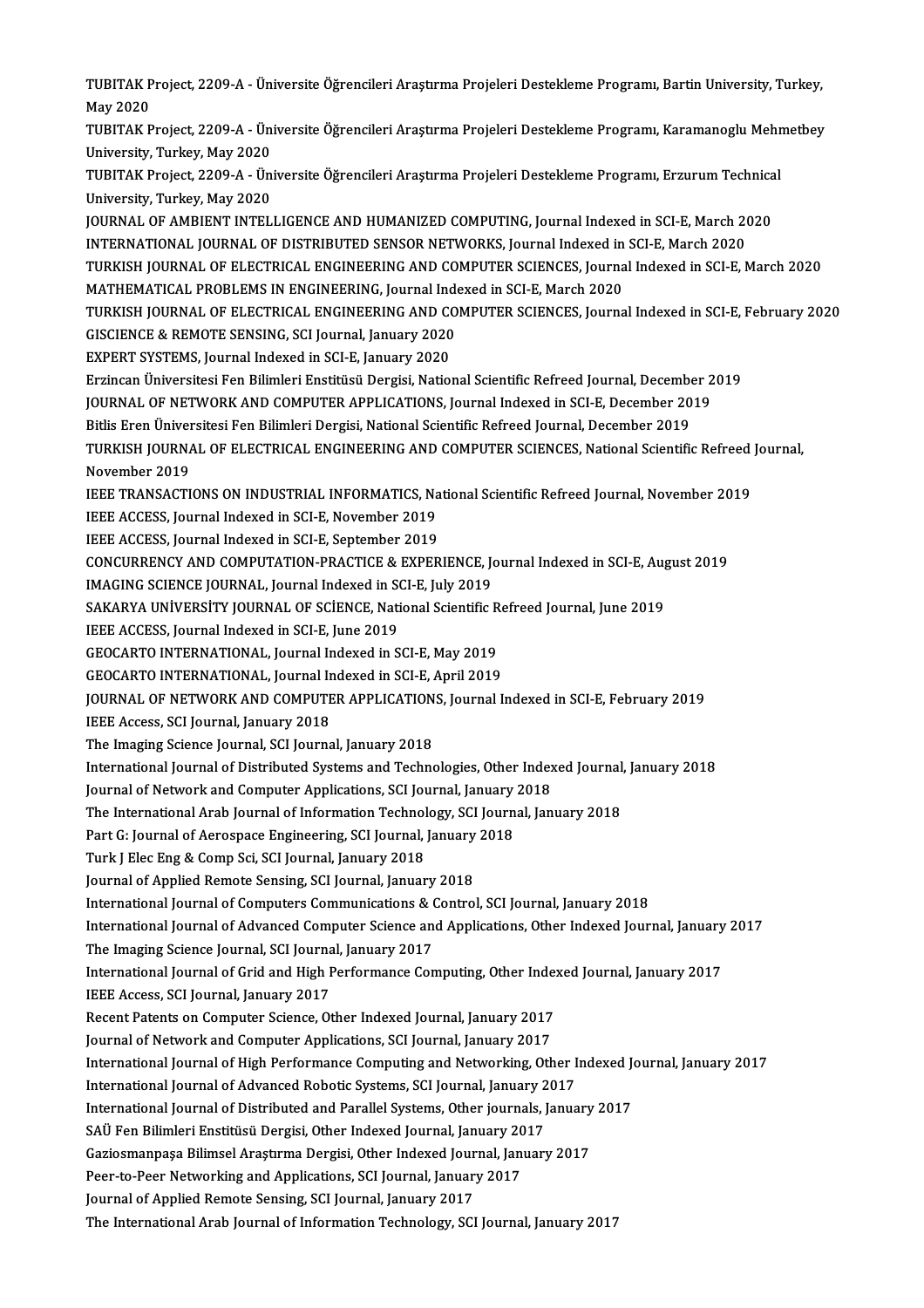Journal of Applied Remote Sensing, SCI Journal, January 2016<br>International Journal of Advanced Computer Science and Appl Journal of Applied Remote Sensing, SCI Journal, January 2016<br>International Journal of Advanced Computer Science and Applications, Other Indexed Journal, January 2016<br>Remete Sansing Letters, SCI Journal, January 2016 Journal of Applied Remote Sensing, SCI Journal, Jan<br>International Journal of Advanced Computer Scienc<br>Remote Sensing Letters, SCI Journal, January 2016<br>International Journal of Advanced Bobotic Systems International Journal of Advanced Computer Science and Applications, Other In<br>Remote Sensing Letters, SCI Journal, January 2016<br>International Journal of Advanced Robotic Systems, SCI Journal, January 2016<br>International Jou Remote Sensing Letters, SCI Journal, January 2016<br>International Journal of Advanced Robotic Systems, SCI Journal, January 2016<br>International Journal of High Performance Computing and Networking, Other Indexed Journal, Janu International Journal of Advanced Robotic Systems, SCI Journal, January 2016<br>International Journal of High Performance Computing and Networking, Other Indexed<br>The International Arab Journal of Information Technology, SCI J International Journal of High Performance Computing and Networking, Other Indexed Journal, J<br>The International Arab Journal of Information Technology, SCI Journal, January 2016<br>International Journal of Distributed and Para The International Arab Journal of Information Technolo<br>International Journal of Distributed and Parallel System:<br>The Imaging Science Journal, SCI Journal, January 2016<br>Journal of Network and Computer Applications, SCI Jour International Journal of Distributed and Parallel Systems, Other Indexed Jo<br>The Imaging Science Journal, SCI Journal, January 2016<br>Journal of Network and Computer Applications, SCI Journal, January 2016<br>Peer to Peer Networ The Imaging Science Journal, SCI Journal, January 2016<br>Journal of Network and Computer Applications, SCI Journal, January 2<br>Peer-to-Peer Networking and Applications, SCI Journal, January 2016<br>CISciance & Pemete Sensing, SC Journal of Network and Computer Applications, SCI Journal, J<br>Peer-to-Peer Networking and Applications, SCI Journal, J<br>GIScience & Remote Sensing, SCI Journal, January 2016<br>International Journal of Distributed Systems and T Peer-to-Peer Networking and Applications, SCI Journal, January 2016<br>GIScience & Remote Sensing, SCI Journal, January 2016<br>International Journal of Distributed Systems and Technologies, Other Indexed Journal, January 2016 Journal of Computers, Other Indexed Journal, January 2016 International Journal of Distributed Systems and Technologies, Other Indexed Journal,<br>Journal of Computers, Other Indexed Journal, January 2016<br>The International Arab Journal of Information Technology, SCI Journal, January Journal of Computers, Other Indexed Journal, January 2016<br>The International Arab Journal of Information Technology, S<br>Journal of Computers, Other Indexed Journal, January 2015<br>International Journal of High Berformance Comp The International Arab Journal of Information Technology, SCI Journal, January 2015<br>Journal of Computers, Other Indexed Journal, January 2015<br>International Journal of High Performance Computing and Networking, Other Indexe Journal of Computers, Other Indexed Journal, January 2015<br>International Journal of High Performance Computing and Networking, Other Indexed Journal, January 2015<br>International Journal of Advanced Computer Science and Appli International Journal of High Performance Computing and Networking, Other Indexed Journal, J<br>International Journal of Advanced Computer Science and Applications, Other Indexed Journal, Ja<br>International Journal of Distribut International Journal of Advanced Computer Science and Applications, Other Indexed Journal, January 2015<br>International Journal of Distributed and Parallel Systems, Other Indexed Journal, January 2015<br>International Journal

#### **Tasks In Event Organizations**

Tasks In Event Organizations<br>Eken S., 24th IEEE International Multi Topic Conference 2022 (IEEE INMIC 2022), Scientific Congress, Islamabad,<br>Rekistan, Ekim 2022 Pakistan, 2011<br>Pakistan, Ekim 2022<br>Ekon S. International Eken S., 24th IEEE International Multi Topic Conference 2022 (IEEE INMIC 2022), Scientific Congress, Islamabad,<br>Pakistan, Ekim 2022<br>Eken S., International Conference on Computing, Intelligence and Data Analytics (ICCIDA-20 Pakistan, Ekim 2022<br>Eken S., International Confer<br>Kocaeli, Turkey, Eylül 2022<br>Eken S. Eth International Co Eken S., International Conference on Computing, Intelligence and Data Analytics (ICCIDA-2022), Scientific Congress,<br>Kocaeli, Turkey, Eylül 2022<br>Eken S., 5th International Conference on Data Science and Applications (ICONDA Kocaeli, Turkey, Eylül 2022<br>Eken S., 5th International Conference on Data Science and Applications (ICONDATA'22), Scientific Congress, Muğla,<br>Turkey, Haziran 2022 Eken S., 5th International Conference on Data Science and Applications (ICONDATA'22), Scientific Congress, Muğla,<br>Turkey, Haziran 2022<br>Eken S., 30. IEEE SİNYAL İŞLEME ve İLETİŞİM UYGULAMALARI KURULTAYI (SİI 2022), Scientif Turkey, Haziran 202<br>Eken S., 30. IEEE SİN<br>Turkey, Mayıs 2022<br>Ekan S. 7. UU USAL Y Eken S., 30. IEEE SİNYAL İŞLEME ve İLETİŞİM UYGULAMALARI KURULTAYI (SİI 2022), Scientific Congress, Karabük,<br>Turkey, Mayıs 2022<br>Eken S., 7. ULUSAL YÜKSEK BAŞARIMLI HESAPLAMA KONFERANSI, Scientific Congress, İstanbul, Turke Turkey, Mayıs 2022<br>Eken S., 7. ULUSAL YÜKSEK BAŞARIMLI HESAPLAMA KONFERANSI, Scientific Congress, İstanbul, Turkey, Mayıs 202:<br>Eken S., The 2nd International Conference on Computing and Machine Intelligence (ICMI 2022), Sc Eken S., 7. ULUSAL Y<br>Eken S., The 2nd Inte<br>Turkey, Şubat 2022<br>Ekan S. Internations Eken S., The 2nd International Conference on Computing and Machine Intelligence (ICMI 2022), Scientific Congress,<br>Turkey, Şubat 2022<br>Eken S., International Congress of Electrical and Computer Engineering (ICECENG'22), Scie Turkey, Şubat 2022<br>Eken S., Internationa<br>Turkey, Şubat 2022<br>Eken S., The 5th Med Eken S., International Congress of Electrical and Computer Engineering (ICECENG'22), Scientific Congress, Balıkesir,<br>Turkey, Şubat 2022<br>Eken S., The 5th Mediterranean Conference on Pattern Recognition and Artificial Intell Turkey, Şubat 2022<br>Eken S., The 5th Mediterranean Conference on Pattern Recognition and Artificial Intelligence (MedPRAI 2021), Scientific<br>Congress, Turkey, Aralık 2021 Eken S., The 5th Mediterranean Conference on Pattern Recognition and Artificial Intelligence (MedPRAI 2021), Scientific<br>Congress, Turkey, Aralık 2021<br>Eken S., International Cumhuriyet Artificial Intelligence Applications C Congress, Turkey, Aralık<br>Eken S., Internationa<br>Turkey, Aralık 2021<br>Yıldınım M. Yiğit H. G Eken S., International Cumhuriyet Artificial Intelligence Applications Conference (CAIAC) 2021, Scientific Congre<br>Turkey, Aralık 2021<br>Yıldırım M., Yiğit H., Gürel H. H. , Solak S., Eken S., Sondaş A., Uçar M. H. B. , Fatih Turkey, Aralık 2021<br>Yıldırım M., Yiğit H., Gürel H. H. , Solak S., Eken S., Sondaş A., Uçar M. H. B. , Fatihoğlu Y. S. , Metin A., Ilkin S., et al.,<br>International Conference on INnovations in Intelligent SysTems and Applic Yıldırım M., Yiğit H., Gürel H. H. , Solak S., I<br>International Conference on INnovations<br>Congress, Kocaeli, Turkey, Ağustos 2021<br>Ekon S. The Twelfth International Confer International Conference on INnovations in Intelligent SysTems and Applications (IEEE INISTA 2021), Scientific<br>Congress, Kocaeli, Turkey, Ağustos 2021<br>Eken S., The Twelfth International Conference on Advanced Geographic In Congress, Kocaeli, Turkey, Ağustos 2021<br>Eken S., The Twelfth International Conference on Advanced George<br>(GEOProcessing 2020), Scientific Congress, Spain, Kasım 2020<br>Ekan S., The 11th International Conference on Informatio Eken S., The Twelfth International Conference on Advanced Geographic Information Systems, Applications, and S.<br>(GEOProcessing 2020), Scientific Congress, Spain, Kasım 2020<br>Eken S., The 11th International Conference on Info (GEOProcessing 2020), Scientific Congress, Spain, Kasım 2020<br>Eken S., The 11th International Conference on Information and Communication Systems (ICICS 2020), Scientific<br>Congress, Jordan, Nisan 2020 Eken S., The 11th International Conference on Information and Communication Systems (ICICS 2020), Scientific<br>Congress, Jordan, Nisan 2020<br>Eken S., International Conference on Big Data, Small Data, Linked Data and Open Data Congress, Jordan, Nisan 2020<br>Eken S., International Conferenc<br>Congress, Portugal, Şubat 2020<br>Eken S. 16th ACS (JEEE Internati Eken S., International Conference on Big Data, Small Data, Linked Data and Open Data (ALL DATA 2020), Scientific<br>Congress, Portugal, Şubat 2020<br>Eken S., 16th ACS/IEEE International Conference on Computer Systems and Applic Congress, Portugal, Şubat 2020<br>Eken S., 16th ACS/IEEE International Conference on Computer Systems and Applications (AICCSA 2019), Scientific<br>Congress, United Arab Emirates, Kasım 2019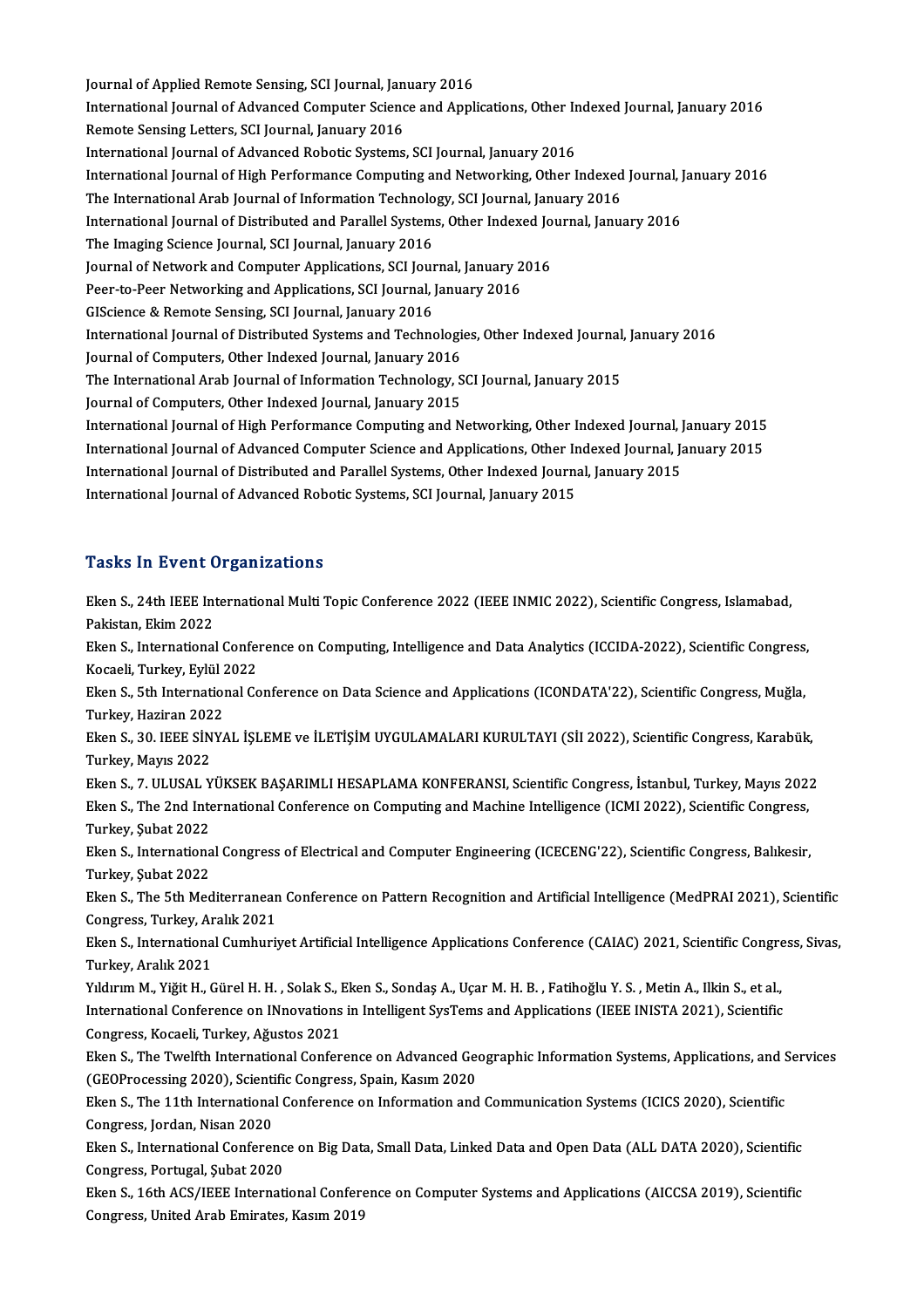Eken S., The Eighth International Conference on Data Analytics (DATA ANALYTICS 2019), Scientific Congress, Portugal,<br>Frijil 2010 Eken S., The<br>Eylül 2019<br>Eken S. The Eken S., The Eighth International Conference on Data Analytics (DATA ANALYTICS 2019), Scientific Congress, Portugal,<br>Eylül 2019<br>Eken S., The Sixth International Conference on Software Defined Systems (SDS-2019) , Scientifi

Eylül 2019<br>Eken S., The Sixth International Conference on Software Defined Systems (SDS-2019) , Scientific Congress, Italy, Haziran<br>2019 Eken S., The Sixth International Conference on Software Defined Systems (SDS-2019) , Scientific Co<br>2019<br>Eken S., 2nd International Data Science Conference 2019, Scientific Congress, Austria, Mayıs 2019<br>Eken S., The Fifth I

Eken S., The Fifth International Conference on Big Data, Small Data, Linked Data and Open Data (ALLDATA 2019),<br>Scientific Congress, Spain, Mart 2019 Eken S., 2nd International Data Scienc<br>Eken S., The Fifth International Confer<br>Scientific Congress, Spain, Mart 2019<br>Eken S. The Eleventh International Co Eken S., The Fifth International Conference on Big Data, Small Data, Linked Data and Open Data (ALLDATA 2019),<br>Scientific Congress, Spain, Mart 2019<br>Eken S., The Eleventh International Conference on Advances in Satellite a

Scientific Congress, Spain, Mart 2019<br>Eken S., The Eleventh International Co<br>Scientific Congress, Spain, Mart 2019<br>Eken S., The Eleventh International Co Eken S., The Eleventh International Conference on Advances in Satellite and Space Communications (SPACOMM 2019),<br>Scientific Congress, Spain, Mart 2019<br>Eken S., The Eleventh International Conference on Advanced Geographic I

Scientific Congress, Spain, Mart 2019<br>Eken S., The Eleventh International Conference on Advanced Ge<br>(GEOProcessing 2019), Scientific Congress, Greece, Şubat 2019<br>Eken S., The Seventh International Conference on Data Analyt Eken S., The Eleventh International Conference on Advanced Geographic Information Systems, Applications, and Service<br>(GEOProcessing 2019), Scientific Congress, Greece, Şubat 2019<br>Eken S., The Seventh International Conferen

(GEOProcessing 2019), Scientific Congress, Greece, Şubat 2019<br>Eken S., The Seventh International Conference on Data Analytics (DATA ANALYTICS 2018), Scientific Congress, Greece,<br>Kasım 2018 Eken S., The Seventh International Conference on Data Analytics (DATA ANALYTICS 2018), Scientific Congress, Gre<br>Kasım 2018<br>Eken S., 15th ACS/IEEE International Conference on Computer Systems and Applications (AICCSA 2018),

Kasım 2018<br>Eken S., 15th ACS/IEEE Interna<br>Congress, Jordan, Kasım 2018<br>Eken S. 5th International Conf Eken S., 15th ACS/IEEE International Conference on Computer Systems and Applications (AICCSA 2018), Scientific<br>Congress, Jordan, Kasım 2018<br>Eken S., 5th International Conference on Computational and Experimental Science an

Congress, Jordan, Kasım 2018<br>Eken S., 5th International Conference of<br>Scientific Congress, Turkey, Ekim 2018<br>Eken S. 36th Signal Presessing and Can Eken S., 5th International Conference on Computational and Experimental Science and Engineering (ICCESEN 2018),<br>Scientific Congress, Turkey, Ekim 2018<br>Eken S., 26th Signal Processing and Communications Applications Confere

Scientific Congress, Turkey, Ekim 2018<br>Eken S., 26th Signal Processing and Communications Applications Conference (SIU 2018), Scientific Congress, Turkey,<br>Mayıs 2018 Eken S., 26th Signal Processing and Communications Applications Conference (SIU 2018), Scientific Congress, Turk<br>Mayıs 2018<br>Eken S., International Conference on Software Defined Systems (SDS 2018), Scientific Congress, Spa

Mayıs 2018<br>Eken S., International Conference on Software Defined Systems (SDS 2018), Scientific Congress, Spain, Nisan 2018<br>Eken S., The Fourth International Conference on Big Data, Small Data, Linked Data and Open Data (A Eken S., International Conference on Sof<br>Eken S., The Fourth International Confer<br>Scientific Congress, Greece, Nisan 2018<br>Eken S., The Tonth International Confere Eken S., The Fourth International Conference on Big Data, Small Data, Linked Data and Open Data (ALLDATA 2018)<br>Scientific Congress, Greece, Nisan 2018<br>Eken S., The Tenth International Conference on Advances in Satellite an

Scientific Congress, Greece, Nisan 2018<br>Eken S., The Tenth International Confere<br>Scientific Congress, Greece, Nisan 2018<br>Eken S., The 9th International Conferenc Eken S., The Tenth International Conference on Advances in Satellite and Space Communications (SPACOMM 2018),<br>Scientific Congress, Greece, Nisan 2018<br>Eken S., The 9th International Conference on Information and Communicati

Scientific Congress, O<br>Eken S., The 9th Inte<br>Jordan, Nisan 2018<br>Eken S., The Tenth I. Eken S., The 9th International Conference on Information and Communication Systems (ICICS 2018), Scientific Congres<br>Jordan, Nisan 2018<br>Eken S., The Tenth International Conference on Advanced Geographic Information Systems,

Jordan, Nisan 2018<br>Eken S., The Tenth International Conference on Advanced Geographic Information Systems, Applications, and Services<br>(GEOProcessing 2018), Scientific Congress, Italy, Mart 2018 Eken S., The Tenth International Conference on Advanced Geographic Information Systems, Applications, and Services<br>(GEOProcessing 2018), Scientific Congress, Italy, Mart 2018<br>Eken S., The Sixth International Conference on

(GEOF<br>Eken<br>2017<br>Eken Eken S., The Sixth International Conference on Data Analytics (DATA ANALYTICS 2017), Scientific Cong<br>2017<br>Eken S., International Data Science Conference (iDSC 2017), Scientific Congress, Austria, Haziran 2017<br>Eken S., Inte

2017<br>Eken S., International Data Science Conference (iDSC 2017), Scientific Congress, Austria, Haziran 2017<br>Eken S., The 8th International Conference on Ambient Systems, Networks and Technologies (ANT 2017), Scientific<br>Con Eken S., International Data Scien<br>Eken S., The 8th International Co<br>Congress, Portugal, Mayıs 2017<br>Eken S. The Fourth Internationa Eken S., The 8th International Conference on Ambient Systems, Networks and Technologies (ANT 2017), Scientific<br>Congress, Portugal, Mayıs 2017<br>Eken S., The Fourth International Conference on Software Defined Systems (SDS-20

Congress, Portugal, Mayıs 2017<br>Eken S., The Fourth Internation<br>2017 Eken S., The Fourth International Conference on Software Defined Systems (SDS-2017), Scientific Congress, Spain,<br>2017<br>Eken S., The Third International Conference on Big Data, Small Data, Linked Data and Open Data (ALLDATA

Eken S., The Third International Conference on Big Data, Small Data, Linked Data and Open Data (ALLDATA 2017),<br>Scientific Congress, Italy, Nisan 2017 Eken S., The Third International Conference on Big Data, Small Data, Linked Data and Open Data (ALLDATA 2017),<br>Scientific Congress, Italy, Nisan 2017<br>Eken S., The Ninth International Conference on Advanced Geographic Infor

Scientific Congress, Italy, Nisan 2017<br>Eken S., The Ninth International Conference on Advanced Geog<br>(GEOProcessing 2017), Scientific Congress, France, Mart 2017<br>Flen S. 2nd International Conference on Software Engineering Eken S., The Ninth International Conference on Advanced Geographic Information Systems, Applications, and Service<br>(GEOProcessing 2017), Scientific Congress, France, Mart 2017<br>Eken S., 2nd International Conference on Softwa

(GEOProcessing 2017), Scientific Congress, France, Mart 2017<br>Eken S., 2nd International Conference on Software Engineering, Mobile Computing and Media Informatics, Scientific<br>Congress, England, Haziran 2016 Eken S., 2nd International Conference on Software Engineering, Mobile Computing and Media Informatics, Scientific<br>Congress, England, Haziran 2016<br>Eken S., Universal Technology Management Conference (UTMC 2016), Scientific

Congress, Er<br>Eken S., Univ<br>Mayıs 2016<br>Eken S. The Eken S., Universal Technology Management Conference (UTMC 2016), Scientific Congress, United States Of America<br>Mayıs 2016<br>Eken S., The 7th International Conference on Ambient Systems, Networks and Technologies (ANT 2016),

Mayıs 2016<br>Eken S., The 7th International Conference on Ambient Systems, Networks and Technologies (ANT 2016), Scientific<br>Congress, Spain, Mayıs 2016 Eken S., The 7th International Conference on Ambient Systems, Networks and Technologies (ANT 2016), Scientific<br>Congress, Spain, Mayıs 2016<br>Eken S., Sixth International Conference on Digital Information Processing and Commu

Congress, Spain, Mayıs 2016<br>Eken S., Sixth International Confe<br>Congress, Lebanon, Nisan 2016<br>Eken S., The Third International Eken S., Sixth International Conference on Digital Information Processing and Communications (ICDIPC), Scientific<br>Congress, Lebanon, Nisan 2016<br>Eken S., The Third International Conference on Electrical, Electronics, Comput

Congress, Lebanon, Nisan 2016<br>Eken S., The Third International Conference<br>Scientific Congress, Lebanon, Nisan 2016<br>Eken S. 2rd JEEE International Sumperium Scientific Congress, Lebanon, Nisan 2016<br>Eken S., 3rd IEEE International Symposium on Software Defined Systems , Scientific Congress, Germany, Nisan 2016

Eken S., The 7th International Conference on Information and Communication Systems, Scientific Congress, Jordan, Nisan